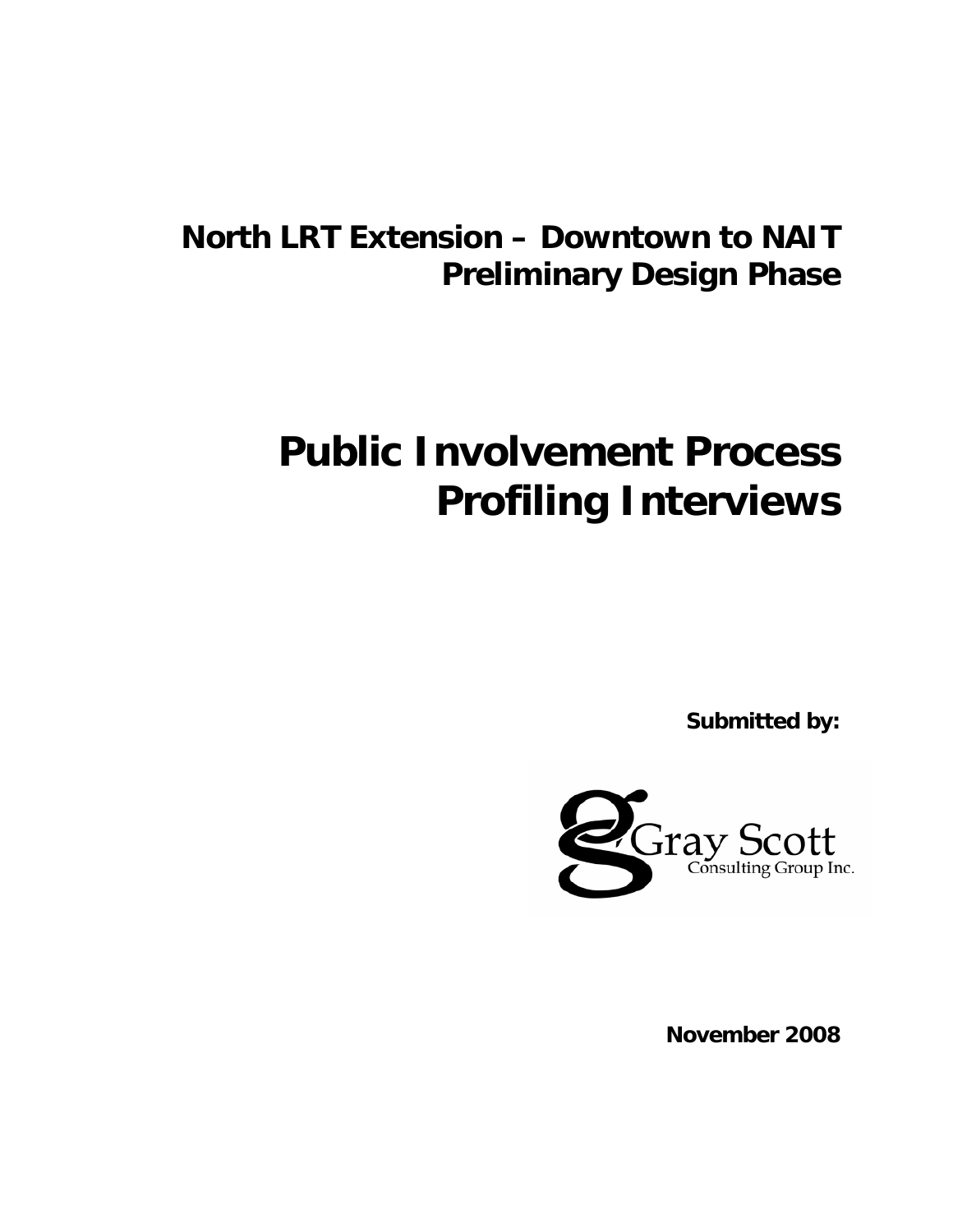# **Table of Contents**

| 2. |                                                                            |  |
|----|----------------------------------------------------------------------------|--|
| 3. |                                                                            |  |
|    |                                                                            |  |
|    | Appendix B: Contact Record for Profiling Interviews/Stakeholder Contact 15 |  |
|    | Appendix C: Compilation of Profiling Interviews with Stakeholders  18      |  |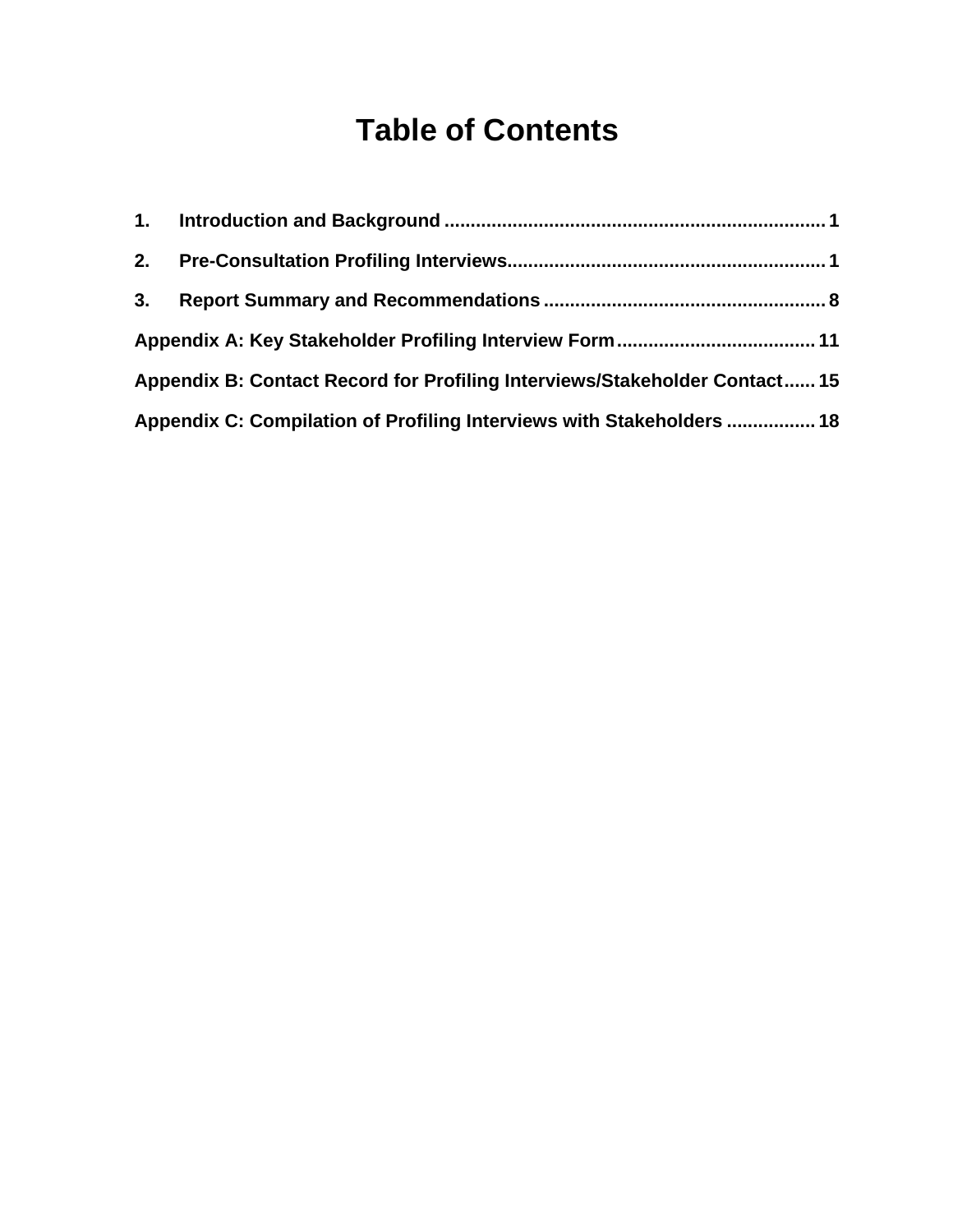# <span id="page-2-0"></span>**1. Introduction and Background**

Gray Scott Consulting Group Inc. has been retained by Transit Projects, Transportation Department, City of Edmonton, to provide public involvement consulting services for the North LRT Extension planning project (Downtown to NAIT).

From July through October 2008 a pre-consultation series of profiling interviews with key stakeholders was undertaken to collect feedback on the public involvement undertaken during the Concept Planning phase, and get input on a proposed public involvement plan for the next phase of the project (preliminary design). This component was undertaken through a series of one-on-one profiling interviews with approximately 20 key stakeholders. A copy of the Profiling Interview Form is included as Appendix A to this report

The results of the process are reported in this summary document.

# <span id="page-2-1"></span>**2. Pre-Consultation Profiling Interviews**

Gray Scott Consulting Group Inc. developed a list of key stakeholders in cooperation with Transit Projects. The contact record for this phase of the project included as Appendix B to this report outlines the list of key stakeholders who were contacted for interviews.

The original primary list for the profiling phase contained the names and addresses of approximately 18 key stakeholder groups and individuals, but was a flexible list that evolved over the duration of the interview period.

Of the twenty-two who were approached by either phone, fax or e-mail, ten interviews were completed in person, one by phone, and four stakeholders sent in their responses via e-mail or FAX. Five stakeholders who were contacted did not respond to requests and two more chose not to do the interview but will be involved in the next round of consultation. (See Appendix B).

The profiling interviews were all prescheduled, and in most cases, a copy of the profiling interview form was sent to the stakeholders prior to the interview. Also, with a few exceptions, the interviews were conducted at the stakeholders' choice of location.

At each interview, the interviewer provided a copy of the profiling interview form to the interviewee(s) to follow along as the questions were asked. The interviewer kept notes of the responses to the greatest extent possible. A detailed compilation of the summary of the responses is contained in Appendix C.

The compilation is intended to provide a complete summary of all of the responses to questions asked by the interviewer. Numbers in brackets following some comments (x) indicate the number of people that gave the same response. Some comments were edited or omitted to maintain confidentiality.

Not all interviewees were asked all questions due to time constraints or due to having felt that they were asked the same questions in previous studies.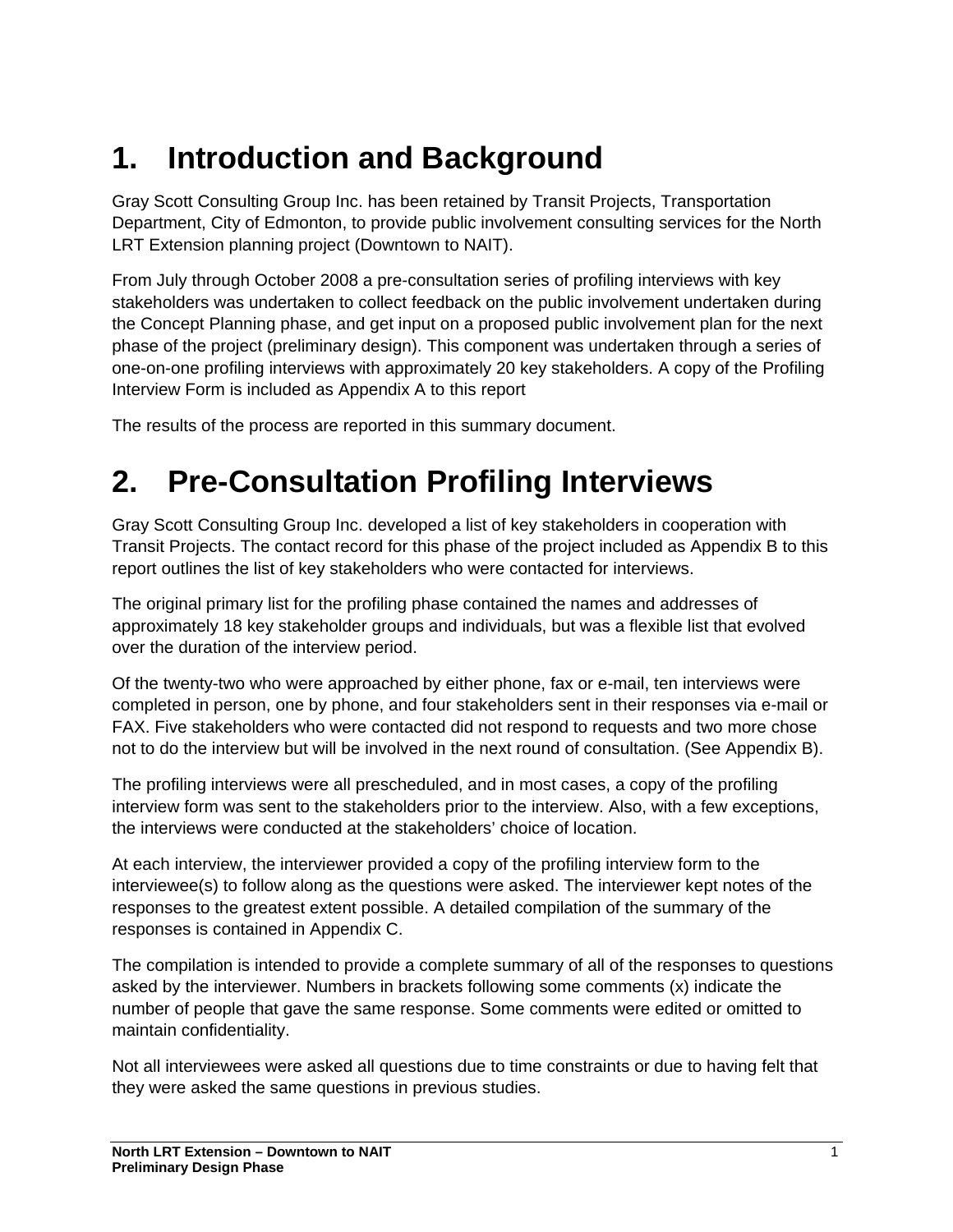# **2.1. Common Themes from the Interviews**

While many of the responses to the questions were specific to the individual situation for each interviewee, there were a number of common themes that emerged from the interviews. A minimally edited compilation of all responses from each interviewee is included as Appendix C to this report.

The common themes are listed below the question excerpted from the survey form. Not all questions were asked of all participants directly since, in some cases, responses were given while addressing other questions. Also, some interviewees simply did not wish to respond to a question due to lack of knowledge or because the response would be of a proprietary nature.

## **Personal Involvement Section** (questions specific to the individual being interviewed)

### **Why your interest in this study?**

Most respondents indicated they were generally interested in the impacts of the LRT on the neighbourhoods or institutions in terms of traffic flow, increased pedestrian traffic, safety or general quality of life.

A number were also concerned about specific impacts and responded to this question with a list of perceived negative impacts. This list included access to the business, residence or institution due to increased traffic on adjacent streets and alleys.

In most cases, stakeholders also mentioned that they felt responsible in representing the views of the organizations or communities that they were serving.

## **Initial Level of Awareness and Knowledge Section**

### **What have you heard about the North LRT Planning Study to date?**

Most interviewees had extensive knowledge of the overall study but limited detailed knowledge of the exact concept, excepting most members of the Stakeholder Advisory Group that were involved in the study over the last year. In most cases, interviewees were very knowledgeable about the concept plan for the locale closest to their community or institution but not as informed about other sections of the route.

Most were able to generally describe the approved route as follows: *"[I] understand that it is planned to go north of City Hall, under the EPCOR Tower to MacEwan College, then on to*  either on the Royal Alexandra Hospital, Kingsway Garden Mall or NAIT". Interestingly, all three institutions were mentioned as being the terminus of the route concept.

A few responded, some quite vehemently, that the study and its outcomes were not well communicated and that awareness within the impacted communities was quite low.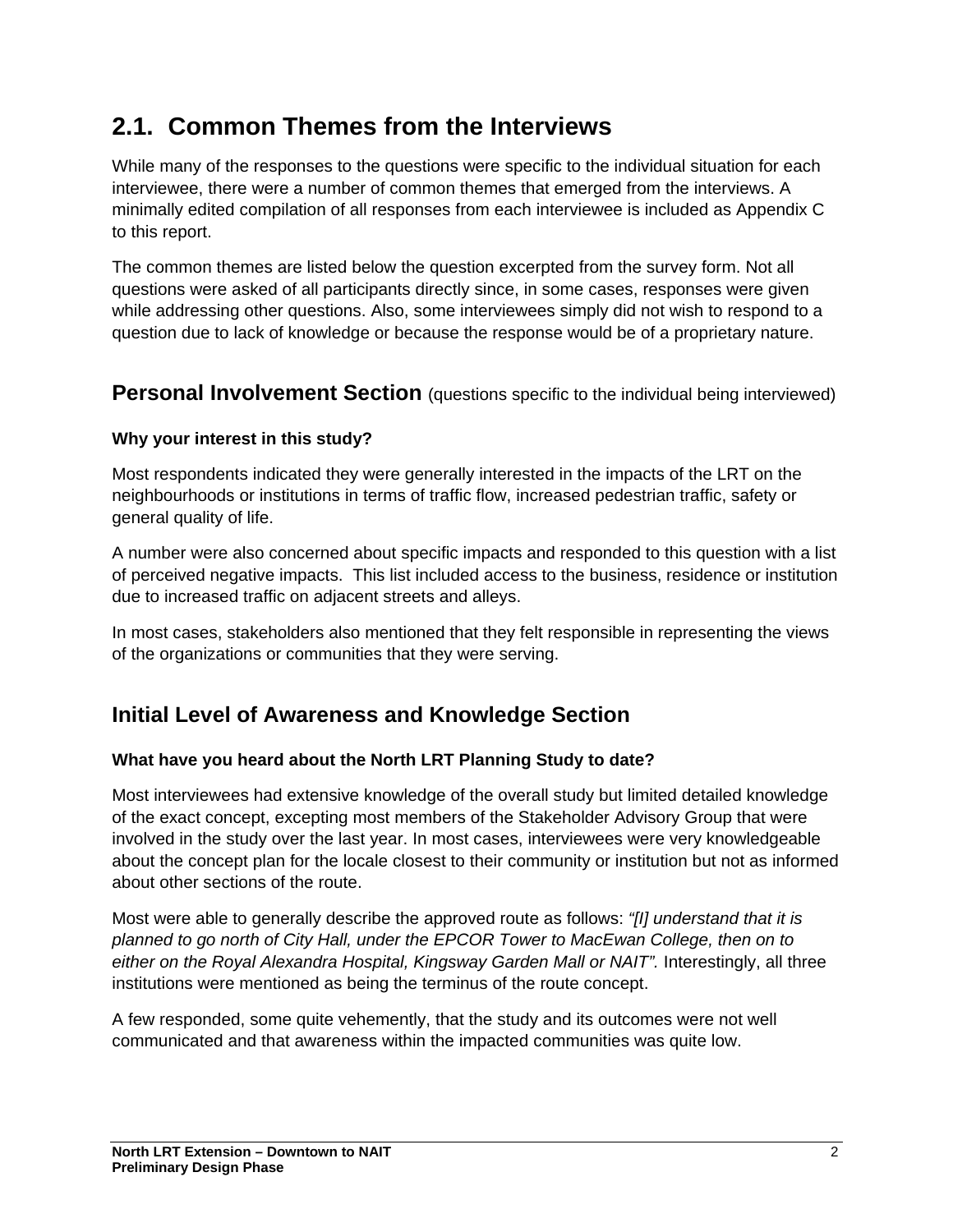#### **What do you understand as the outcomes or recommendations to date?**

The most common theme from the responses was an accurate description of the route concept and comments about the process and timelines.

A second common theme was that the concept plan was a good one, it is very important to get LRT to NAIT, and this is a good route.

A third common theme was a perception that the concept plan had been revised a number of times in getting to the recommended plan.

A significant (but not predominant theme) was voiced that the concept plan was already a "fait accompli" before the study even started and that it would be approved, regardless of community or stakeholder input.

#### **From your knowledge of the concept-planning phase of the North LRT public involvement process, what do you think has worked well?**

Most interviewees, other than members of the Stakeholder Advisory Group from Phase One, did not have comments due to lack of knowledge of the concept planning phase. Those that did were generally complimentary of the public involvement process and complimented the City on its efforts to inform stakeholders. The theme of informing stakeholders and seeking input, but not listening or acting upon input was evident but not prevalent.

Two interviewees who were representing groups located on or very close to the planned route expressed great frustration about not being informed and feeling left out of the process.

Feedback from members of the Stakeholder Advisory Group was predominately positive and complimentary. The following quote represents the common theme:

*"Stakeholder Advisory Committee has been an excellent forum to receive and provide input."* 

### **What hasn't worked well?**

The most common theme was that businesses and residents in the areas most likely to be directly affected by the route were not as engaged as they should have been. A comment from one interviewee reflects this theme best, "*Not all stakeholders were included – individual property owners not as engaged as they could have been*."

However, although there was recognition by most that not all stakeholders were as engaged as they could have been, a less common but significant theme is captured in the following quotes, "*All has worked well; the project team has done its best to inform*."

### *"Communication is a two-way process and people need to take some responsibility for being and staying informed".*

Three members of the Stakeholder Advisory Committee commented that although all members should be given the chance to make comments, the meetings needed to be facilitated better to reduce the time given to some individual members.

A number of interviewees responded that there was very little that did not work well.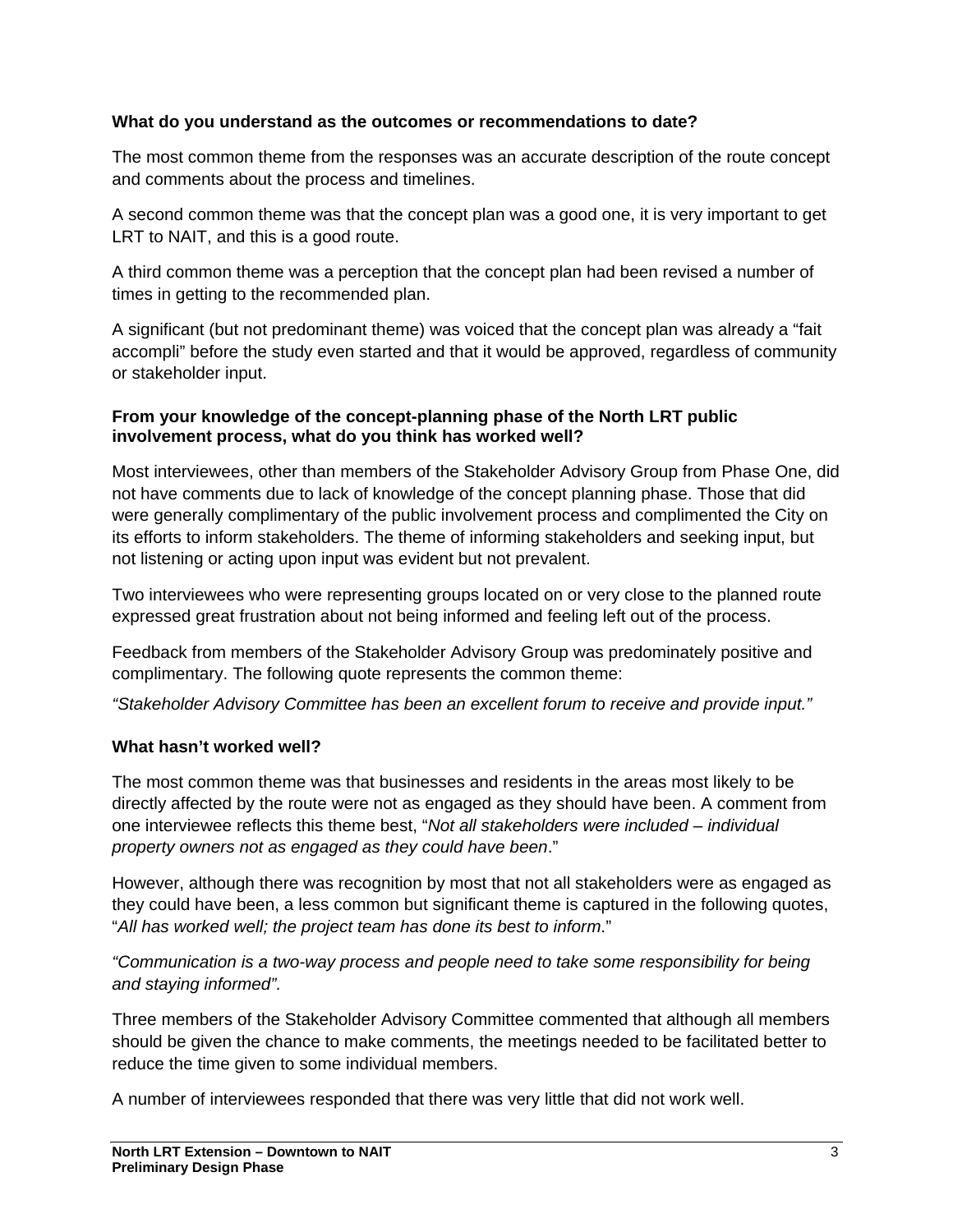## **Institution Related Questions** (For institutions only)

Questions in this section were designed to solicit specific information from individual institutions and for most interviewees this question was not applicable. However, some did make comments in this section that led to a common theme.

#### **Are there other aspects of your long-range master plan that may have changed in the past year that should be considered in this preliminary engineering phase?**

All institutions from which we received responses stated that there were no changes in the past year.

However, a few institutions, and two other interviewees raised the issue of the future of the Edmonton City Center Airport and the impact on the North LRT line to NAIT and beyond. One interviewee used the term "elephant in the room" in referring to uncertainty around the possible closure of the airport and subsequent re-use of the land, and the impacts of closure on the LRT line.

One interviewee also spoke of the impact of the possible location for a new downtown arena and that this leg of the North LRT would be impacted dramatically.

## **Identification of Issues and Perceptions**

#### **Please provide your comments about the recommended route.**

Most respondents made positive comments about the recommended route generally speaking, but most, if not all, also had specific comments about sections of the route in their area. Many commented on station location and access, access to their communities, businesses, or institutions, noise, increased traffic and congestion.

It is important to note that most of these interviews were completed prior to the special Council Meeting and Public Hearing on September 25, 2008 and some of the respondents were commenting in the context that the route had not yet been finalized.

### **What kinds of impacts would the LRT have on adjacent properties?**

Common themes in this section were:

- Property values would be affected with some concerned that values would decrease but others looking forward to potential increases in property values.
- Impacts of "parasitic parking," that being use of adjacent private property and streets by people driving to a location close to a station, parking their vehicles and using the LRT for the rest of their trip downtown.
- Concerns about access to and from businesses and within neighbourhoods, created by the perceived impact of reduced access back and forth across the LRT right of way.
- Aesthetics (landscaping, architecture of stations and other LRT structures, look of the trains themselves) of the LRT right of way, if not done properly with artistry and investment, will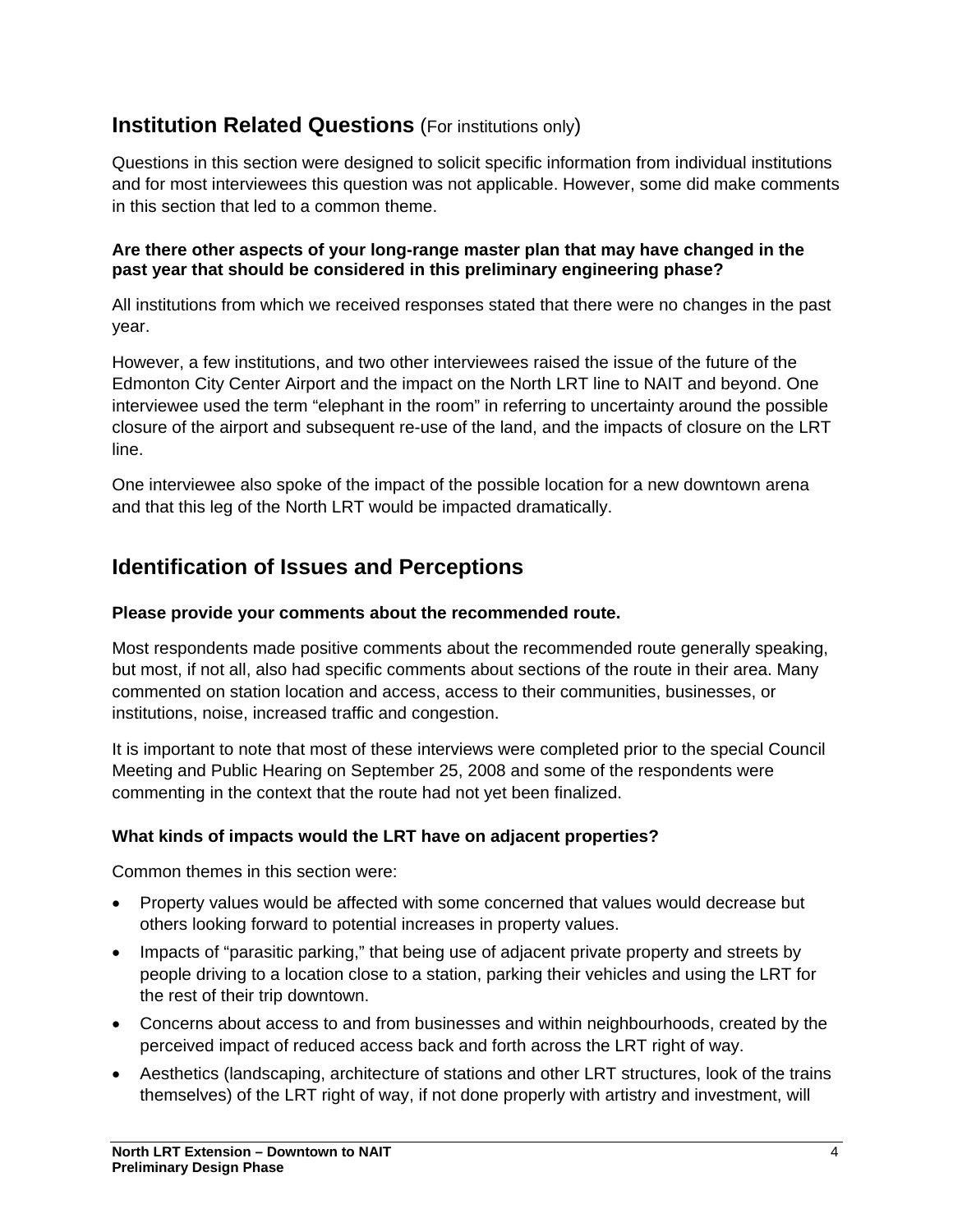negatively impact the potential for redevelopment in the area, especially in the downtown north edge area.

- Security issues resulting from more people being in and drawn to the areas through which the LRT may run.
- Negative noise impacts.

Again, it is important to note that most of these interviews were completed prior to the special Council Meeting and Public Hearing on September 25, 2008 and some of the respondents were commenting in the context that the route had not yet been approved by City Council.

## **The project team has identified the following consultation points:**

### **Are these of interest to you?**

- **Landscaping treatment?**
- **Architectural features?**
- **Look and feel of the station(s)?**
- **Fencing/ retaining wall look?**
- **Vehicle access?**
- **Mitigations for potential loss of on-street parking?**
- **Pedestrian/cyclist circulation/access?**

Most (if not all) interviewees expressed unreserved interest in all of the points. The most frequent comments occurred for the consultation point "**Pedestrian/cyclist circulation/access"**, with the common theme being that the LRT route would negatively impact the access back and forth within neighbourhoods and to the institutions and business around the proposed station locations.

## **Are there other issues that should be discussed through this process?**

There were no common themes for this question. For the most part, interviewees built upon their comments made earlier and restated them in the context of this question. The reader is encouraged to refer to the compilation of all comments in Appendix C for specific answers.

## **Would you want to be involved in a process to address these?**

All interviewees responded that they wanted to be involved. Although only one person responded with this specific comment, "*Want to be in a proactive position – not reacting to proposed designs as in the past*," this was a common expectation from most. This underlying theme was articulated differently in comments elsewhere that there was a perception that the City had already decided on the route and station locations.

# **Public Involvement**

### **How do you see yourself or your group participating in the process going forward (i.e. information, meetings, etc.)?**

All interviewees wanted to continue in the public involvement process. All members of the original Stakeholder Advisory Group wished to continue in the next phase. Those that were not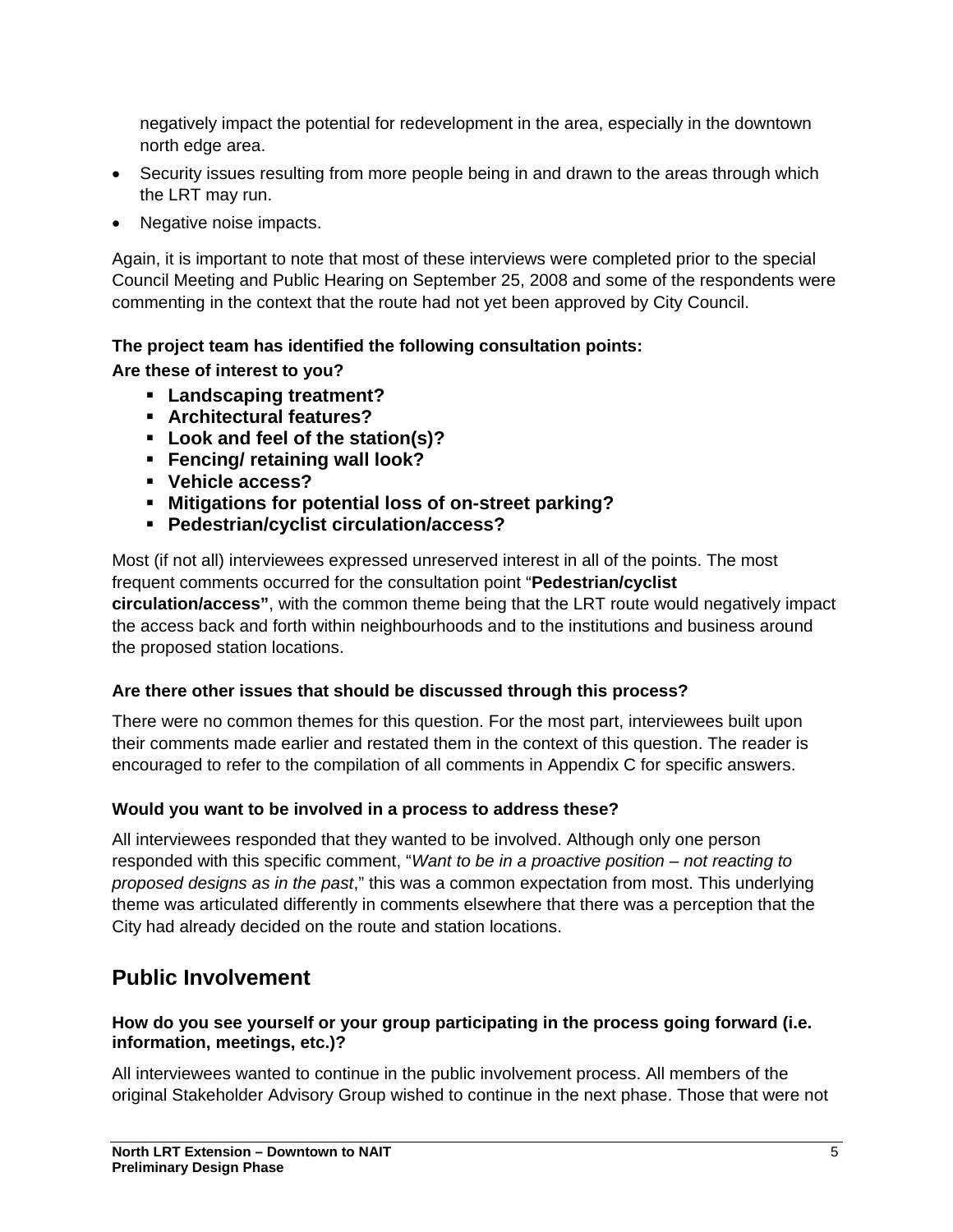members all expressed interest in participating in one or both of the smaller stakeholder advisory groups suggested and explained by the interviewer.

The common theme alluded to earlier in this report about creating or developing ideas as opposed to reacting to proposals was raised again by a number of interviewees.

### **What do you think of this proposed public involvement process for this phase? Any suggestions?**

Most of the comments are reflected in the following quote from one of the interviewees:

*"Must attempt to be comprehensive, with adequate notice and a variety of opportunities for people to voice concerns, glean information and participate in mitigations of negative impacts."*

Most interviewees also responded positively to the process as described, and supported the approach.

### **(For previous SAG members) Do you still want to be involved on the Stakeholder Advisory Group?**

Yes (9)

### **Are there other stakeholders or groups that should be involved? How should they be involved?**

Those that felt knowledgeable enough to provide a response to this question focused on the individual businesses and property owners along 105 Street north of 105 Avenue. Other responses indicated specific groups or businesses that would be impacted directly such as the Alberta Motor Association, EPCOR, Qualico, schools, the  $107<sup>th</sup>$  Avenue BRZ, Neighborhood Enhancement Council, Avenue of Nations, and proposed condominium developments along the north edge.

# **Communications**

### **Would you use a pre-prepared column in your community newsletter/employee bulletin? If so, who would be the best contact person to work with to arrange this?**

All interviewees for whom this question was applicable stated that this was an excellent idea and that if they had a newsletter they would either incorporate the column into the newsletter or include it as a standalone insert to the newsletter. A detailed summary of the responses and the contact persons is contained in Appendix C.

### **A newsletter would be sent to residents and businesses surrounding the future LRT line to update them on project progress (quarterly, through direct mail).**

### **Would this be a useful way to share information with the broader community?**

The majority of interviewees commented that this was the best form of communication suggested. However, many did comment on two factors that would lessen the impact and effectiveness of a newsletter: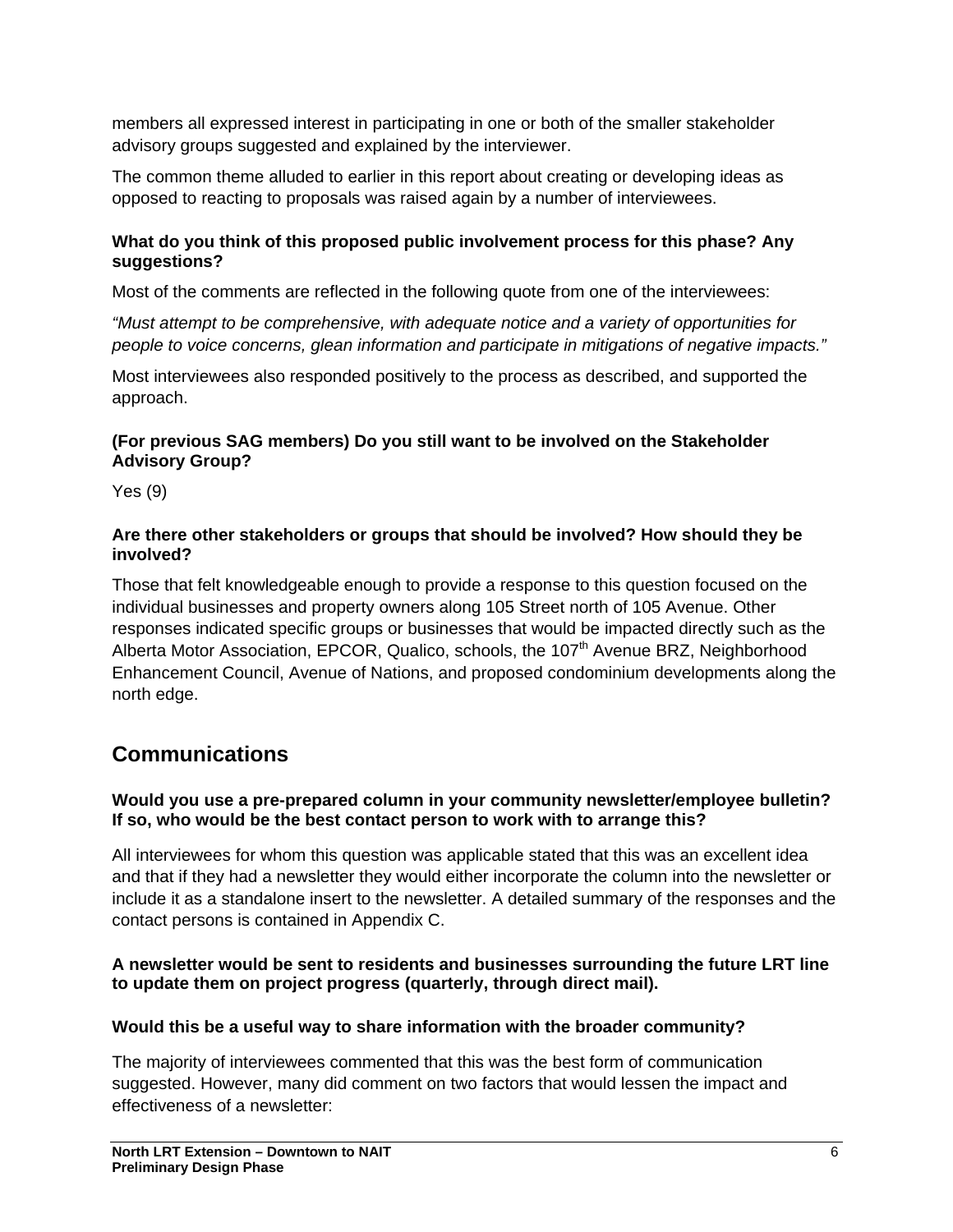- Though literacy is a problem in a low-income neighborhood, consider TV, radio and Internet spots to disseminate information as well. People are busy so they need to receive information in a number of ways – not just a newsletter mailed to them.
- "…Few will read it (perceived as "junk mail") or readers will not understand it."

#### **Are there other people that should receive it (the newsletter)?**

The common theme amongst responses to this question was to ensure that property owners received the newsletter since there are many tenants in the area, both business and residential.

#### **Do you have any suggestions about any specific local papers that should be used? (i.e. – ethnic community papers?)**

Specific responses to this question are listed below:

- Metro (the most frequent suggestion)
- Panorama (Polish community newspaper)
- Rat Creek Press (a joint publication of the community leagues in the area)
- Edmonton Examiner
- See
- Vue
- The Vietnam Times
- **Edmonton Chinese News**

#### **Do you have other suggestions for ways we can share information in this area?**

Interviewees were quite forthcoming in suggesting other additional ways to share information and a long list was generated.

- Contact condo management groups for owners information (who do not live on site)
- TV, radio and Internet spots
- Blogs
- You Tube, etc.
- On mall displays
- Websites
- Good media coverage
- Posters on specific poster pedestals and on store community boards
- Info as inserts in grocery bags
- Access cafés, ethnic restaurants and malls
- Tough to access young, urban males
- Next Gen information resources
- Through community leagues Central McDougall Community League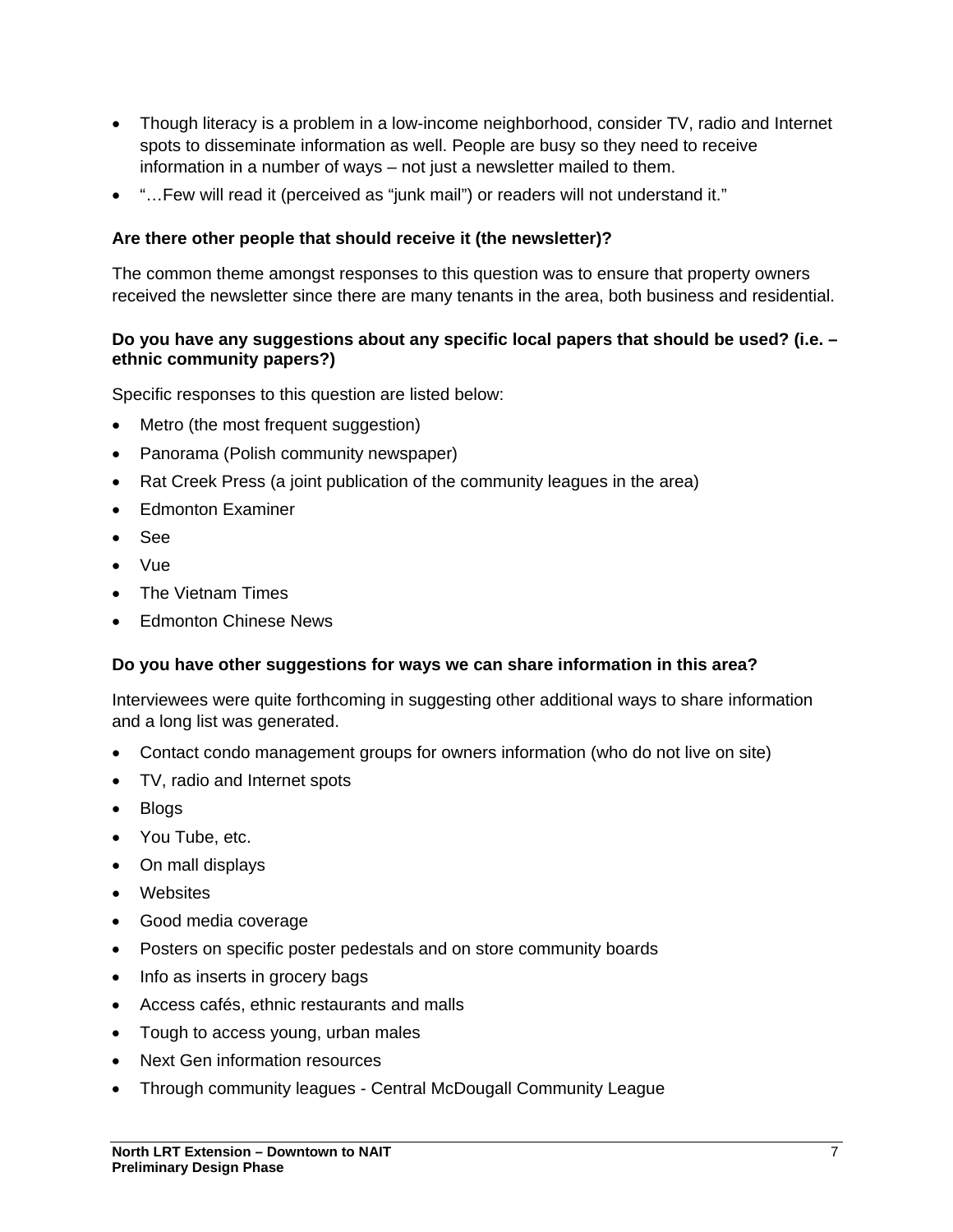- Transit advertising ads aimed at transit ridership driving them to the website
- At critical points, hand delivered bulletins by (stakeholder).
- **Edmonton Federation of Community Leagues website**

Interviewees also commented that the project team is doing a good job in trying to communicate with traditional forms of mass communication. It is important to note that non-traditional or "new" communication tools such as blogs, You Tube, Internet spots, websites are on the list.

# **Conclusions**

### **Any other comments or questions at this time?**

Eight of the interviewees had no further comments or questions, thanked the interviewer for the opportunity to provide input, and felt that the interview was comprehensive.

Of those that did comment, the common theme was that the project team needed to be more proactive in involving stakeholders in the process and that they had not done enough to encourage participation and involvement.

A number of interviewees also commented that they were looking forward to LRT coming to their neighbourhoods and that even though there would be challenges to address, when the project was completed, the benefits would outweigh the drawbacks.

A commitment form the City in 1998 to undertake a study and to develop a traffic plan for the area was to done

Will advocate for a parking study (in Central McDougall to address shortcutting and parasitic parking)

# <span id="page-9-0"></span>**3. Report Summary and Recommendations**

# **3.1. Summary Comments**

The profiling interview component of Phase Two of the project was intended to seek the perceptions of key stakeholders on the outcomes of Phase One, the concept planning phase, comments on the proposed public involvement plan for Phase Two, and to collect stakeholder input on ideas for a communication strategy for informing the public on the progress of the project through Phase Two.

Many of those interviewed had been involved in at least one other transportation planning study or land use planning study undertaken within the North LRT study area previous to this undertaking. The majority of those interviewed were also interviewed during Phase One and as such, were very knowledgeable about the area and the results of the previous studies

Of the 22 potential interviewees that were contacted for this phase of the project, 12 participated in the Phase One interviews and 9 had not participated. Of the nine newly engaged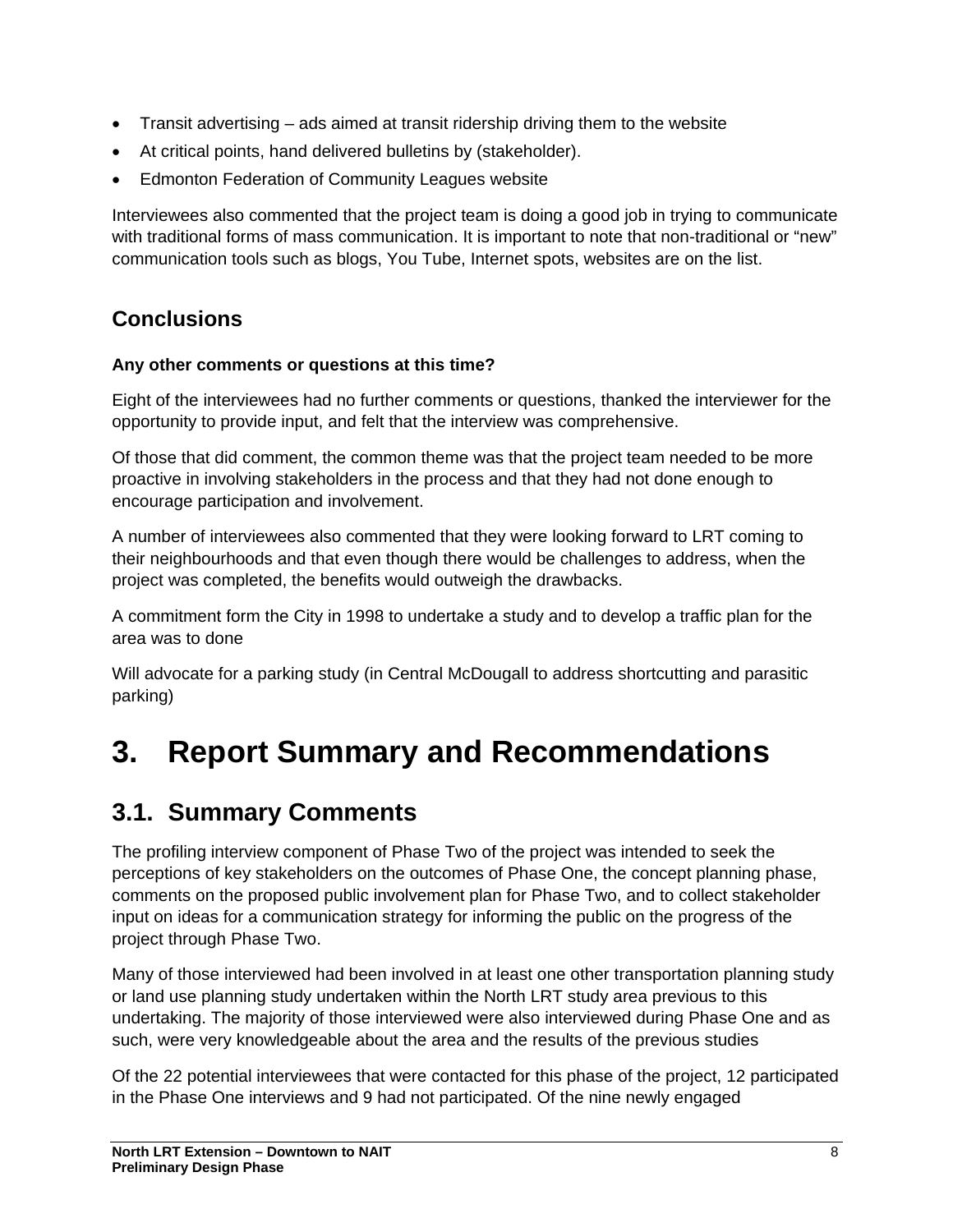stakeholders, most were familiar with the outcomes of the concept planning stage and had contacted the project team, or had been suggested by the City of Edmonton. .

The most important outcome was to measure understanding and support amongst the stakeholders of the outcomes of the concept-planning phase, and to seek comment on the proposed public involvement process for the preliminary engineering phase.

As summarized above, most interviewees were looking forward to LRT service coming to their area. However, most also had issues about the impact of LRT within the local area that they lived or worked. The most common issues, as expected, are access impacts, noise, safety and security issues, and increased traffic. A significant number of interviewees also indicated that there would be benefits of having LRT close by, primarily increased access to the rest of the city and property values.

Most felt that the public involvement process worked well and did not offer any suggestions for improvement. The primary theme from those that felt that the process worked well was that the project team worked hard to engage as many of the public as possible.

Those that commented that the process did not work well felt that the City should have done a better job of engaging those that would be most directly impacted by the concept plan.

The two overriding themes regarding public involvement for the next phase were

- Need to do more to share information with and engage the immediate community and property owners.
- **There is a desire for more collaboration to be built into the public involvement process** (versus seeking feedback on specific proposals).

There is a strong expectation of all of those interviewed that input should be provided in the next phase of the project regarding the specific consultation points listed in the interview (landscaping treatment, architectural features, look and feel of the station(s), fencing/ retaining wall look, vehicle access, mitigations for potential loss of on-street parking and pedestrian/cyclist circulation/access). This aspect of the project will have to be carefully designed to manage the expectations of these stakeholders.

Regarding the proposed public involvement process for Phase Two, all those that were interviewed expressed interest in being involved in the next phase. All key stakeholders included as proposed members of the geographically specific stakeholder advisory groups showed great interest in participating.

All members of the Stakeholder Advisory Group from Phase One that were interviewed also wished to remain engaged in Phase Two in the role suggested in the interviews. There were a few comments from Stakeholder Advisory Group members that the meetings could be improved with tighter facilitation and better control of those that spoke most frequently.

Regarding the series of questions dealing with broad communication of progress with the next phase of the project, the idea of providing pre-written insertions for stakeholders' own communication tools was well received. Distribution of newsletters by the communities and institutions themselves and in mass mailings was also well received as an effective means.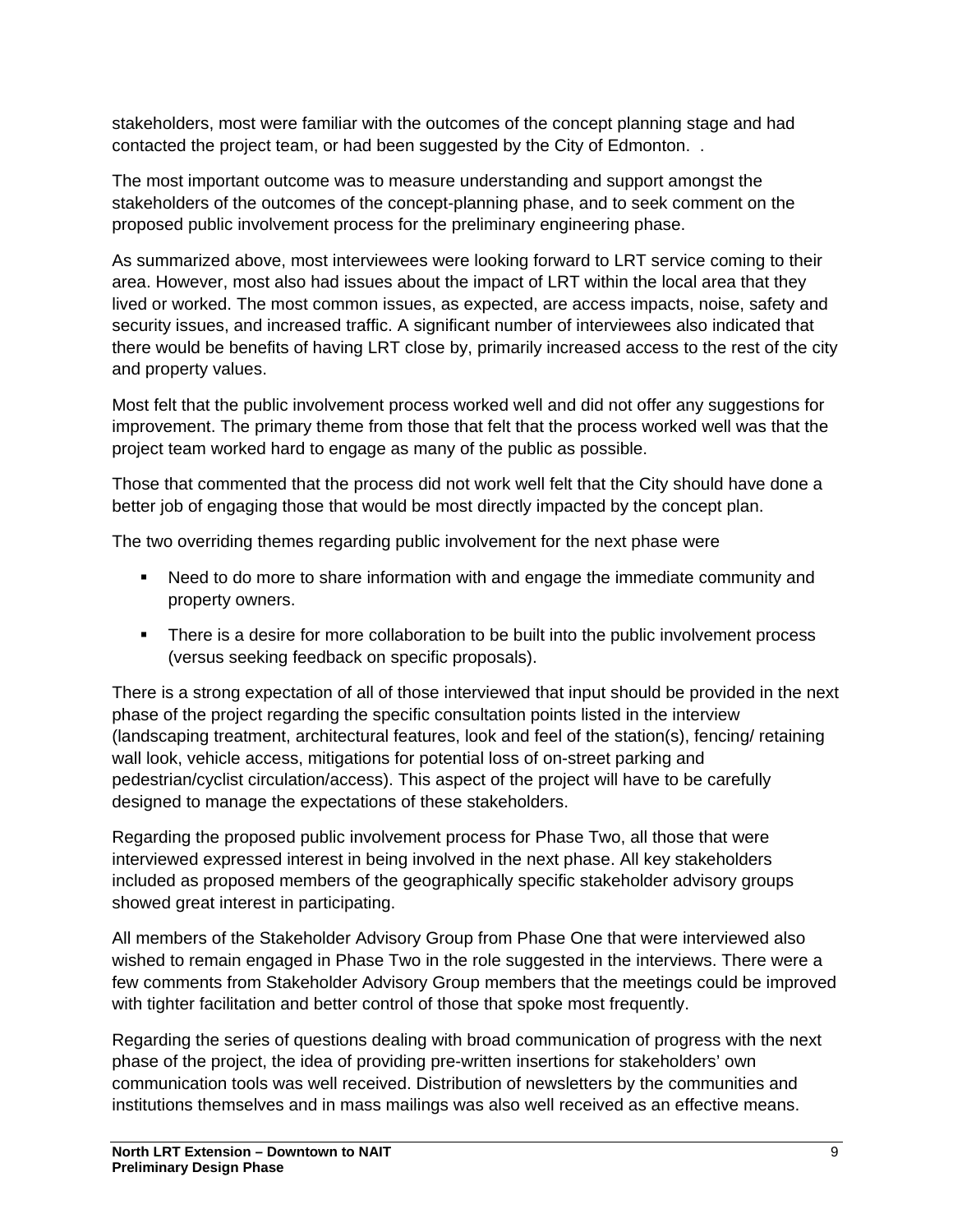However, there were a number of comments suggesting that project newsletters would have to be well designed to allow differentiation from other "junk mail."

# **3.2. Recommendations Resulting from the Interviews**

- In order to manage expectations of stakeholders regarding their level of involvement and influence in decisions, the public involvement team must be clear and concise from the outset as to what is open for comment and input and what is not.
- Proceed with the proposed public involvement plan to create two geographically specific stakeholder advisory groups to work on the specific consultation points discussed during the interviews.
- Proceed with the proposed continued involvement of the members of the Phase One Stakeholder Advisory Group by way of electronic updates on a timely basis.
- Continue to communicate and build relationships with the representatives of the organizations (i.e. Holy Rosary Church, Sisem Daycare Society) and community groups (i.e. Central McDougall/Queen Mary Park Business Coalition) that were not as engaged in Phase One as they are now.
- Work more closely with the leaders of the stakeholder groups in the area to seek assistance in engaging their members. Do not assume that the representatives are communicating back to their stakeholder groups.
- Seek out and engage leaders and media resources amongst the ethnic communities within the study area to improve engagement with these communities.
- Ensure that the ward councillors for the project area are informed of the public involvement process and results to date on an ongoing basis.
- Continue to make efforts to engage residents, workers and property owners in the project area to the greatest extent possible but do not overlook the personal responsibility that those same people must take for being aware and informed of developments in their neighbourhoods.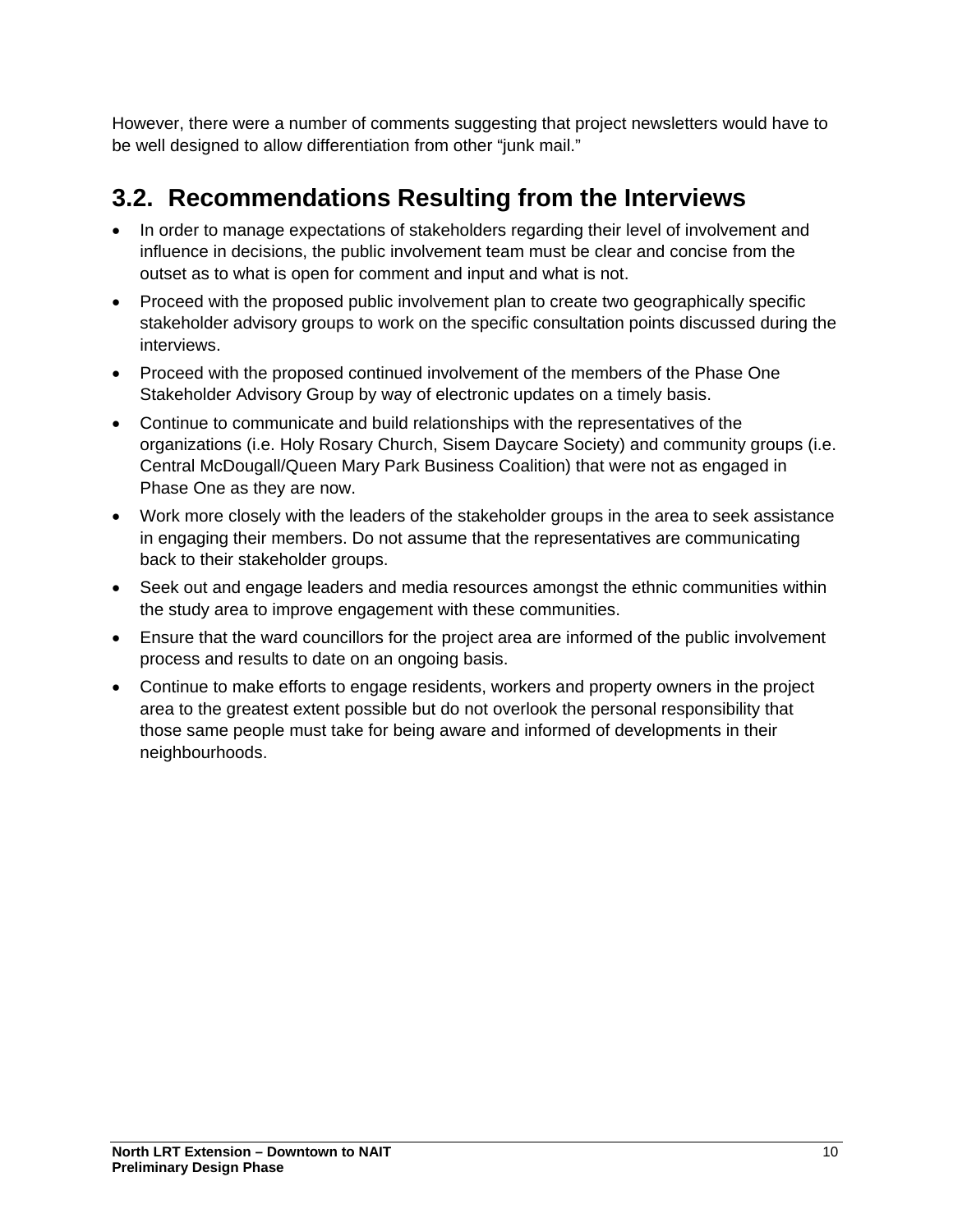# <span id="page-12-0"></span>**Appendix A: Key Stakeholder Profiling Interview Form**

## **North LRT Extension – Downtown to NAIT Preliminary Design Phase**

| Date / Time / |                               |
|---------------|-------------------------------|
| Duration:     |                               |
| Name:         |                               |
|               |                               |
| Title /       |                               |
| Representing: |                               |
| Contact       | Email address -               |
| Information:  | Mailing Address -             |
|               | Phone Number during the day - |
| Type of       |                               |
| Interview:    |                               |

# **Section A – Background Explanation**

- 1. As you may be aware, the City of Edmonton is planning an LRT extension from Downtown to NAIT. On July 8, 2008, a public hearing was held at City Council to consider a proposed concept plan (including the route and station locations). At this meeting, Council referred the plan back to Administration to amend it by placing the LRT alignment on 105 Street from 105 Avenue to 108 Avenue (proposal was to place it on the west side of 105 Street in this area). A Special City Council meeting (including a public hearing) is scheduled for September 25, 2008, at 1:30 p.m., to deliberate this amendment.
- 2. While this work is ongoing, the City is also planning to move forward on the next phase of the project –preliminary engineering. The project is currently funded to the end of preliminary engineering, which should be completed in summer 2009.
- 3. This interview is referred to as a profiling interview to get a sense from you, as a key stakeholder, of the impacts on the issues that will be studied during the preliminary engineering stage.
	- We want to identify your issues, keeping in mind that much of the content of this phase is very detailed and very specific.
	- We also want to collect your thoughts on which stakeholders you think should be involved, and how you and they should be involved as we work through the issues.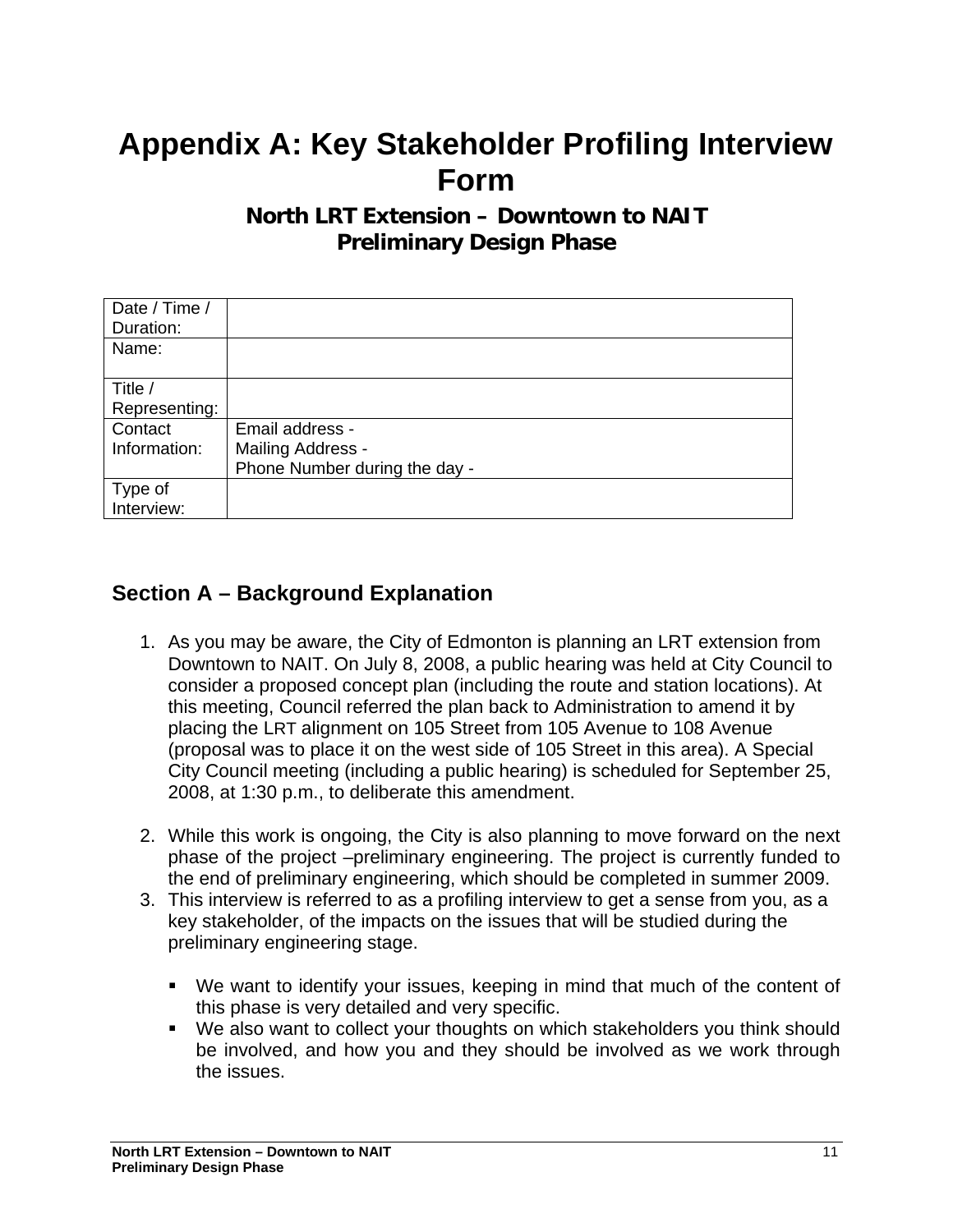# **Section B – Key Stakeholder Profiling**

## **Personal Involvement (not needed if involved in Phase 1)**

Please give a quick overview of the group or institution that you represent as it might relate to a transportation/ public transit-planning project? (Current size, number of members, customers, their usage of public transit etc.)

What is your position with the group or institution that you represent?

Why your interest in this study?

### **Initial Level of Awareness and Knowledge**

What have you heard about the North LRT Planning Study to date?

What do you understand as the outcomes or recommendations to date?

From your knowledge of the concept-planning phase of the North LRT public involvement process, what do you think has worked well?

What hasn't worked well?

## **Institution Related Questions (For Institutions Only)**

Are there other aspects of your long-range master plan that may have changed in the past year that should be considered in this preliminary engineering phase?

### **Identification of Issues and Perceptions**

Please provide your comments about the recommended route.

What kinds of impacts would the LRT have on adjacent properties?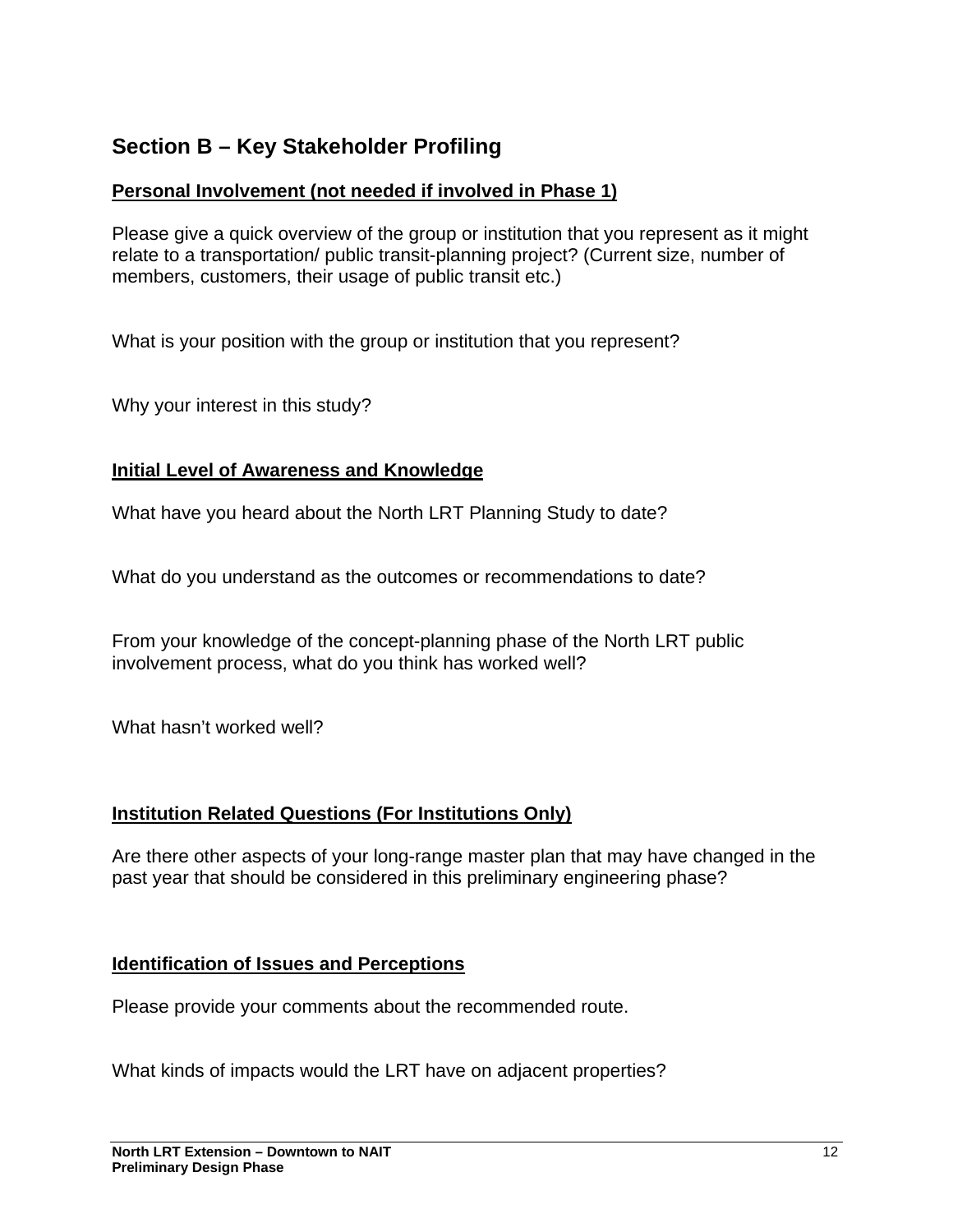The project team has identified the following consultation points: Are these of interest to you?

- Landscaping treatment -
- Architectural features -
- Look and feel of the station(s) -
- Fencing/ retaining wall look -
- Vehicle access
- Mitigations for potential loss of on-street parking -
- Pedestrian/cyclist circulation/access

Are there other issues that should be discussed through this process?

Would you want to be involved in a process to address these?

### **Public Involvement**

How do you see yourself or your group participating in the process (going forward)? (i.e. – information, meetings, etc.) (Show plan)

The project team is proposing a public involvement process that includes:

- A series of one-on-one interviews with major stakeholders (such as this one today)
- Working with institutions to resolve site-specific issues on a one-on-one basis.
- Creating two advisory groups consisting of representatives from community and other interest groups to review more detailed plans (one for issues from 105 Avenue to Kingsway, one focusing on plans from Kingsway to Princess Elizabeth Avenue).
- Ongoing communication to share updates with the Stakeholder Advisory Group that was formed during Phase 1.

What do you think of this proposed public involvement process for this phase? Any suggestions?

(For SAG members). Do you still want to be involved on the Stakeholder Advisory Group?

Are there other stakeholders or groups that should be involved? How should they be involved?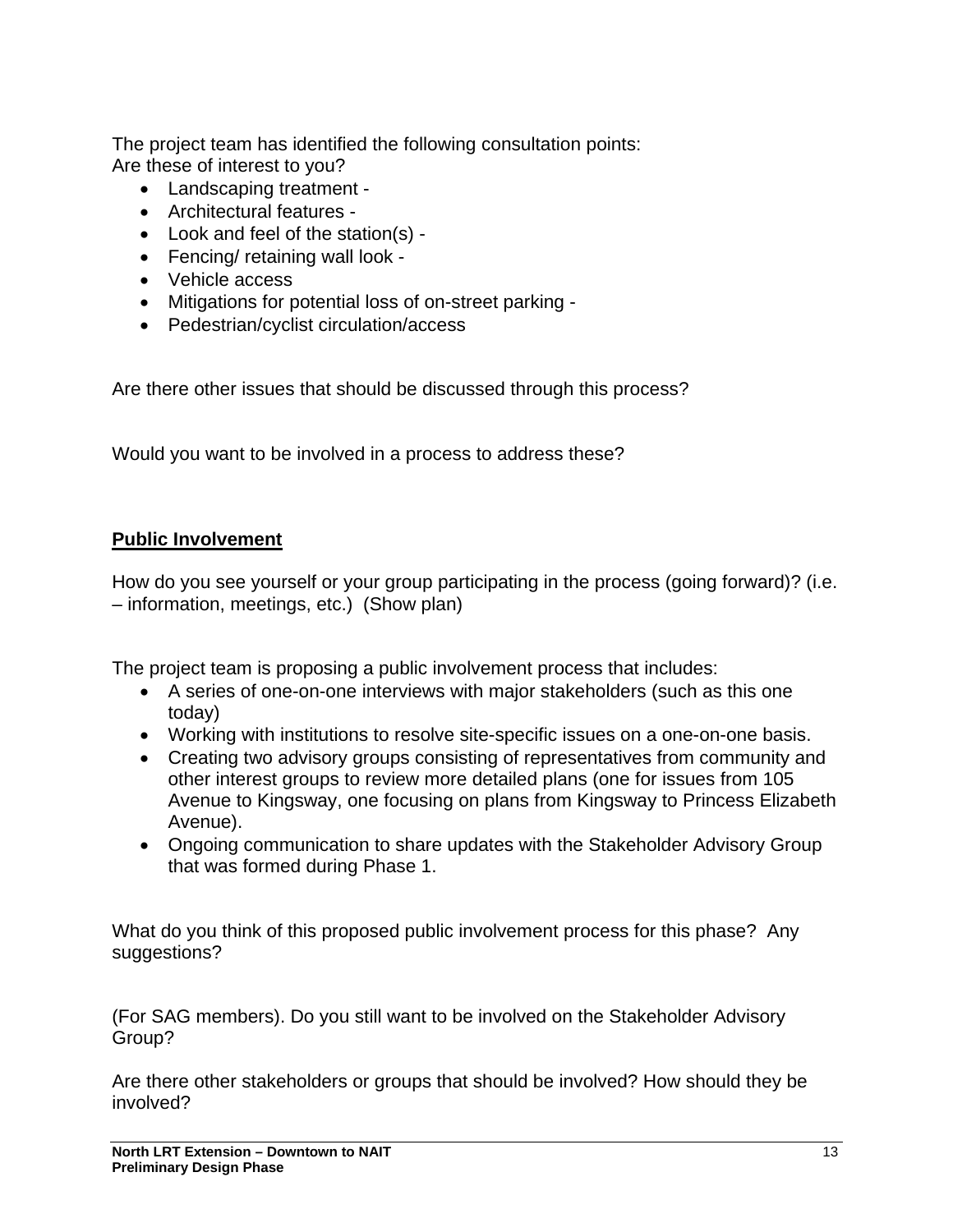### **Communications**

Sharing information about the project to the broader community is important. The project team is considering a number of ways to reach these people, and we would like your thoughts on some of ideas under consideration:

Would you use a pre-prepared column in your community newsletter/employee bulletin? If so, who would be the best contact person to work with to arrange this?

A newsletter would be sent to residents and businesses surrounding the future LRT line to update them on project progress (quarterly, through direct mail). Would this be a useful way to share information with the broader community? Are there other people that should receive it?

We would like to advertise updates in local papers such as those targeting ethnic communities, student associations, etc. Do you have any suggestions about any specific local papers that should be used? (i.e. – ethnic community papers?)

Do you have other suggestions for ways we can share information in this area?

## **Conclusions**

Any other comments or questions at this time?

# *Thank you for your time and your comments*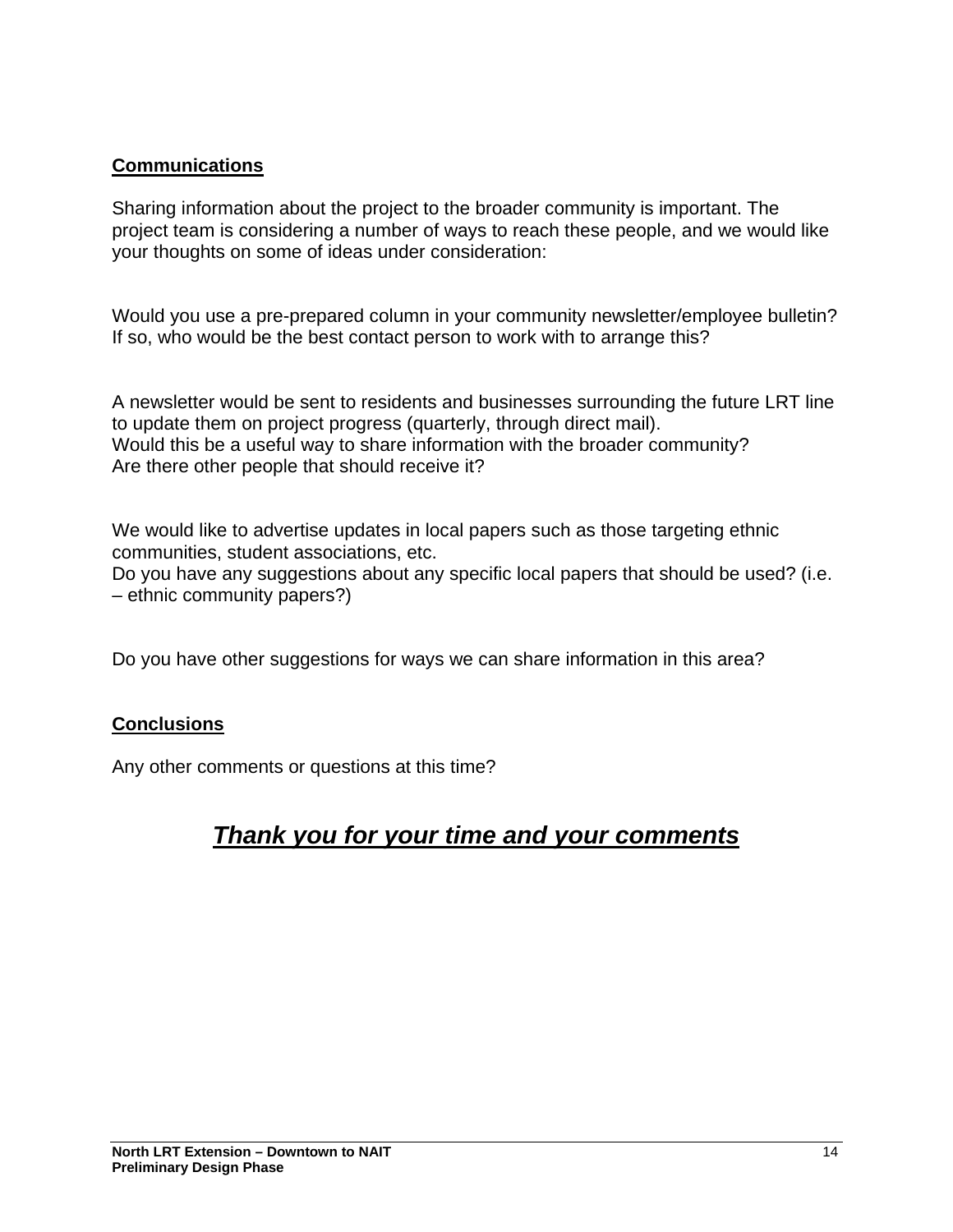# <span id="page-16-0"></span>**Appendix B: Contact Record for Profiling Interviews/Stakeholder Contact**

(As at September 30, 2008)

Need to confirm updates here

| <b>Name</b>                                                                                         | Organization                                                | <b>Contact Information</b>                             | <b>Comments/Status</b>                                                                                                                                        |
|-----------------------------------------------------------------------------------------------------|-------------------------------------------------------------|--------------------------------------------------------|---------------------------------------------------------------------------------------------------------------------------------------------------------------|
| 1. Jack Menduk<br>Director of Capital<br><b>Projects and Facilities</b><br>Operations               | Northern Alberta<br>Institute of Technology                 | 11762 - 106 Street<br>Edmonton, AB T5G 2R1<br>471-7712 | Not Completed<br>Contact attempted but<br>not completed;<br>stakeholder's needs<br>will be met in the next<br>component of the<br>consultation process        |
| 2. Stuart MacLean<br><b>Director of Facilities</b>                                                  | <b>Grant MacEwan</b><br>College                             | 10700 - 104 Avenue<br>Edmonton, AB T5J 4S2<br>497-5512 | Not Completed<br>Contact attempted but<br>not completed;<br>stakeholder's needs<br>will be met in the next<br>component of the<br>consultation process        |
| 3. Brent Skinner                                                                                    | <b>Capital Health</b>                                       |                                                        | Contact attempted but<br>not completed. Capital<br>Health's needs will be<br>met in the next<br>component of the<br>consultation process<br>Pending feedback. |
| 4. Brad Merchant<br>General Manager<br><b>Oxford Properties</b><br>Group<br>Kingsway Garden<br>Mall | Kingsway Garden Mall                                        | 479-5955<br>378-6301 (direct)                          | Completed by<br>telephone                                                                                                                                     |
| 5. Brian Marcotte                                                                                   | <b>Edmonton Transit</b><br><b>Advisory Board</b>            | 481-0661 (?)<br>1405-9020 Jasper Ave (?)               | Completed                                                                                                                                                     |
| 6. Graeme Smith                                                                                     | Downtown Edmonton<br><b>Community Association</b><br>(DECA) | grysmith@telus.net<br>425-5748                         | Completed                                                                                                                                                     |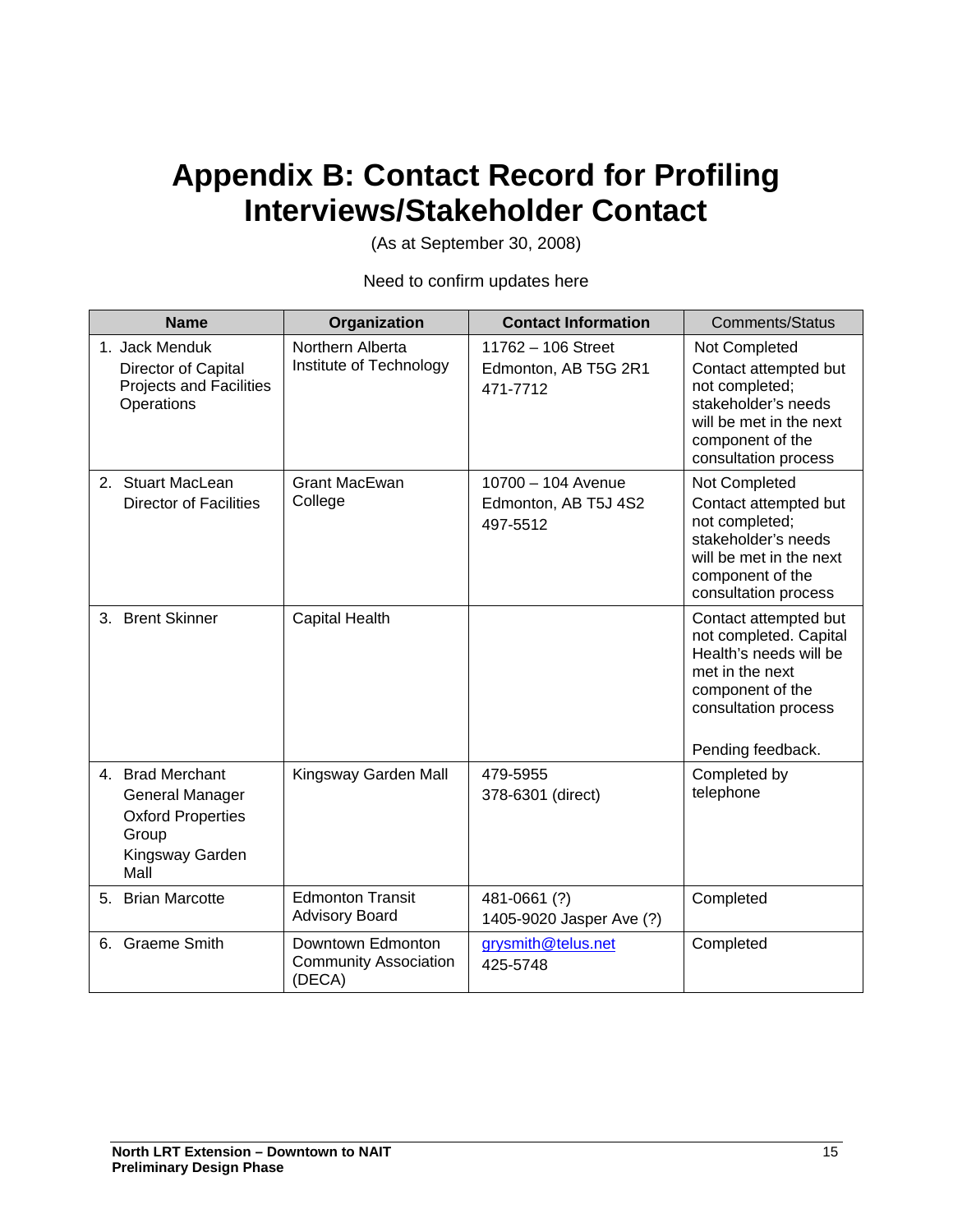| <b>Name</b>                                                                               | Organization                                                            | <b>Contact Information</b>                                                                                                                              | <b>Comments/Status</b>                                                                                                         |
|-------------------------------------------------------------------------------------------|-------------------------------------------------------------------------|---------------------------------------------------------------------------------------------------------------------------------------------------------|--------------------------------------------------------------------------------------------------------------------------------|
| 7. Warren Champion<br>President<br>Deborah Peaker,<br>Chair, Transportation<br>Committee, | Central McDougall<br><b>Community League</b>                            | Warren<br>438-5802 (work)<br>426-7217 (home)<br>435-5823 (fax)<br>Deborah<br>424-3545, Extension 253<br>(work)<br>425-8117 (home)<br>$FAX - 425 - 6627$ | Completed                                                                                                                      |
| 8. Verna Stainthorp                                                                       | Spruce Avenue<br><b>Community League</b>                                | 11219 105 Street<br>Edmonton, AB<br>479-8019                                                                                                            | Completed                                                                                                                      |
| 9. Jim Taylor                                                                             | <b>Downtown Business</b><br>Association                                 | 424-4085                                                                                                                                                | Completed                                                                                                                      |
| 10. Karon Kosof                                                                           | Kingsway BRZ                                                            | 454-9716                                                                                                                                                | Completed                                                                                                                      |
| 11. Roland Labbe                                                                          | <b>Edmonton Public</b><br>Schools                                       | 429-8428                                                                                                                                                | Not Completed.<br>Key contact will be<br>Roland Labbe and will<br>be pursued for the next<br>round of consultation             |
| 12. Jason Rumer                                                                           | Carma Developers<br>(representing<br>Downtown North Edge<br>Developers) | Suite 200, 10404 - 103<br>Avenue<br>Edmonton, AB<br>423-1910<br>990-2699 (Direct)<br>jrumer@carma.ca                                                    | Completed                                                                                                                      |
| 13. Al Wilson<br>V.P. Alberta<br>Gateway Casinos GP<br>Ltd.                               | Baccarat/Palace<br>Casinos                                              | 444-2112<br>499-9300                                                                                                                                    | Completed                                                                                                                      |
| 14. Barbara Filopowski<br>Chair Parish Council<br>Sister Teresa Dada                      | <b>Holy Rosary</b><br>Church/Sisem Day Care<br>Society                  | 780-458-6713 (Chair,<br>Parish Council)<br>780- 479-1090 (Sisem Day<br>Care Society)                                                                    | Completed                                                                                                                      |
| 15. Fiona<br>Administrator,                                                               | City of Edmonton<br>Advisory Board for<br>Persons with Disabilities     |                                                                                                                                                         | Not completed.<br><b>Advisory Board wishes</b><br>to participate in the<br>next phase of the<br>stakeholder advisory<br>groups |
| 16. Stan Wilk<br>Administrator                                                            | Polish Hall                                                             | 10960-104Street<br>780-426-1856                                                                                                                         | Completed                                                                                                                      |
| 17. Bob Wilkins<br>President                                                              | McDougall Landing<br>Condominium<br>Association                         | bobalou@telusplanet.net<br>780-428-4234                                                                                                                 | Completed                                                                                                                      |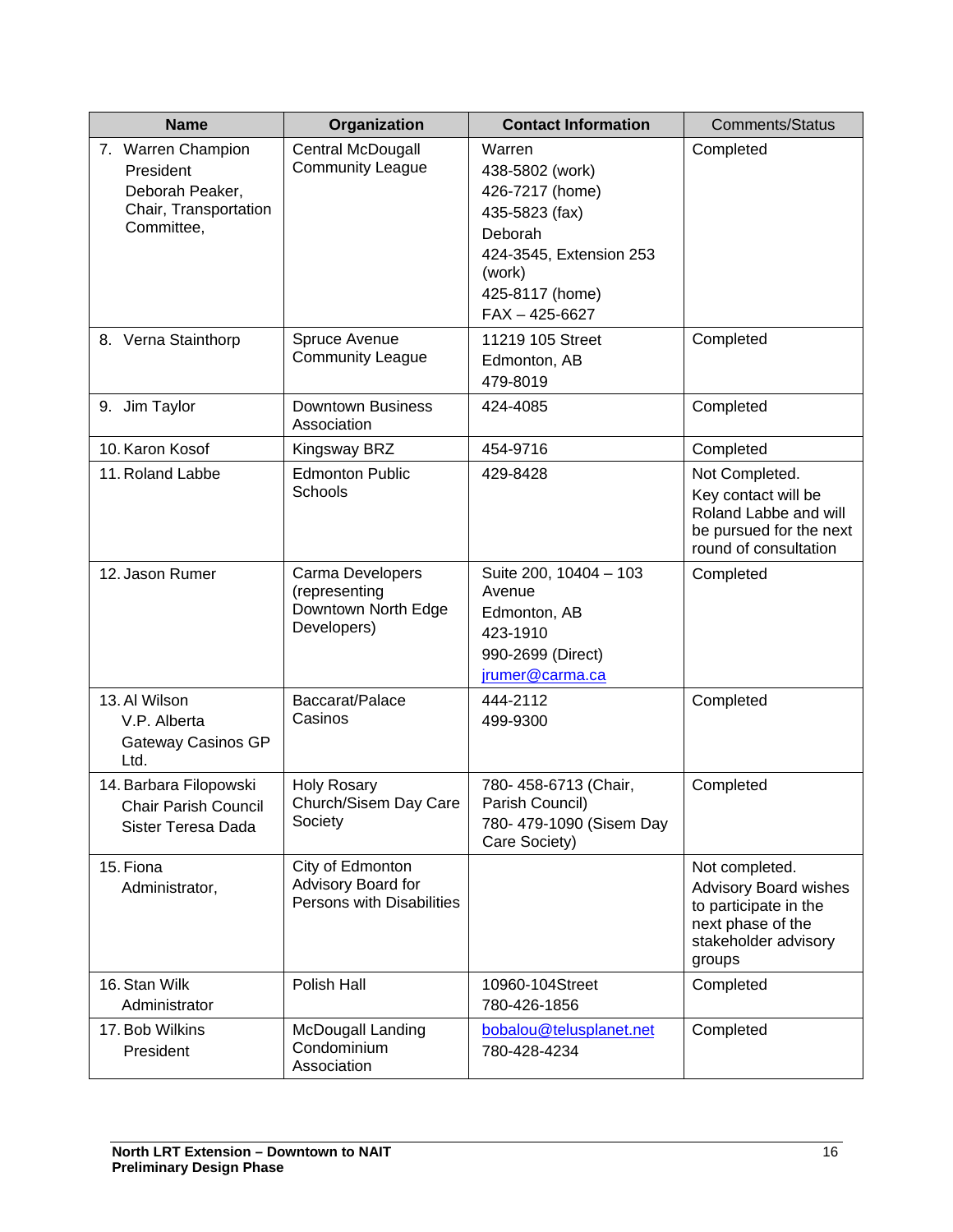| <b>Name</b>                                         | Organization                                                           | <b>Contact Information</b>                                          | <b>Comments/Status</b>                         |
|-----------------------------------------------------|------------------------------------------------------------------------|---------------------------------------------------------------------|------------------------------------------------|
| 18. Sarah French<br>President,<br>Condominium Board |                                                                        | $10740 - 105$ Street<br>salty_pearl@shaw.ca                         | Completed                                      |
| 19. Lewis Rodney<br>Spokesperson                    | Central McDougall and<br>Queen Mary Park<br><b>Business Coalition</b>  | c/o #205, 11125 107<br>Avenue,<br>Edmonton, T5H 0X9<br>780-428-1379 | Completed                                      |
| 20. Laura Stirling<br>Coordinator                   | Avenue of Nations<br><b>Enhancement Council</b>                        | 780-496-8669                                                        | Repeated contacts<br>attempted.<br>No response |
| 21. Greg Lewis                                      | <b>Community Liaison</b><br>Officer, Edmonton<br><b>Police Service</b> | 780-421-2602                                                        | Repeated contacts<br>attempted.<br>No response |
| 22. Doris Berg                                      | <b>Morguard Residential</b>                                            | 780-429-6787                                                        | Completed                                      |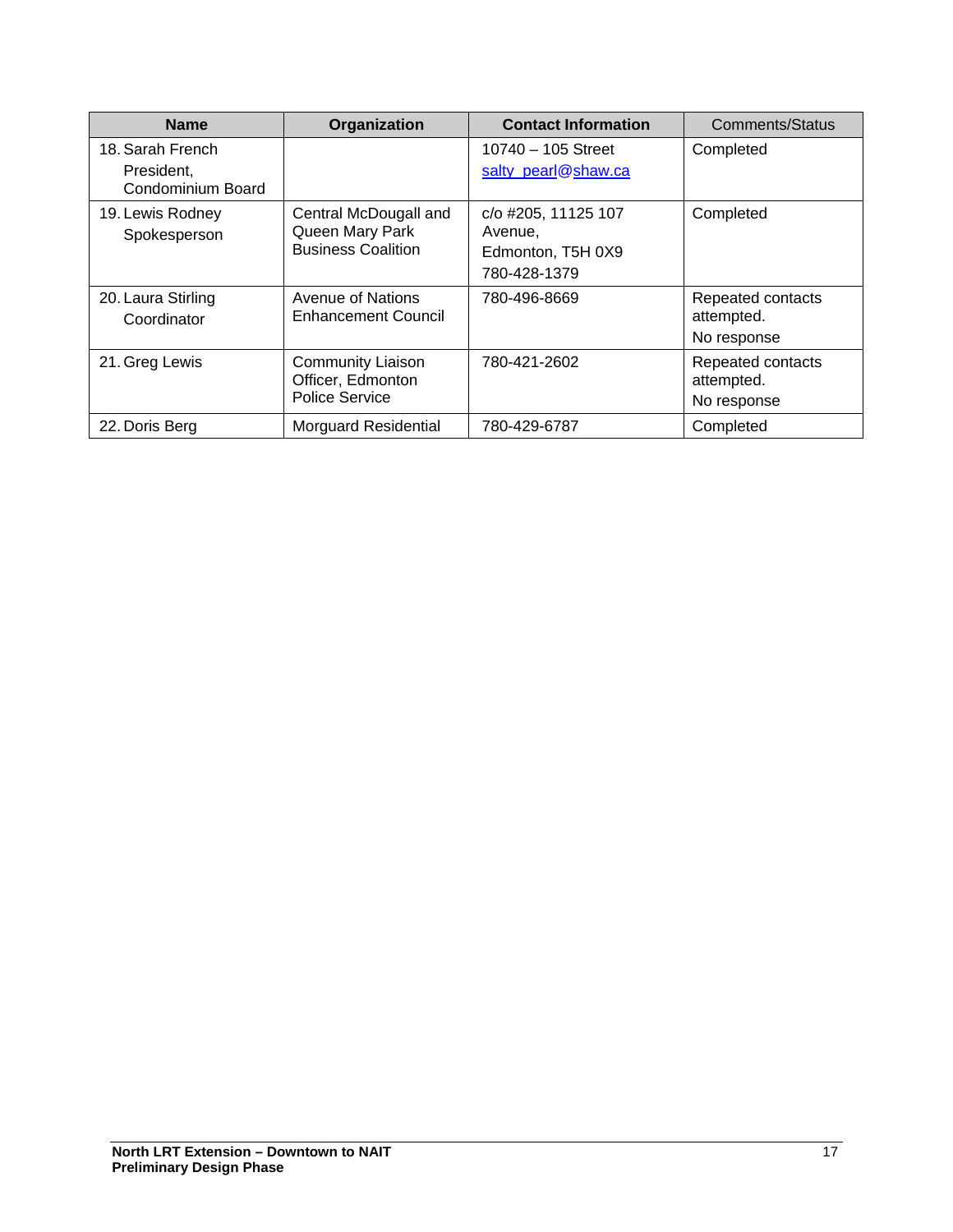# <span id="page-19-0"></span>**Appendix C: Compilation of Profiling Interviews with Stakeholders**

This compilation provides a complete summary of all responses to questions as asked by the interviewer. Numbers in brackets (x) following some comments indicate the number of people that gave the same response. Some comments were edited or omitted to maintain confidentiality.

# **Section A – Background Explanation**

(As reviewed with interviewees to ensure that everyone was starting with the same basic information)

- 1. As you may be aware, the City of Edmonton is planning an LRT extension from Downtown to NAIT. On July 8, 2008, a public hearing was held at City Council to consider a proposed concept plan (including the route and station locations). At this meeting, Council referred the plan back to Administration to amend it by placing the LRT alignment on 105 Street from 105 Avenue to 108 Avenue (proposal was to place it on the west side of 105 Street in this area). A Special City Council meeting (including a public hearing) is scheduled for September 25, 2008, at 1:30 p.m., to deliberate this amendment.
- 2. While this work is ongoing, the City is also planning to move forward on the next phase of the project –preliminary engineering. The project is currently funded to the end of preliminary engineering, which should be completed in summer 2009.
- 3. This interview is referred to as a profiling interview to get a sense from you, as a key stakeholder, of the impacts on the issues that will be studied during the preliminary engineering stage.
	- We want to identify your issues, keeping in mind that much of the content of this phase is very detailed and very specific.
	- We also want to collect your thoughts on which stakeholders you think should be involved, and how you and they should be involved as we work through the issues.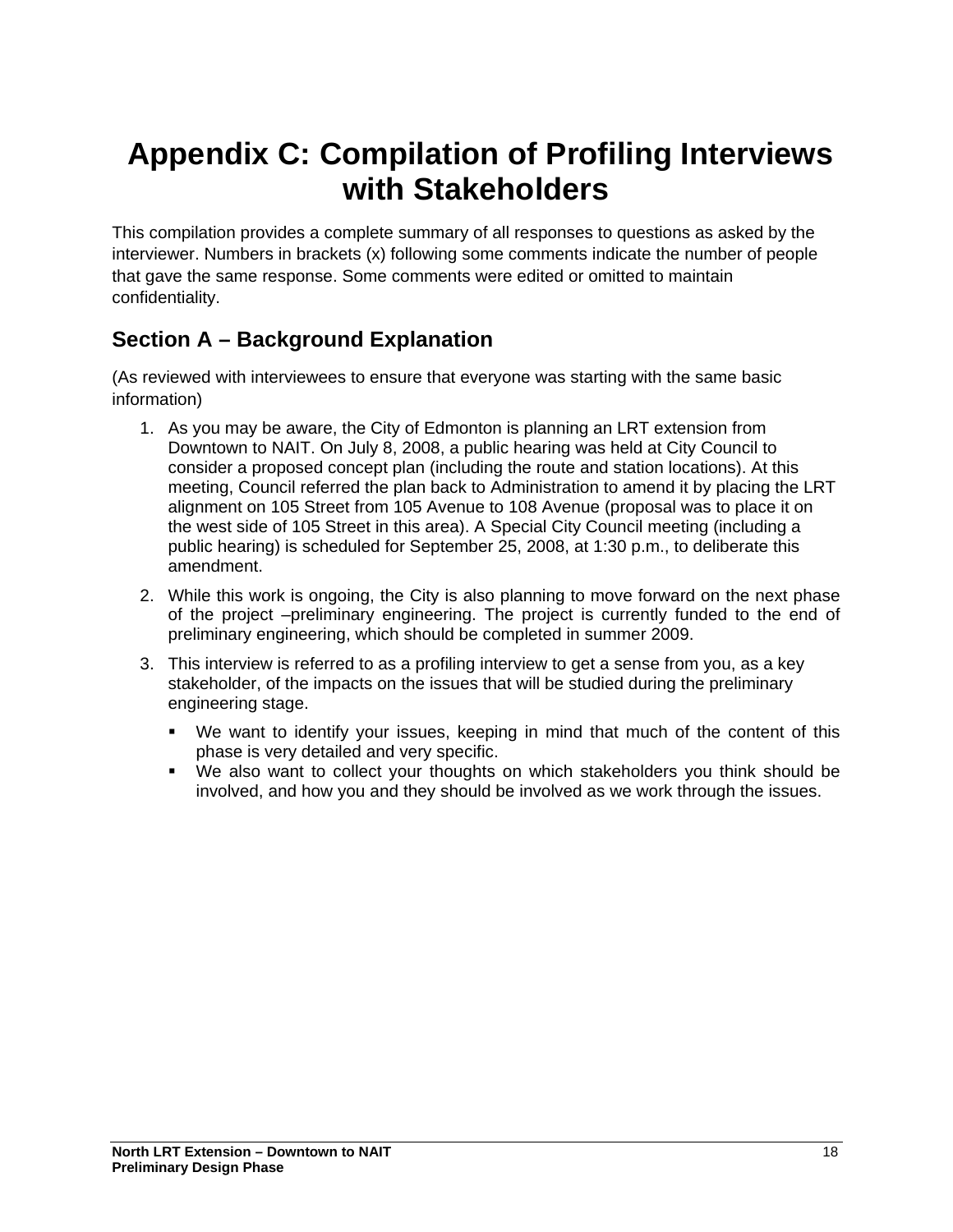# **Section B – Key Stakeholders Interviewed to Date**

(or who provided responses to the interview form by other means)

| <b>Institution/Group</b><br><b>Interviewed</b> |                                                                                                                                                                 | <b>Name/Position of</b><br><b>Person interviewed</b>                                                                                                                                | <b>Related Information</b>                                                                                                                                                                                                                                                                                                                                                                                             |
|------------------------------------------------|-----------------------------------------------------------------------------------------------------------------------------------------------------------------|-------------------------------------------------------------------------------------------------------------------------------------------------------------------------------------|------------------------------------------------------------------------------------------------------------------------------------------------------------------------------------------------------------------------------------------------------------------------------------------------------------------------------------------------------------------------------------------------------------------------|
| 1.                                             | Carma/North Edge<br>Developers                                                                                                                                  | Jason Rumer,<br>Project Manager                                                                                                                                                     | Representing Carma and other north edge<br>developers rather than the Urban Development<br>Institute which he was previously representing<br>on the SAG                                                                                                                                                                                                                                                                |
| 2.                                             | <b>Central McDougall</b><br>and Queen Mary Park<br><b>Business Coalition -</b><br>will become the 107<br>Avenue BRZ - going<br>to Council September<br>23, 2008 | Lew Rodney,<br>Member                                                                                                                                                               | 320 businesses in the area,<br>Bounded on the west by 116 Street, on the east<br>by 102 Street, on the south by 104 Avenue and<br>on the north by 108 Avenue                                                                                                                                                                                                                                                           |
| 3.                                             | <b>Downtown Business</b><br>Association                                                                                                                         | Jim Taylor,<br><b>Executive Director</b>                                                                                                                                            | 2000 members<br>Includes educational institutions, arts & culture                                                                                                                                                                                                                                                                                                                                                      |
| 4.                                             | Downtown Edmonton<br><b>Community League</b>                                                                                                                    | Graeme Smith,<br><b>Treasurer</b>                                                                                                                                                   |                                                                                                                                                                                                                                                                                                                                                                                                                        |
| 5.                                             | <b>Edmonton Transit</b><br>Service Advisory<br>Board (ETSAB)                                                                                                    | Brian Marcotte,<br><b>Board Member</b>                                                                                                                                              | ETSAB advises City Council, the Transportation<br>Department, and ETS on ways to improve public<br>transit and issues affecting the provision of<br>public transit in Edmonton. ETSAB reports to<br>City Council through the Transportation and<br>Public Works Committee (TPW)                                                                                                                                        |
| 6.                                             | <b>Holy Rosary</b><br>Parish/Sisem Daycare<br>Society                                                                                                           | Barbara Filipowski,<br>Chair, Parish Council<br>An unnamed member<br>of the Parish Council<br><b>Reverend Roman</b><br>Majek<br>Sister Teresa Dada,<br><b>Sisem Daycare Society</b> | Church has 1500 families<br>City-wide parish; come from all parts of the<br>region<br>Usually ~200 vehicles for church events,<br>especially on Sundays<br>40 funerals and 30 weddings annually & active<br>everyday from 7 PM to 9 PM.<br>Daycare:<br>Facility cares for 50 children<br>Open from 6:45 AM to 5:30 PM with peak hours<br>for traffic in and out from 6:45 AM to 8:00 AM<br>and from 3:30 PM to 5:30 PM |
| 7.                                             | <b>Kingsway Business</b><br>Association                                                                                                                         | Karon Kosof,<br><b>Executive Director</b>                                                                                                                                           | 350 members<br>12 board members<br>Boundaries - 121 St., 106 Ave., Kingsway Ave.,<br><b>Yellowhead Trail</b>                                                                                                                                                                                                                                                                                                           |
| 8.                                             | Kingsway Garden Mall                                                                                                                                            | Brad Merchant,<br>General Manager<br><b>Oxford Retail Group</b>                                                                                                                     | 10 million visits/year<br>3000 employees<br>8 to 11% of visitors don't use private vehicles<br>Has data on transit users (exit surveys)                                                                                                                                                                                                                                                                                |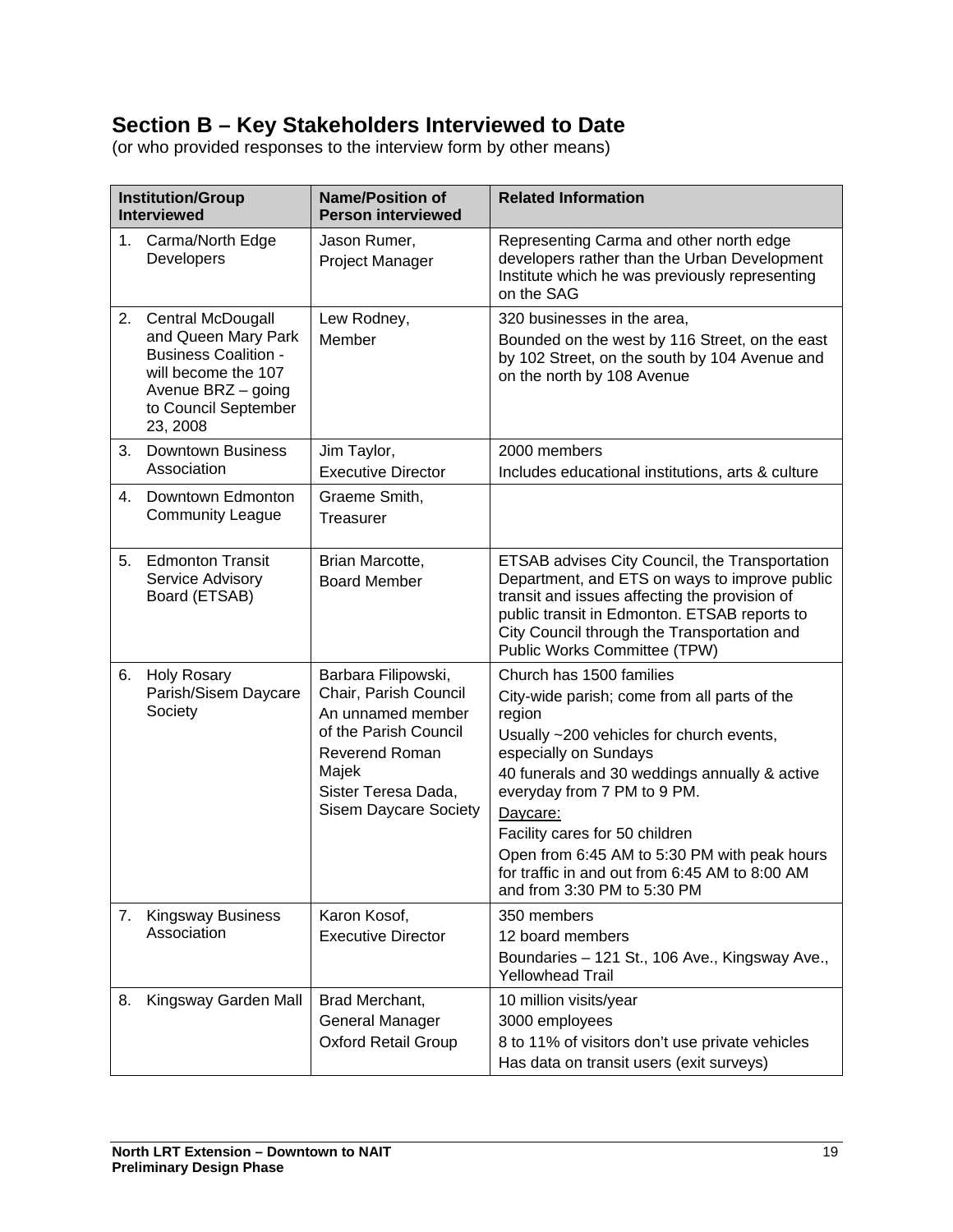| <b>Institution/Group</b><br><b>Interviewed</b>   | <b>Name/Position of</b><br><b>Person interviewed</b>                            | <b>Related Information</b>                                                                                                                                                                                                                                                                                                                                                                                         |
|--------------------------------------------------|---------------------------------------------------------------------------------|--------------------------------------------------------------------------------------------------------------------------------------------------------------------------------------------------------------------------------------------------------------------------------------------------------------------------------------------------------------------------------------------------------------------|
| McDougall Landing<br>9.<br>Condo Association     | Bob Wilkins.<br>President                                                       |                                                                                                                                                                                                                                                                                                                                                                                                                    |
| 10. Polish Hall                                  | Stan Wilk,<br>Manager                                                           | Facility opened in 1960<br>Banquet/hall rental business<br>A very competitive business that needs to<br>provide safe, secure surroundings<br>Owned by three not-for-profit organizations<br>500-1000 capacity depending upon event<br>Unable to estimate a yearly figure for number of<br>patrons/guests                                                                                                           |
| 11. Spruce Avenue<br><b>Community League</b>     | Verna Stainthorp,<br>Secretary/Treasurer                                        | 60 to 70 households<br>Very active community league                                                                                                                                                                                                                                                                                                                                                                |
| 12. Victoria Manor Condo<br>Association          | Sarah French,<br>President                                                      | Victoria Manor is at the south west corner of 105<br>Street and 108 Avenue<br>Includes 22 suites with a mixture of owners and<br>renters residing there<br>Approximately 1/3 to 1/2 use public transit<br>regularly                                                                                                                                                                                                |
| 13. Central McDougall<br><b>Community League</b> | Warren Champion and<br>Deborah Peaker                                           | 150 to 190 community league members<br>15 board members<br>5000 residents in Central McDougall<br>Boundaries - 105 Ave., 101 St., 109 St., 111<br>Ave.                                                                                                                                                                                                                                                             |
| 14. Square 104 -<br><b>Morguard Residential</b>  | Pat Gardener<br>District Manager /<br><b>Broker for Morguard</b><br>Residential | Square 104 has 277 residential units which are<br>owned and managed by Morguard Residential                                                                                                                                                                                                                                                                                                                        |
| 15. Gateway Casinos and<br>Entertainment         | Al Wilson<br>President of<br>Operations                                         | Gateway Casinos & Entertainment own and<br>operate the Baccarat Casino located at 10128 -<br>104 Avenue. The property is 11.5 acres and<br>stems from 101 Street to west of 103 Street, and<br>from 104 Avenue to 105 Avenue.<br>The casino employs 300 people some of who<br>rely on public transportation to get to and from<br>work. Some customers also use public transit to<br>get to and from the property. |

## **a. Personal Involvement**

**Please give a quick overview of the group or institution that you represent as it might relate to a transportation/public transit-planning project (current size, number of members, customers, their usage of public transit etc.).** 

(See "Related Information" in table above)

### **What is your position with the group or institution that you represent?**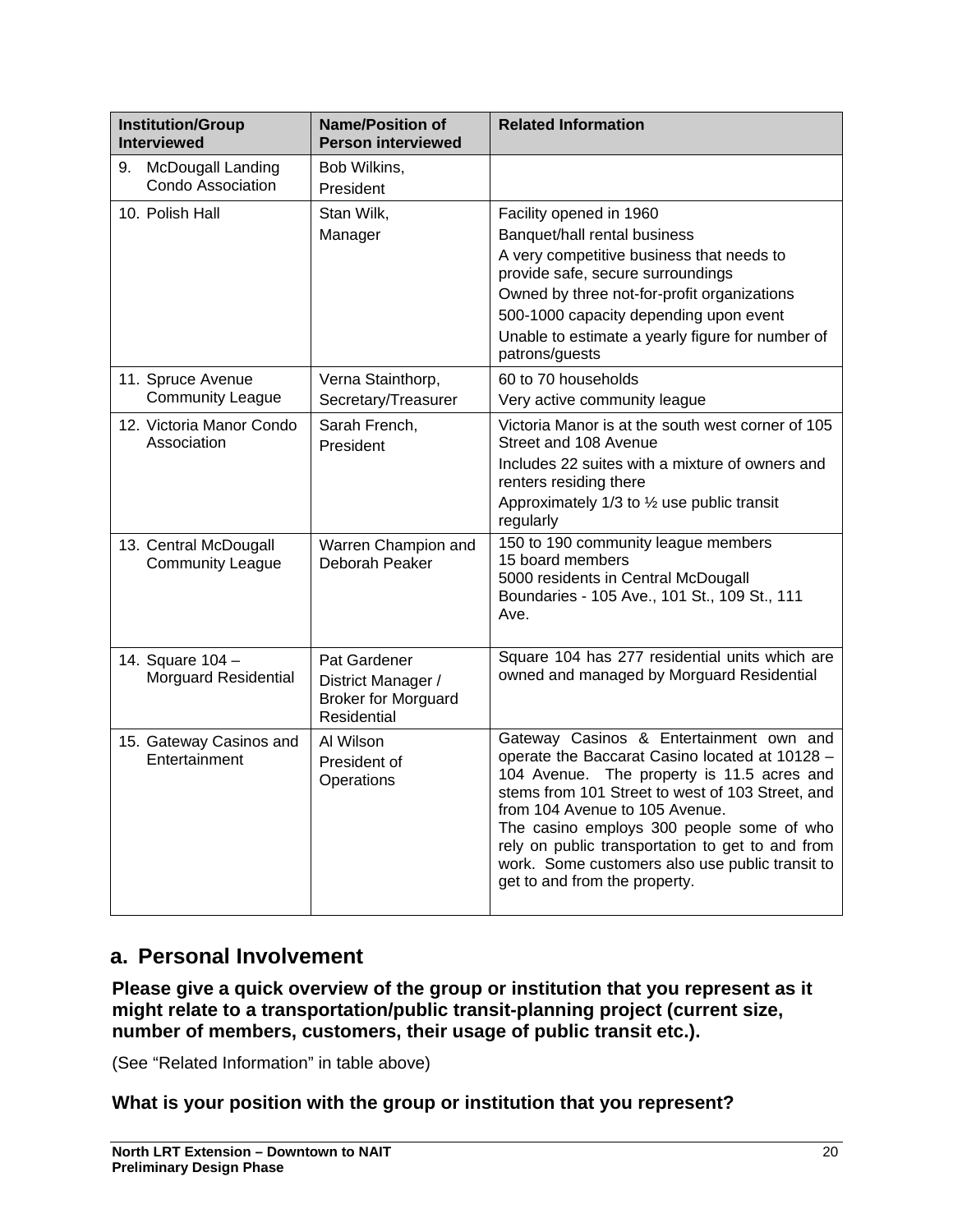(See table above)

### **Why your interest in this study?**

- I both own and live adjacent to the projected LRT track.
- Supportive of LRT because it will enhance business once the access impacts have been mitigated.
- LRT will dramatically affect access to our property.
- Entry to the property and the building will change and renovation plans will have to be reworked; planned renovations currently on hold.
- Renovation plans have been supplied to Brad Smid for their review and recommendations for alternate access.
- Proposed routing will materially affect the units on the southeast corner (2 and possibly 3 units).
- Traffic noise and volume increases will impact owners living on the perimeters of the land.
- Property values will be impacted both negatively and positively depending on location of the unit.
- New seniors' residence would have to have access off 105 Street impacting owners in McDougall Landing.
- For my job.
- Since becoming aware of the planned routing for the LRT we feel there are no benefits to us, only problems.
- Local impacts (9) Affects traffic and businesses in the area, will have a great deal of impact on businesses and on the community.
- Would be positive in that it provides easier access to our establishment but we also see it as a potential detriment as LRT users will use our parking lot to park in.
- Effect of LRT on tenants and owners in the long run.
- 100% support of the study but not accepting of the ridiculously expensive above ground line.
- No answer.

## **b. Initial Level of Awareness and Knowledge**

## **What have you heard about the North LRT Planning Study to date?**

- Very knowledgeable was a SAG member Phase 1 (6) involved on stakeholder advisory committee for the project over the past year and have been kept fully informed.
- LRT is running up 105 Street across 107 Avenue turning east at 108 Avenue to pass between the Prince of Wales Armory and Victoria School of Performing Arts.
- Time line for study and subsequent construction has been "bumped up" (advanced) due to construction of the EPCOR Tower.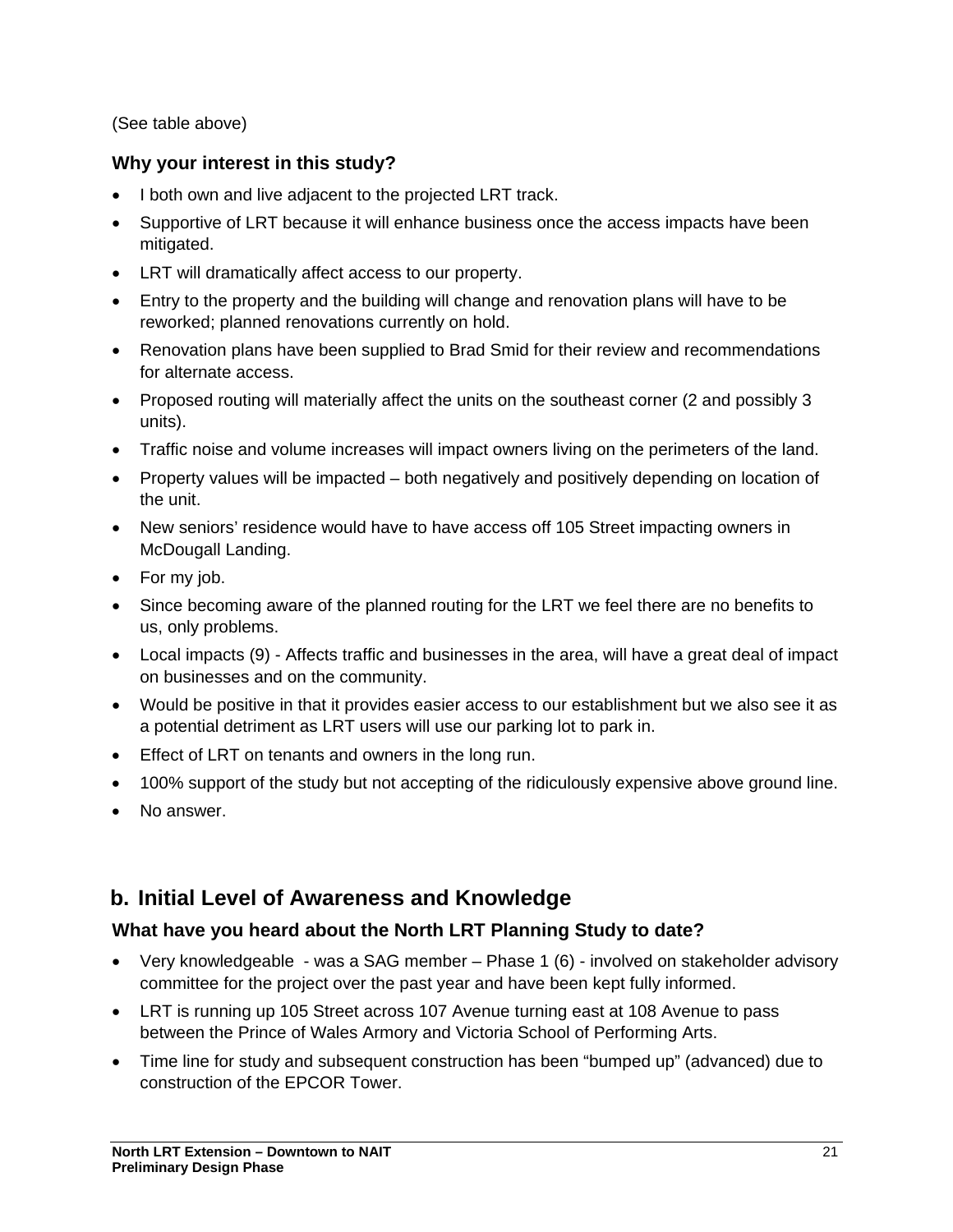- There has been a lot of public involvement especially with the Central McDougall Community League.
- Attended the open house at the Polish Hall.
- Well informed as a result of a meeting with the project team; very upset about the impacts.
- Have heard and seen what President, Central McDougall C.L. has said at Community League general meetings and has distributed over time.
- Not much awareness of the North LRT study amongst board members.
- Projected start 2-3 years.
- Approval of funding is in place to complete past the EPCOR Tower.
- Not exactly sure of the rest of the route from a funding point of view or about the recommendations except for the location of the temporary NAIT station.
- Not enough; the perception is that City Council gave direction to Administration and the Administration is driving that direction forward.
- The LRT line will be built.
- The City wants better public transit access to Royal Alexandra Hospital, NAIT and MacEwan College.
- Understand that the LRT will go underground and then would go above ground at or close to the northeast corner of our property and that the first station would be in the northwest corner of our property. The route would then go north along 105<sup>th</sup> Street to NAIT.
- We understand that some residents and lobbying groups are suggesting it would be less of a detrimental impact on businesses and residents in this community if the route was moved to 104 Street.
- Had a meeting with the project manager and voiced concerns about noise, garbage, etc. An all directional access traffic signal is critical since one of the accesses to (our building) will be closed.
- Very involved and knowledgeable

### **What do you understand as the outcomes or recommendations to date?**

- Council has instructed the design team to proceed down 105 Street crossing 107 Avenue regardless of community concerns or impacts.
- Under EPCOR building approval of funding is in place to complete past the EPCOR Tower  $(2)$ .
- Businesses just west of EPCOR tower are concerned are only now beginning to understand the implications.
- Not sure whether route has been finalized.
- Get the LRT to NAIT.
- Current with what was presented at the Open House at the Polish Hall.
- The route has changed a number of times and has been changed again, resulting in the September 25 Special Council Meeting.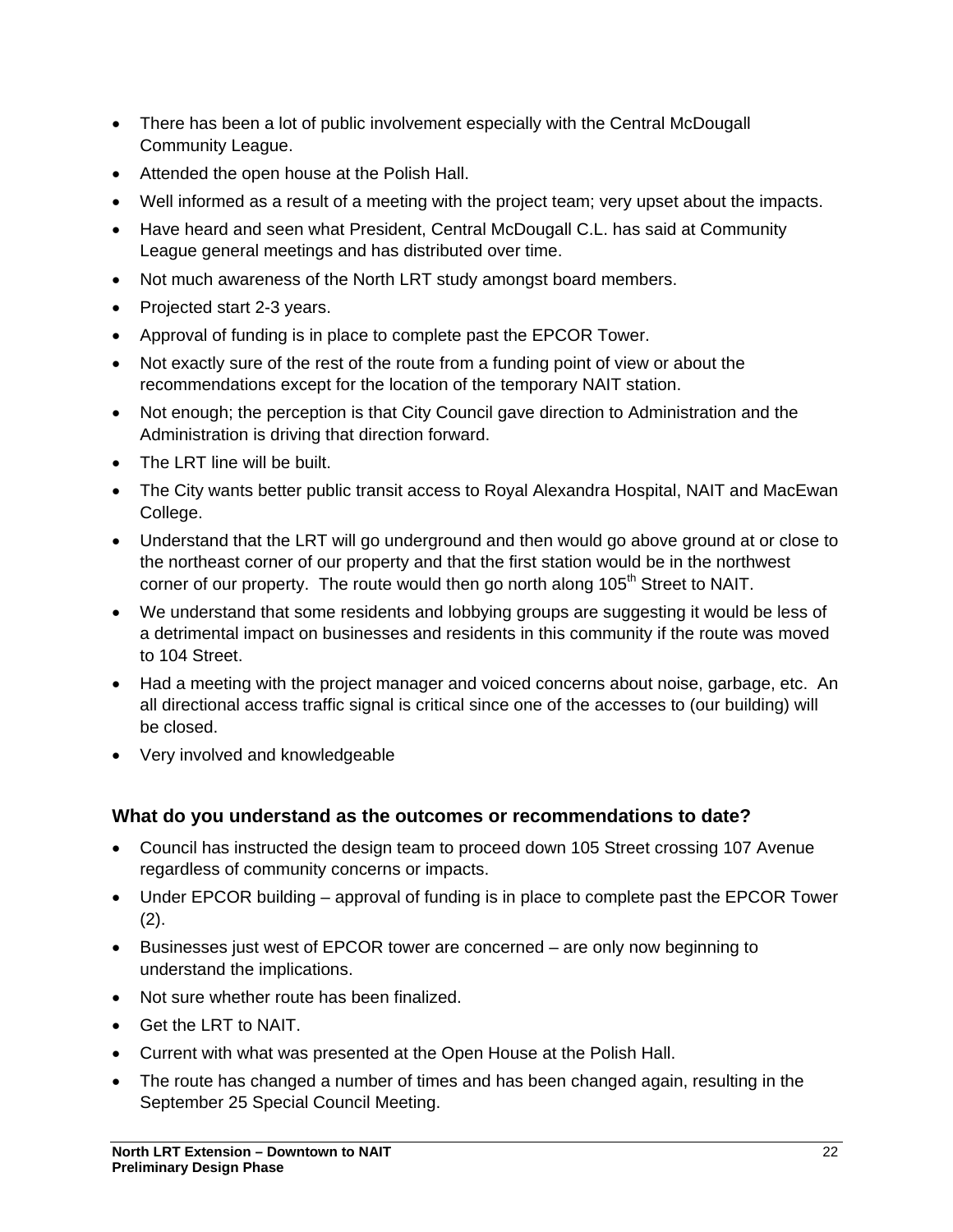- Recommendation to use 105 Street from 105 Avenue to 108 Avenue to go to council on September 25 – just tying that piece of the plan up.
- Council has considered all the information provided by administrations who have considered all the input provided by the stakeholder advisory committee and the public, and will be making a final decision on the alignment and station locations at the Public Hearing on September 25th.
- City Council asked Administration to study it until the September 25th Council meeting which is just a formality – 105 Street will be approved.
- Final route to be determined but as of now, Council still needs to make a final decision at the special meeting on September 25, 2008.
- Described the route and the four stations and locations (2).
- NAIT hasn't made plans and LRT in that area is unconfirmed.
- Until NAIT finalizes plans.
- Concept plan has been approved as a go.
- Surface line all the way other options are too expensive but this will isolate communities and may "ghetto-ize" the neighborhoods.
- Surface not the best in his opinion.
- City Council amended to use 105 Street as right-of-way.
- Very little; was not sure of the recommended route other than it will pass through the Central McDougall and Queen Mary Park neighborhoods on 105 Street.
- It will be built.
- Not exactly sure of the route from a funding point of view or about the recommendations except for the location of the temporary NAIT station.
- (Question interpreted as "outcome  $-$  in their opinion  $-$  if the LRT line is built on the proposed alignment) - Major loss of vehicle access to our facility, invasion of privacy by LRT users, loss of land, noise impacts, increased vandalism, parasitic parking, littering, loss of business through loss of customers
- The recommendations of this study are contrary to the Downtown North Edge Study.
- City Council didn't have complete or accurate information to make this decision.
- We want Mr. Boutiller and the Transportation Department to be as flexible and open with the Downtown to NAIT route as they were with the South LRT project expansion issues (i.e. Suggest one approach one week (postponing operation for one year and then change their position one week later).
- It is understandable that the City wishes to save money but the costs of the at-grade route will probably result in just as much expense as below-grade routing because of the very expensive mitigation that would have to take place with the at-grade route as with the underground route.
- At-grade routing does not necessarily have to be precluded if the at-grade routing is located in the proper location (cost efficient).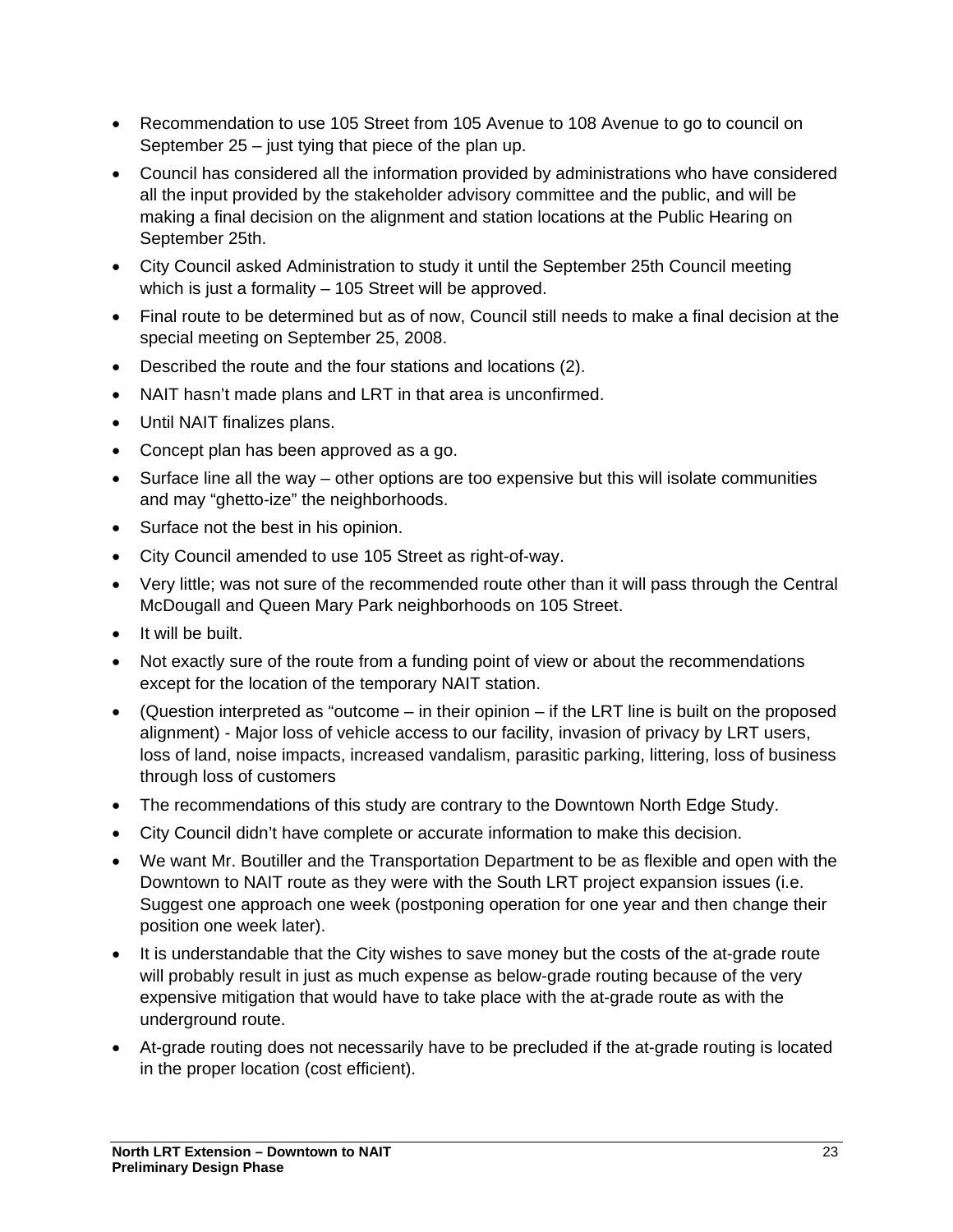- Emergency vehicle access on 105 Street will be adversely affected.
- Short cutting through the adjacent neighborhoods will increase.
- This routing will key off a key corner of Central McDougall where new Canadians are settling and living.
- Mass increases in illegal activities will result.
- We have no intention to allow the at-grade, surface level routing to proceed.
- Project Manager is going to find us an alternate place for our garbage bins that won't affect our visitor paring or above ground parking lot.
- An all-directional traffic signal would be very beneficial to the tenants especially during rush hour.
- The proposed green vision on the roadway that is being closed with a walking trail and landscaped plaza area would enhance (our) image.
- Understand that the LRT will go underground and then would go above ground (near us) and that the first station will be near us. The route would then go north along 105<sup>th</sup> Street to NAIT.
- We understand that some residents and lobbying groups are suggesting it would be less of a detrimental impact on businesses and residents in this community if the route were moved to 104 Street.

### **From your knowledge of the concept-planning phase of the North LRT public involvement process, what do you think has worked well?**

- Stakeholders are well informed but the City is maybe not listening (we will do it our way anyway) despite input by stakeholders.
- Communication to the SAG was excellent, except for when Kingsway Garden Mall (KGM) was caught unaware of the proposed location of the LRT station on Oxford property.
- (We) have been somewhat on the sidelines (by choice).
- Stakeholder Advisory Committee has been an excellent forum to receive and provide input.
- Knew nothing about the project until a meeting that the City initiated after the Open House at the Polish Hall.
- Public advertising was there but the City still needs to contact key stakeholders on an individual basis.
- I don't have any suggestions for changes to the public input process.
- Do not know the extent of the involvement so cannot comment.
- There was lots of opportunity for feedback, comprehensive, inclusive of all stakeholders.
- SAG worked well; first hand information.
- Impacted people have participated and, as a result, changes have been made. The public involvement has worked.
- Has spoken with Brad Smid; engagement started with a phone call to Brad followed by a preliminary meeting.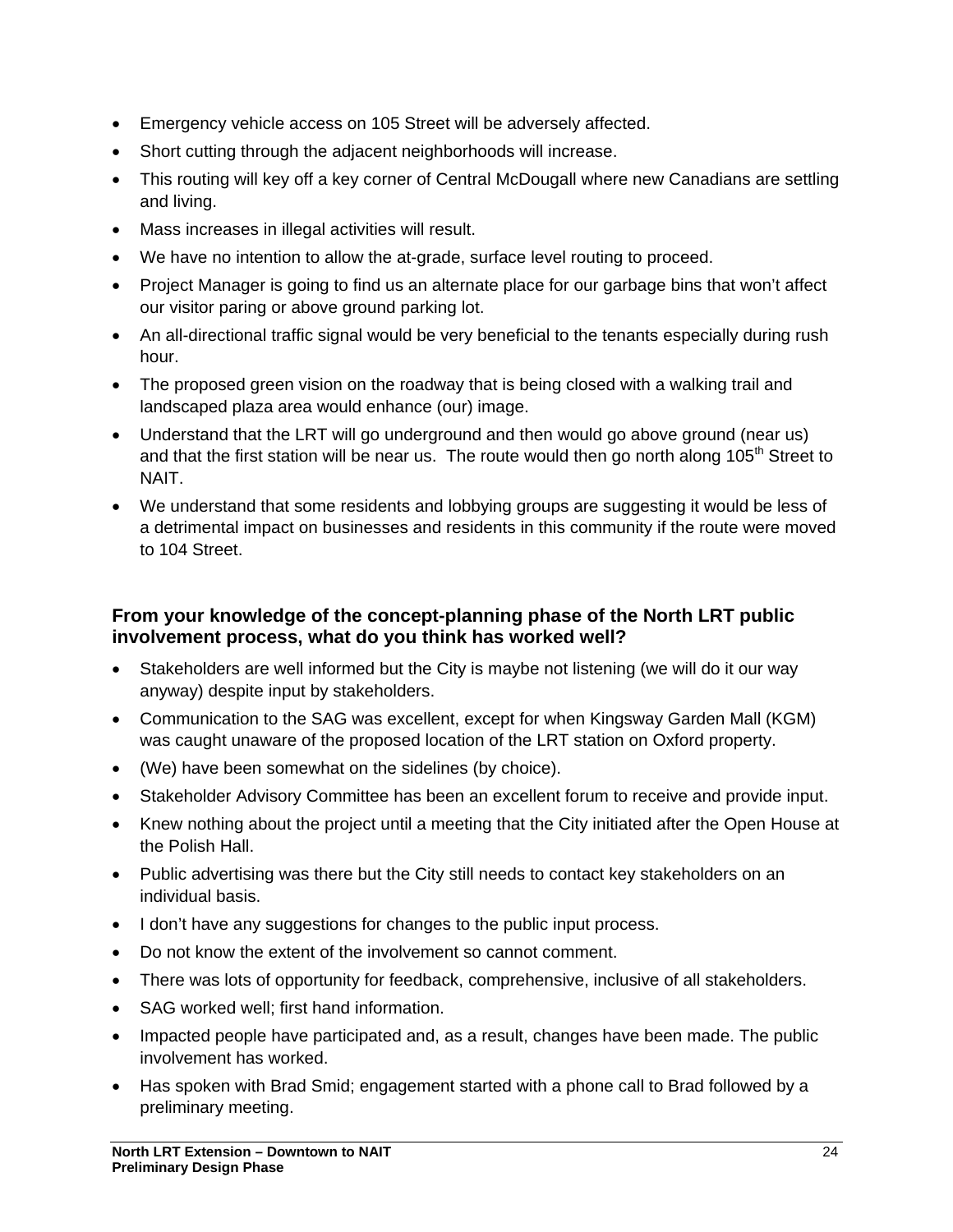- Was aware of the project open house in June since it was held at the Polish Hall.
- Graphic material and verbal presentation at the Open House were very good and very understandable.
- Availability of project team to meet with community league members and town hall meetings was good.
- Timing of SAG meetings was excellent for our community relative to the timeline of the study.
- Gave "common interest" groups an opportunity to gang together to support a "given" route.
- Nothing has worked well.
- As already stated in the above question
- No comment right now
- No response

### **What hasn't worked well?**

- No suggestions for changes (2).
- No comment at this point.
- Must provide opportunities for people to express their views but the line needs to be drawn sooner.
- Need to do a better job of facilitating the ones who talk too much and waste the time of other SAG members.
- Sample size for public involvement was not large enough (only a couple hundred people were truly involved and informed). Too few people being involved and providing input.
- Do not say that recommendations were based upon public feedback since the samples were too small – suggestion of a telephone survey.
- Sense that the City was showing us the plan and it was a fait accompli, "our way or else"; no time or sense that what we have to say will be listened to.
- It is challenging to give feedback in a large group (SAG).
- Not enough attention to community impacts (i.e. gave 105 Street alley option that could win thereby hopefully diffusing the cut and cover issue).
- Public meetings are poorly advertised and somewhat dysfunctional.
- The process has not engaged those not directly impacted (those affected by secondary [downstream] impacts) were not as informed as could be until it was too late.
- Poor engagement of ethnic communities but these are difficult to reach since many ethnic people are afraid to speak or be engaged by government officials – a cultural impact.
- Suggestion was made that in the longer term, create a system and not a one-time project related occurrence, that includes neighborhood empowerment teams.
- All has worked well; the project team has done it's best to inform.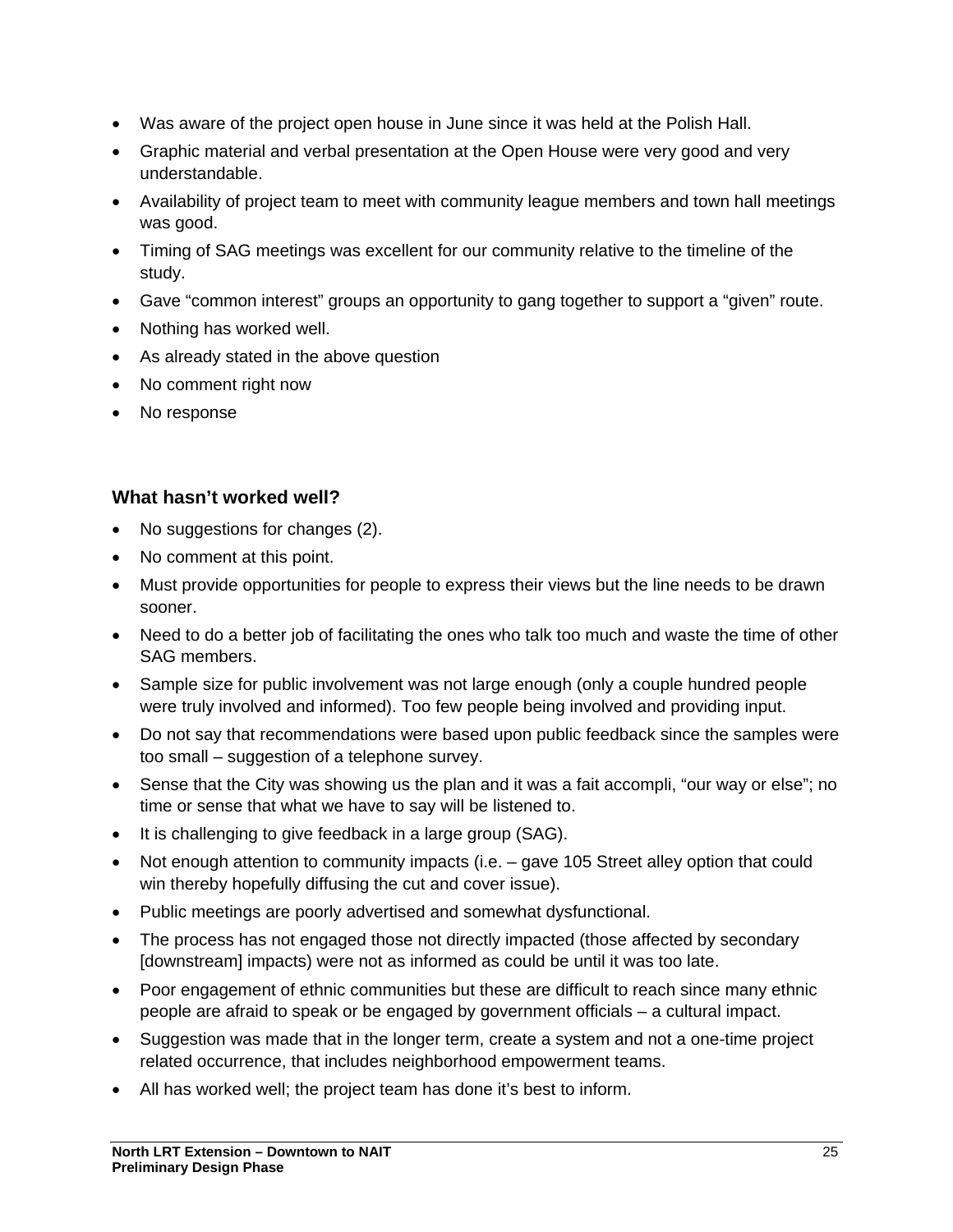- Communication is a two way process and people need to take some responsibility for being and staying informed.
- Notice for meetings is on a very short timeline so that people haven't had the chance to rearrange plans to attend.
- Generally the neighborhood has been kept ignorant of this process.
- Some hidden agendas.
- Not all stakeholders were included individual property owners not as engaged as they could have been.
- City was intimidated by Kingsway Garden Mall and their lawyers.
- Since there was a mindset and preconceived notions of the route and the methodology, the entire process seemed predetermined. The Transit Projects Office (T.P.O.) could have offered options for consideration and discussion.
- The P.I. plan was not well planned; the 107 Avenue businesses, when they became engaged, generated a reactive response.
- There was not a Question and Answer period at the June, 2008 Open House at the Polish Hall, which stifled exchange of information in a public forum.
- Survey questions from the Participant Survey Form handed out at the June open house were tainted and there was no opportunity to comment on the questions being asked of participants.
- The concept-planning phase includes a complicated set of issues that has not allowed for the education and learning that the public and key stakeholders need in order to provide knowledgeable input. Only cursory and superficial input was allowed. Try using more pictures and illustrations at the open houses. Put the material on kiosks at City Hall and in neighborhood grocery stores.
- Not enough advertising to the community

# **c. Institution Related Questions (For Institutions Only)**

### **Are there other aspects of your long-range master plan that may have changed in the past year that should be considered in this preliminary engineering phase?**

- $\bullet$  N/A (8)
- No
- Impact of future City Center Airport is being discussed more openly and widely now than when this study first began, and the resolution of that debate will certainly affect (our) longrange plans and the entire study for the matter.
- Starting from the core, the new proposed arena will be the key; if it proceeds at the perceived location in the downtown, the North LRT line will be key (almost certain that the arena and associated development (this is not just about an arena) will be downtown. A new ice surface for the Oilers must be in place by 2012.
- Possible plans for expansion but nothing imminent.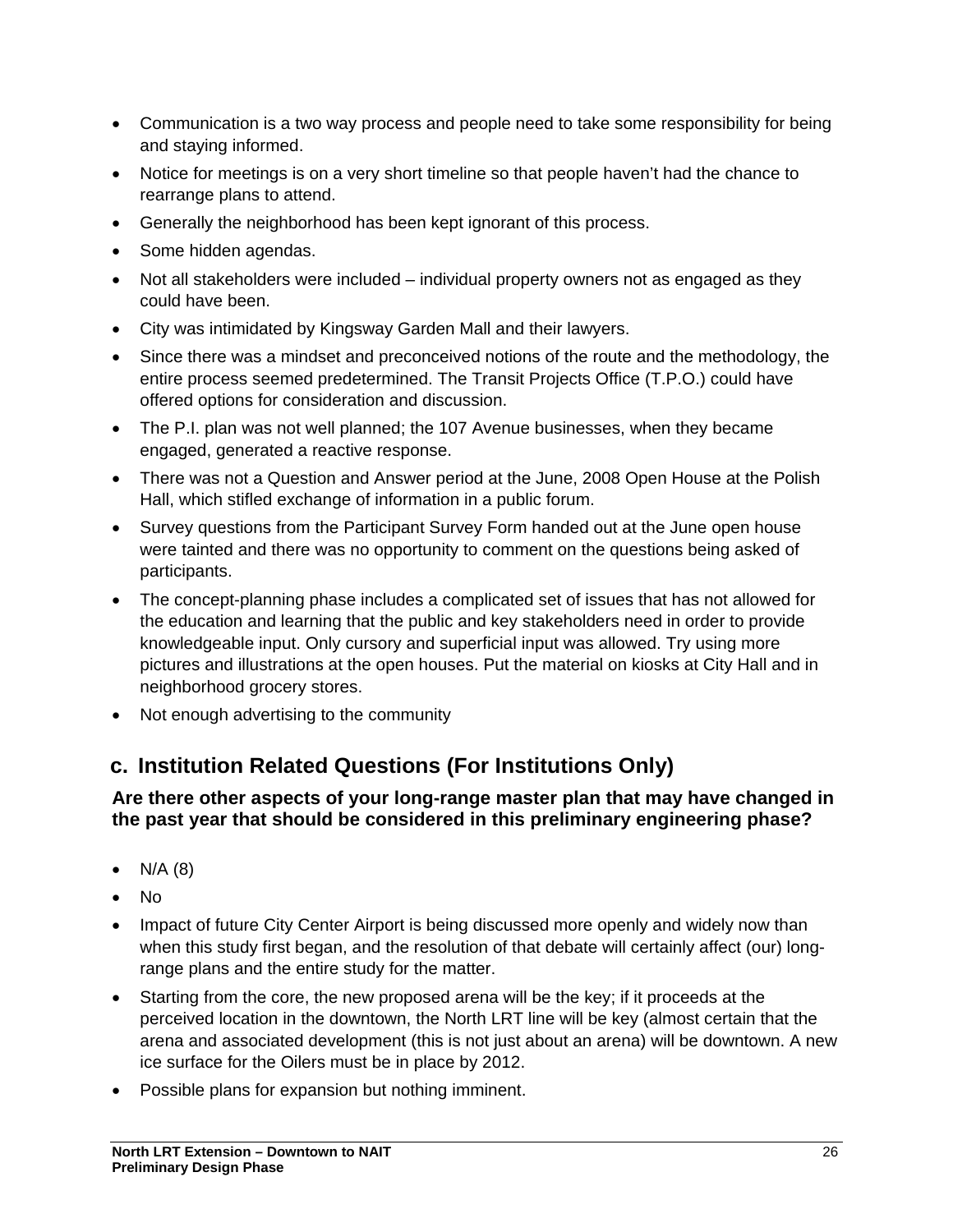- Very interested in a downtown connection to NAIT.
- Planned renovations are currently on hold due to this LRT project; building access will change. Loss of on-street parking on 104 Avenue (currently on both sides of the road) will impact access to the new entrances. More access points to the Polish Hall property along 105 Street will have to be accommodated.
- Potential closing of City Centre Airport will also have long range development impacts on downtown (current height restrictions will be eliminated).
- As you leave the D.B.A. jurisdiction to the north, D.B.A sees impacts on access and traffic flows to downtown from the north edge that need to be considered.
- No plans other than resolving the drainage issues at the north and east sides of the property.
- No, but we will table our landscaping plans for now to be sure that they complement the proposed "green vision".

# **d. Identification of Issues and Perceptions**

### **Please provide your comments about the recommended route.**

- Why is this leg all twisting and turning through the middle of the neighborhood?
- Excited about LRT coming this way
- Community will face challenges from developers being attracted to the area that will change the community (higher density).
- Building under EPCOR tower was a good move.
- People will want to know exactly where the permanent LRT station will go on 106 Street.
- Royal Alex Station and Transit Centre are well located.
- Condo owners on the southeast corner will be impacted by noise and decreased property values; especially on the 4 most southerly units facing east on the east side of the property and the 3 or 4 units facing south along the south side of the property.
- The current route has the potential to "ghetto-ize" the area east of 105 Street, south of 107 Avenue west of 102 Street and north of 104 Avenue. The area is "bad" now and will get worse since the LRT will isolate it more due to reduction of traffic flow through the area.
- East/west traffic on 107 Avenue will decrease because drivers will start to avoid the route since they will have to stop every five minutes for the trains to go by. This will result in a loss of business along 107 Avenue.
- The sacrifices and negative impacts of the LRT route will not be balanced out by any positives or improvements to the area.
- No stations between City Hall and the Royal Alexandra Hospital and if there was one at 105 Street and 107 Avenue (or at 106 Avenue or even at 105 Avenue) that would be a benefit. (*Explained that a station is planned for 105 Avenue and 105 Street*).
- Running the LRT at the surface may seem cheaper in the short term but the long term social and economic impacts of surface routing will end up costing much more. Underground LRT may be less expensive in the long run.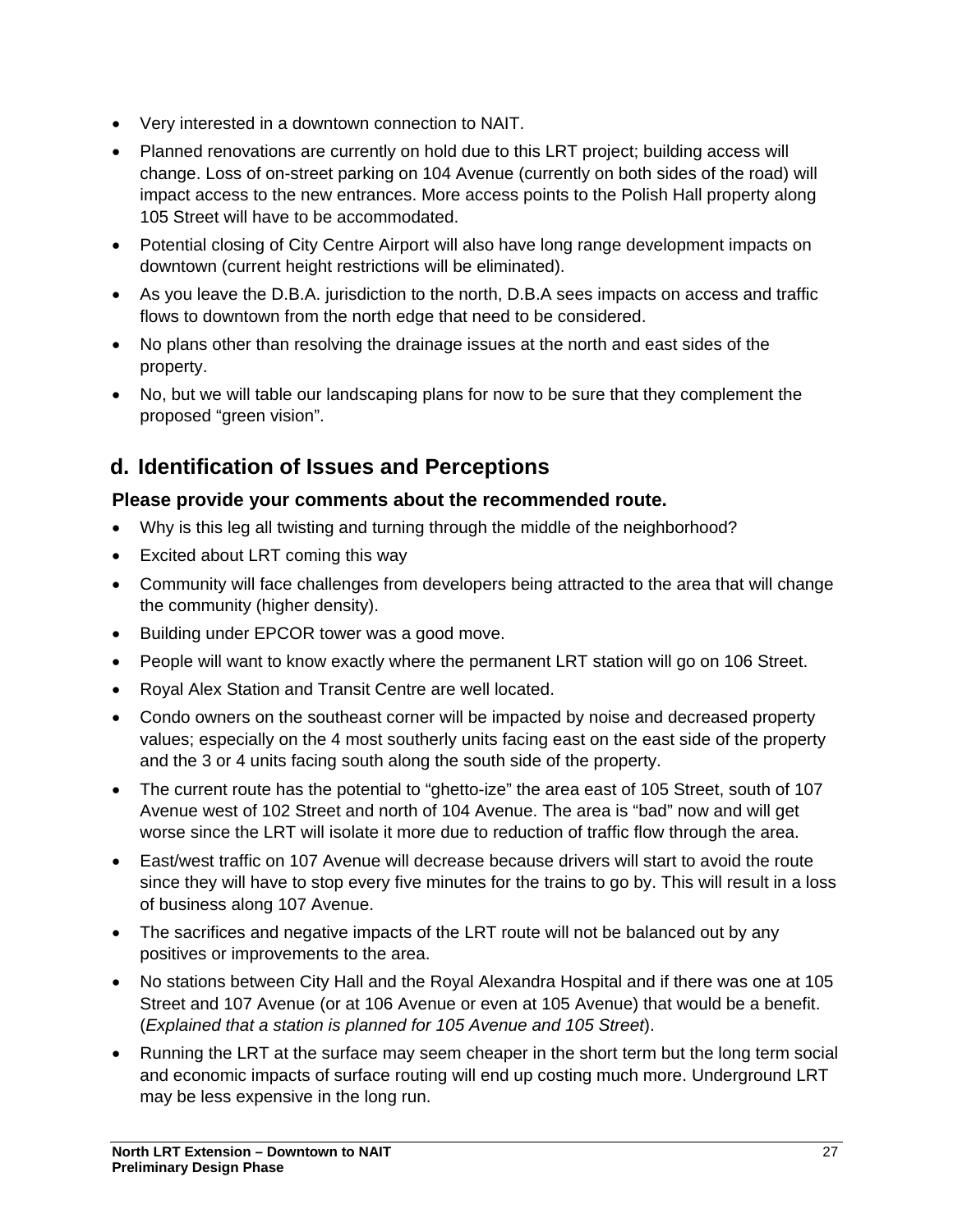- Is a good compromise
- A spectrum from all-underground to above grade this route is balanced.
- Concerns about delays due to land acquisition have been lessened.
- Huge amount of land north of NAIT that could be used for the station; why not locate the station there or at Kingsway Garden Mall?
- Now the City also wants a piece of our land.
- The LRT will bring lots of new traffic into the area.
- Why not build the LRT above grade (overhead) or underground?
- It is unclear if alternate routes have been adequately explored/considered.
- I'm concerned about the effect of the tracks in front of my building with noise, property value, construction, access and crime.
- Concerned with the 105 Avenue onto 105 Street curve too tight can't compromise the speed of the train because of stakeholders.
- Way too many turns but understandable.
- All proposed routes have their difficulties so it comes down to a City Council decision based on all the input received.
- Fine with route to KGM no issues.
- OK with location of NAIT station, but do not want it too far away from entrances to KGM.
- Have concerns with pedestrian access across Kingsway from proposed new location of the Transit Centre and across 106 Street from the LRT station.
- We're happy as long as it is compliant.
- We are in support of further LRT expansion. The fact that the first platform station would be located near our property could be a positive impact on our business as long as we could be satisfied that the city planners have done their due diligence and considered the entire scope of work and the impact on the community.

(The following comments were also made in a previous question.)

- At-grade routing does not necessarily have to be precluded if the at-grade routing is located in the proper location (cost efficient).
- Emergency vehicle access on 105 Street will be adversely affected.
- Short cutting through the adjacent neighborhoods will increase.
- This routing will key off a key corner of Central McDougall where new Canadians are settling and living.
- Mass increases in illegal activities will also result.
- (We) have no intention to allow the at-grade, surface level routing to proceed.
- No comments (2).

## **What kinds of impacts would the LRT have on adjacent properties?**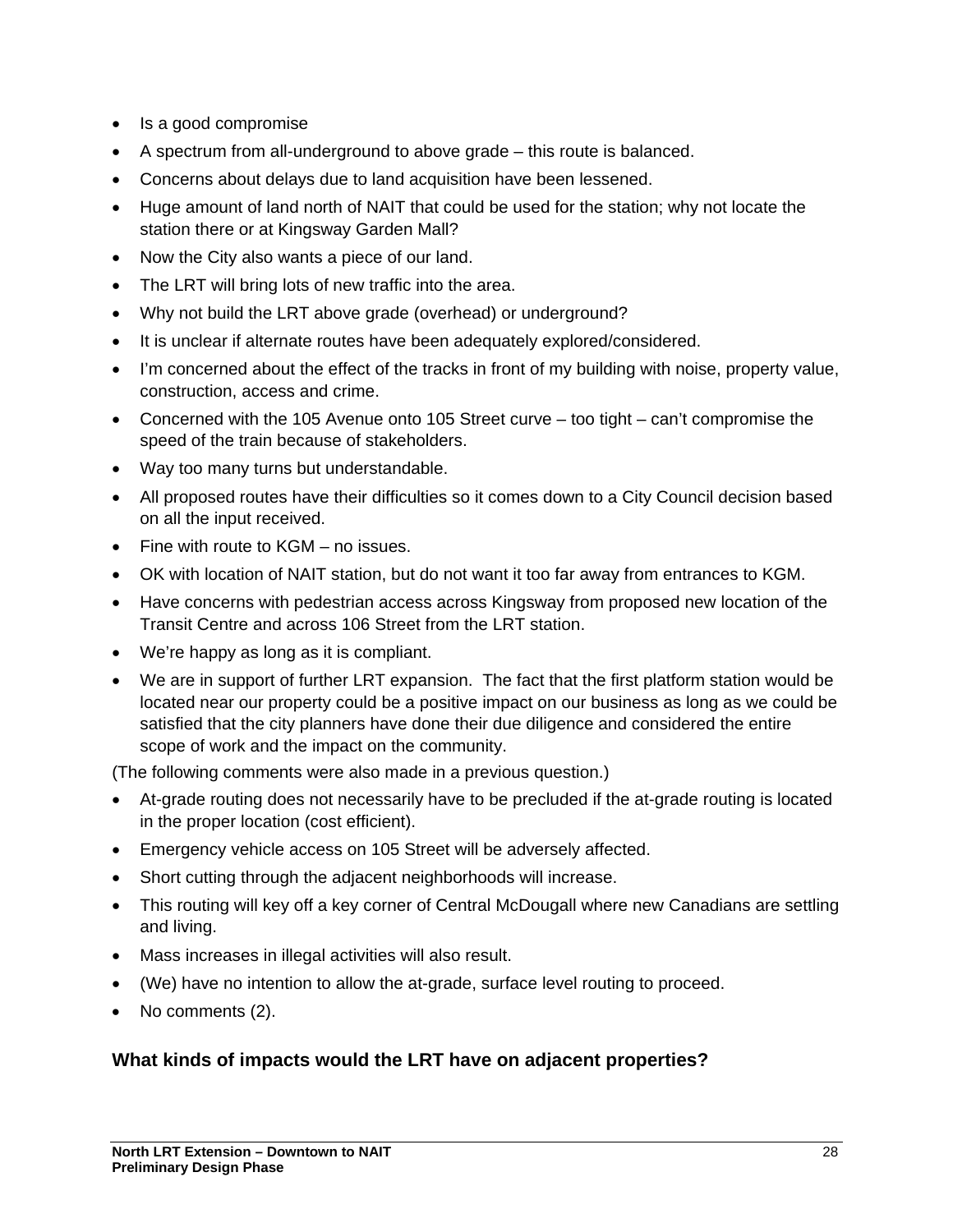- There is an equal chance of the LRT line decreasing or increasing my property value. It does however really depress my ability to sell until a decision has been made.
- Impacts have been documented by administration.
- Critical impact is noise.
- Impacts, for the most part, will be positive. Property values will increase and there will be increased connectivity to downtown, since this development is the closest one of its size this close to an LRT station and to downtown.
- Private property damage around curves if derailment occurs.
- Divides communities.
- Might propagate a right-side/wrong-side of the tracks issue.
- Parasitic parking by visitors and staff from the RAH is now a problem and will get worse with the LRT coming.
- Fencing along the west side of the building will be a good thing from an access control point of view.
- Do not know what the security impacts will be with LRT in close proximity, but access control will be more difficult when security issues occur on the west side of the building and the security station is at the east side of the building. The Polish Hall has a significant investment in its existing video security system.
- Will lead to increased security needs, housekeeping needs (to deal with littering) that will result from LRT being so close.
- "Parasitic parking" will be an issue (2).
- LRT will likely have a positive impact on NAIT.
- More garbage and trash, more graffiti, unsightly activity (prostitution and drug dealing) and general deterioration.
- Increased traffic in the alleys east and south of the building; they are very narrow and the electrical poles make them even narrower at some points; almost impossible to navigate in winter with the snow piles.
- Access to business and residences close by will be affected due to parasitic parking from LRT users.
- Not enough thinking and research has been done by the planners regarding the impact of surface LRT. Surface LRT simply does not work in high-density downtown areas. Why do other large cities have their LRT's underground?
- Carma has invested a lot of time and money in their project and want the City to respect this when designing the LRT (especially the stations and the portal).
- Noise will have a big impact as will access to/from the North Edge to downtown.
- Aesthetics must look good. Developers spend millions of dollars to make things attractive so the City should too.
- City needs to understand and implement this vision (and its own, in fitting in to the community).
- None for downtown except Stationlands development.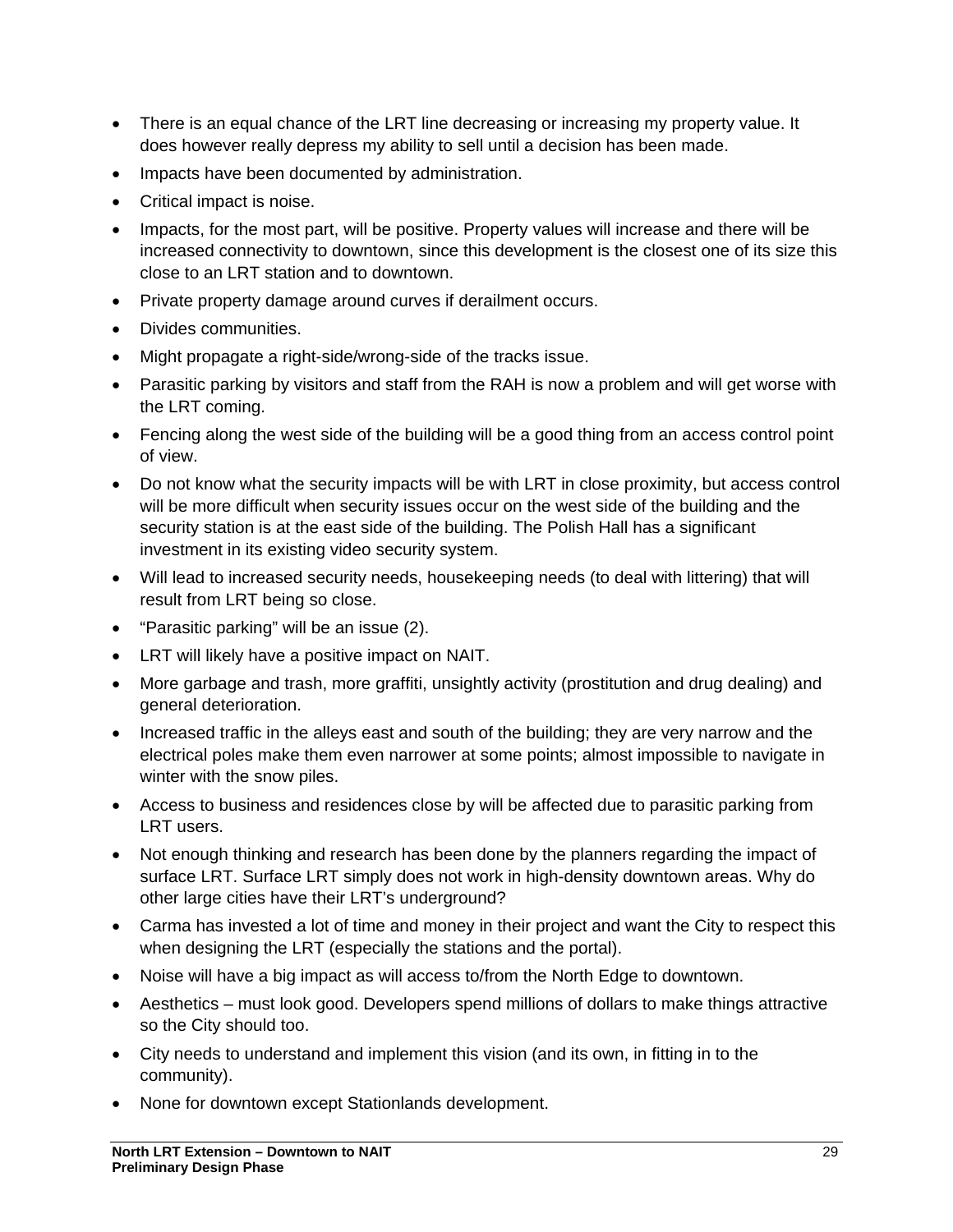- I am also concerned about access to the property. How can I walk to work with a set of LRT tracks directly in front of my building? What damage could the construction inflict on my building which already has issues with settling and shifting?
- LRT on 105 Street without a stop will not be beneficial (access issues).
- City needs to be fair in land acquisition on both sides.
- Concerns with traffic flows as a result of the 111 Avenue crossing.
- People living on 106 Street will want to know about noise, look of the trains, and visual impacts.
- There is a huge opportunity around stations for businesses but may not have as much impact because of development restrictions such as building height due to the flight path to the City Centre Airport.
- Station at the hospital will create change but may not impact as much because of the flight path.
- The routing at 105 Street north of 107 Avenue is far too close to the residence at that corner (28 feet or less).
- CPTED issues need to be addressed since there will be an increase in safety and security issues.
- Mitigation for noise pollution and other impacts (visual impacts) for the multiple family units along 105 Street will be difficult
- Hopefully this will stop the flow of the homeless from the soup kitchen.
- Disruption to traffic flow and alternate routes to travel during construction.
- Major concerns for parking that is available to the general public at the station adjacent to our property.
- Safety and security of our customers and staff that would use the proposed LRT station is an issue we would like the city to address.
- We would also encourage that the station was designed in such a manner as to provide a well lit and safe environment.

### **The project team has identified the following consultation points. Are these of interest to you?**

• All are very important (10)

#### **Landscaping treatment:**

- Yes of interest
- People need to feel comfortable, safe and welcome so plan accordingly.
- Need more greening of downtown generally.
- No comment
- Not really important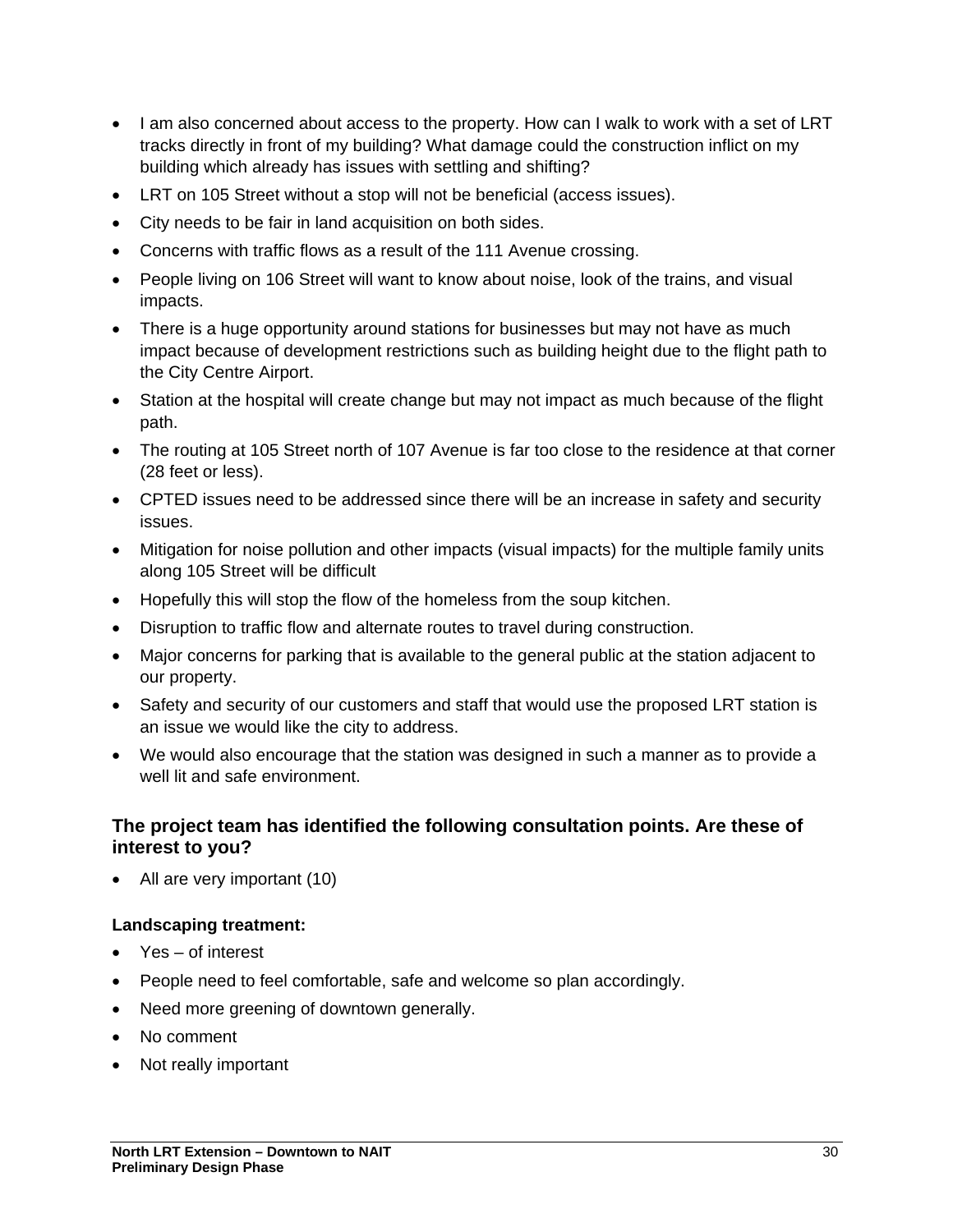### **Architectural features:**

- Yes of interest
- Not too striking; must fit in; may contrast.
- Visual impacts, look of trains.
- Interested in the LRT blending in with its surroundings with nice landscaping and fencing etc.
- People need to feel comfortable, safe and welcome so plan accordingly.
- Not really important

### **Look and feel of the station(s):**

- No comment.
- Don't want MacEwan Station to be a trouble spot (i.e. Gangs).
- Incorporate SPTED principles.
- Important.
- Not of interest.

### **Fencing/retaining wall look:**

- Graffiti proof.
- Unobtrusive, see-through.
- Community will be divided by walls.
- Not just straight.
- Put murals on walls at portal and stations to discourage graffiti.
- Don't want noise walls in our community.
- Yes of interest.

### **Vehicle access:**

- Vitally important because it will create traffic to us/this area.
- Very important.
- Alluded to 105 Street condo issues with Central McDougall Community League President DECA thinks it is okay.
- No comment.
- Yes of interest.
- Concern about vehicle access to the Polish Hall and the new seniors residence; specifically, a concern about vehicles from the west side of these two places coming out into the 105 Street cul-de-sac then on to the McDougall Landing private road to proceed southbound out to 108 Avenue. Solution to eliminate or minimize this traffic pattern would be to: (1) Use "knockdown posts" (bollards) with keys in the roadway that could be removed for emergency vehicle traffic or in emergencies or (2) eliminate parking in the 105 Street cul-de-sac.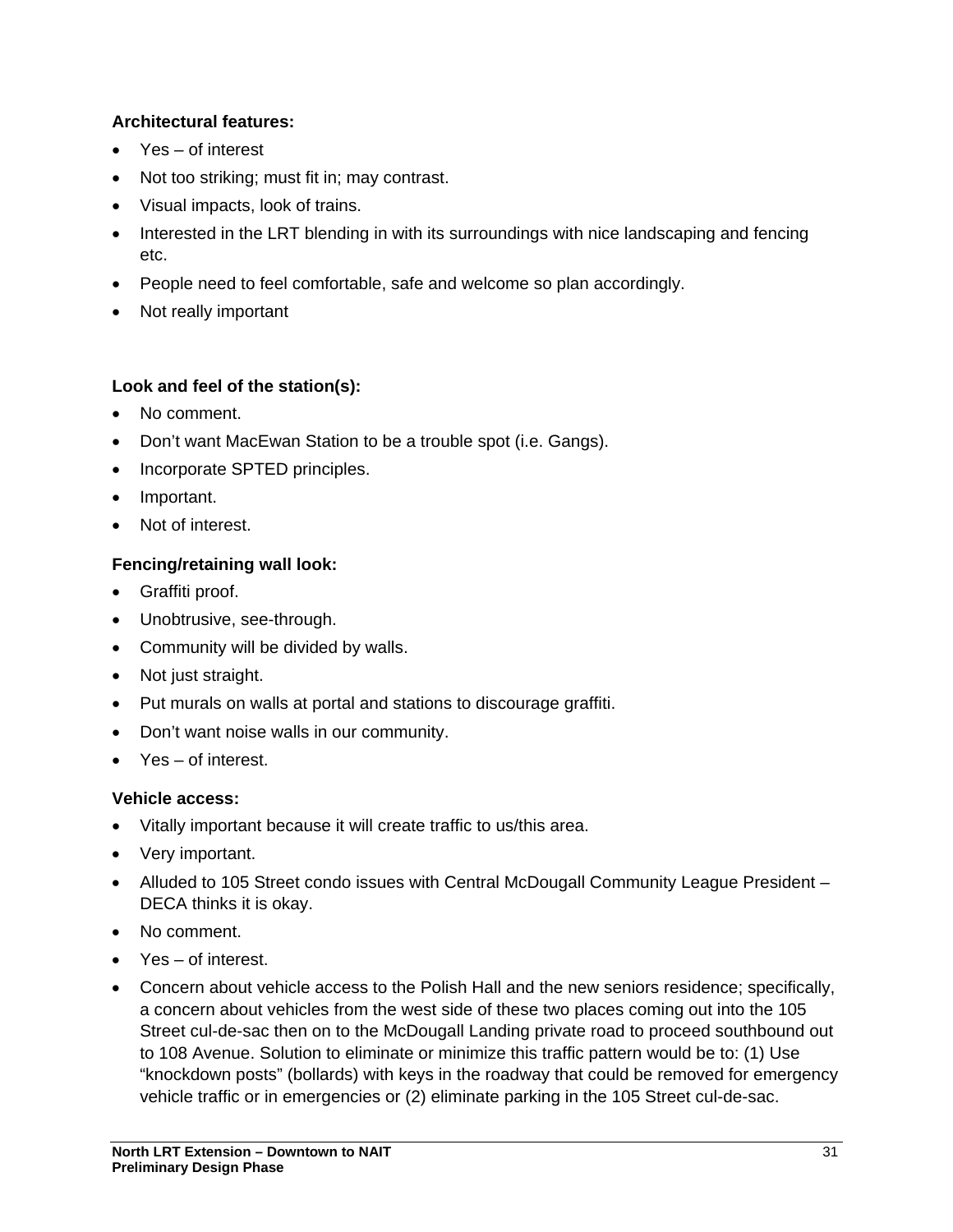• Concerned with changes in traffic patterns.

### **Mitigations for potential loss of on-street parking:**

- Always an issue but may not be critical since fewer residents are car owners.
- Very important.
- Mostly in Central McDougall, not much mitigation of 105 Avenue.
- Some have already been suggested but it will still be of additional concern.
- Not of interest (2)

### **Pedestrian/cyclist circulation/access:**

- Vitally important because it will create traffic to us/this area.
- Very important.
- Wants to see it hooked up to available corridors/trails (2).
- Want downtown side access to MacEwan Station.
- Would like to see a M.U.T. along entire North LRT route to provide direct access to downtown and for all north/south pedestrian/ non-motorized vehicle traffic.
- Do not want to make pedestrian and cyclist access and circulation by LRT patrons to be easy (around our facility).
- Concerned with access to and from LRT and neighboring buildings.
- Many cyclists pass through our property and they will be impacted.
- Yes of interest.

### **Comments relating to all of the above points:**

- These are all site-specific details that are best left to the city administration to resolve with adjacent property owners.
- The planners must try to prevent "local residents" (homeless people and those under the influence of drugs) from wandering onto the tracks – the City has not thought about this.
- Regarding aesthetics, if done properly, architecture and landscaping can be a success, but it will not be since it will be done cheaply; the most inexpensive way.
- Really only interested at Stationlands.
- All of the above are important, especially at the NAIT LRT Station location and the Kingsway Transit Centre and LRT Station.
- No mention of land use and integration with transit as a consultation point. This is the result of fiefdoms with the City (Transportation and Planning and Development departments do not work collaboratively).
- Planning and Development was invited to join the meeting called by (us) in July as an effort to re-engage the Planning and Development department in the study.

## **Are there other issues that should be discussed through this process?**

• How are property owners to voice complaints as issues arise?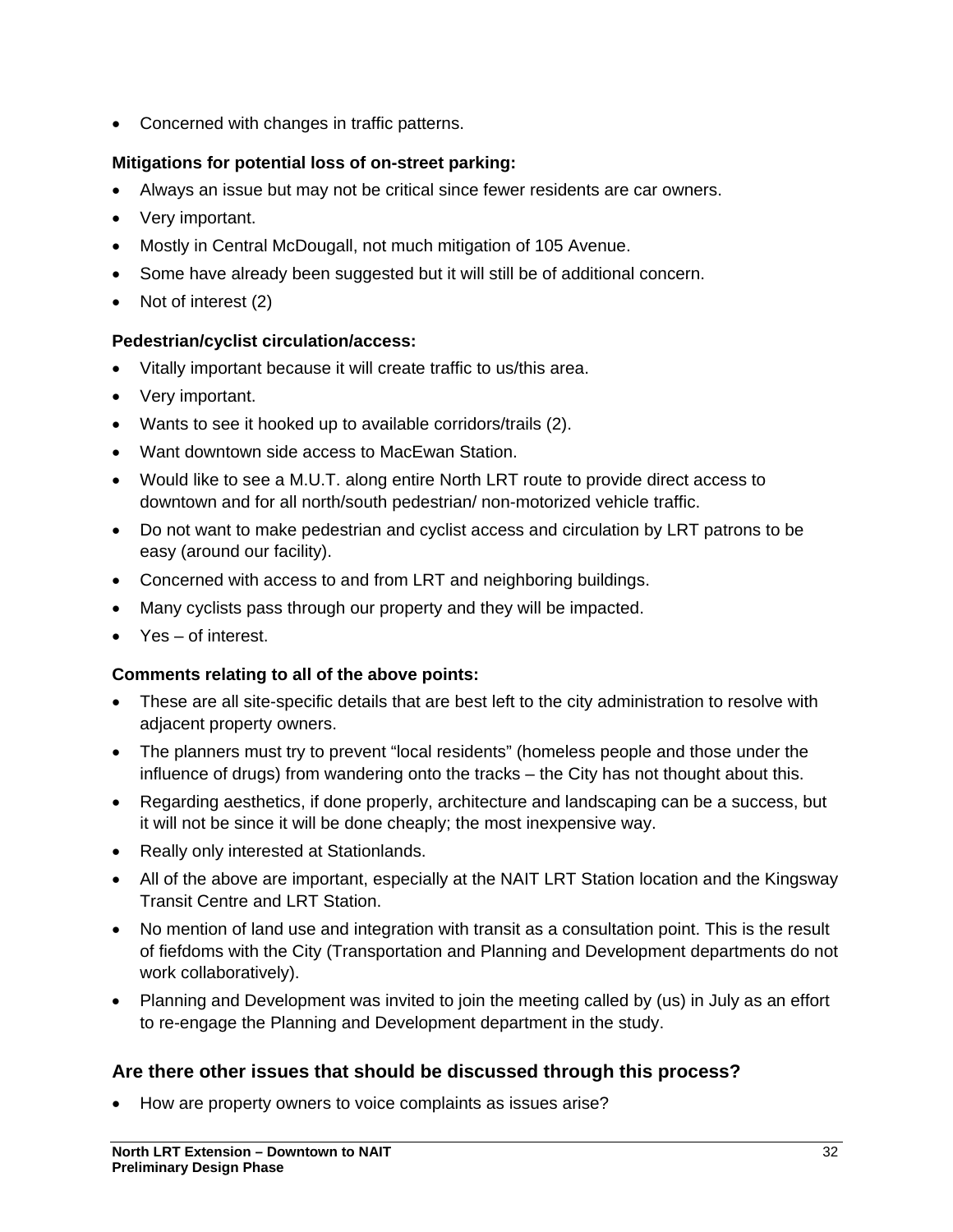- What timelines are being explored?
- How will emergency access be affected?
- What are the opportunities for redevelopment in the area?
- Need to engage locals for awareness and so they understand the impacts.
- Location of walking (multi-use) trails will require lots of discussion with the community.
- One-on-one meetings with property owners.
- The decision on the City Centre Airport may have a bearing on the NAIT Station location so this issue should be watched closely.
- "Parasitic parking" concerns (2).
- Downtown shuttle bus service connecting LRT Stations with transit centres and downtown destinations.
- Concerns about where parkers from Capital Health (Royal Alex) will go if parking at the hospital is decreased when the transit centre goes there.
- Capital Health parking cannot go on our land.
- Would like to see security (i.e. cameras) at stations.
- Concern about vehicle access to the Polish Hall and the new Seniors Residence.
- Specifically, a concern about vehicles from the west side of these two places coming out into the 105 Street cul-de-sac then on to the McDougall Landing private road to proceed southbound out to 108 Avenue.
- Solution to eliminate or minimize this traffic pattern would be to (1) Use "knockdown posts" (bollards) with keys in the roadway that could be removed for emergency vehicle traffic or in emergencies or (2) eliminate parking in the 105 Street cul-de-sac.
- LRT must match the theme/look/ feel of the proposed North Edge development (look ahead to what it will be – outside the box thinking).
- Dividing of communities.
- 105 Street traffic impacts.

### *(In order of priority)*

- Planning and Development department must be involved for the land use issues. The current ARP and the Downtown North Edge Study results are being trounced upon.
- A CPTED study must be undertaken.
- Need to determine if the LRT will increase or detract from revenue streams that may result from redevelopment of the area (including taxes) once it is built.
- Will there be fewer social costs compared to a healthy community?
- Consideration of commercial utilization of areas around the stations.
- Too early to give an honest answer
- Will the planned LRT route and platform station encroach on any part of our property /land?
- Need to thoroughly investigate and discuss parking in the area surrounding the station adjacent to our property.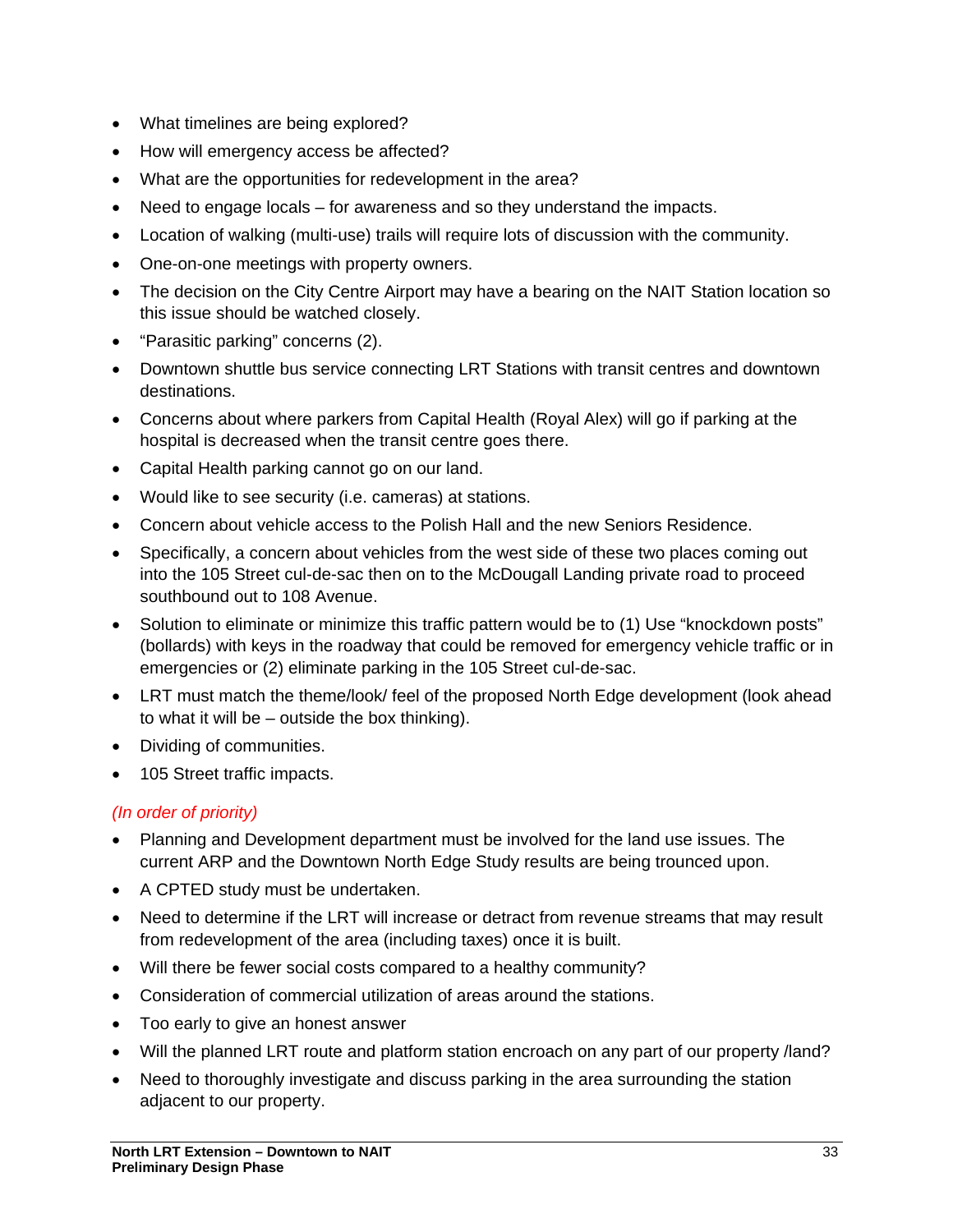• No comment (2).

### **Would you want to be involved in a process to address these?**

- Yes (14).
- Especially issues of pedestrian/vehicle circulation and aesthetics around our property.
- Want to be in a proactive position not reacting to proposed designs as in the past.
- Maybe a design charette approach.
- We consider ourselves involved in that we receive the information from the SAG meetings. If the project team needs input, come and talk!
- Particularly if there is a direct impact on our property.
- Wish to be paid for our time

## **e. Public Involvement**

### **How do you see yourself or your group participating in the process going forward? (i.e. information, meetings, etc.)**

- As much as possible.
- As a key stakeholder.
- One of the two advisory groups as a SAG member (8).
- Helping to organize "town hall" meetings.
- Want to receive any and all information that the project team sends out directly rather than through the community league.
- Want to have the opportunity to respond to the material being sent out.
- Through the current process as a "silent" member of the SAG.
- Collecting signatures on a petition from users.
- Writing letters to the councilors.
- Would like to suggest ideas rather than reacting to given ideas.
- Carma could share their vision for Aurora with the project team to start the process. Stakeholder/City engagement is also Carma's responsibility and not always the other way around.
- One of the two advisory groups as a member (9)
- Meetings with our tenants throughout the process
- Would like to be informed of any and all decisions directly related to the development of the LRT impacting our property. We would continue to be supportive of this initiative and provide access to our property to surveyors and planners related to this project.

### **The project team is proposing a public involvement process that includes:**

• **A series of one-on-one interviews with major stakeholders (such as this one today)**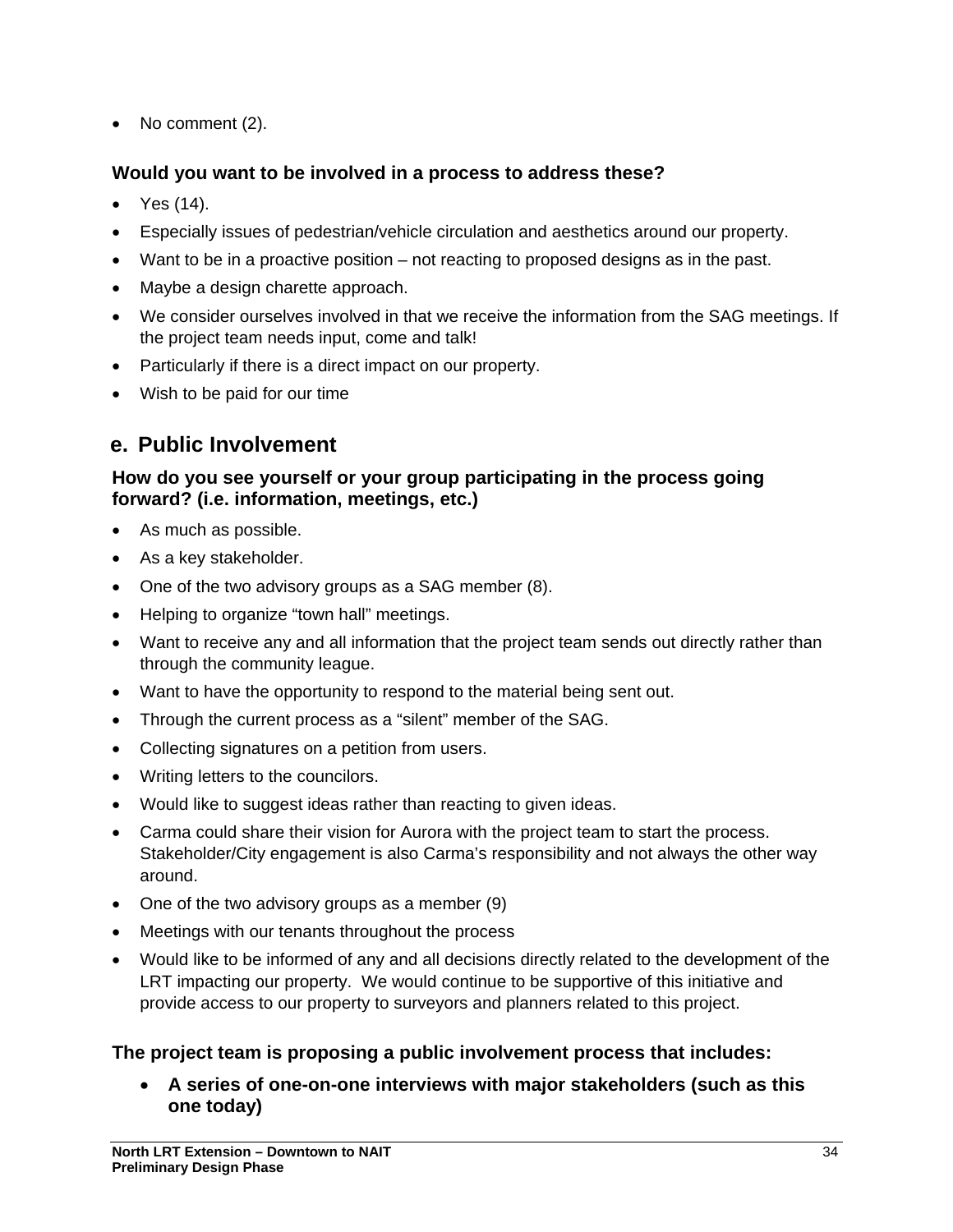- **Working with institutions to resolve site-specific issues on a one-on-one basis.**
- **Creating two advisory groups consisting of representatives from community and other interest groups to review more detailed plans (one for issues from 105 Avenue to Kingsway, one focusing on plans from Kingsway to Princess Elizabeth Avenue).**
- **Ongoing communication to share updates with the Stakeholder Advisory Group that was formed during Phase 1.**

### **What do you think of this proposed public involvement process for this phase? Any suggestions?**

- Must attempt to be comprehensive, with adequate notice and a variety of opportunities for people to voice concerns, glean information and participate in mitigations of negative impacts.
- Town hall meetings should take place.
- Looks good  $(4)$  nothing to add.
- Would like to be involved with both advisory groups, primarily as an observer.
- Add Kingsway Garden Mall as key stakeholder on the list for one-on-one meetings.
- Once we get to architectural drawings and SAG support of the MacEwan Station and the portal, have an Open House to show local residents.
- Good and comprehensive; an enjoyable process to date, since I have not been involved in one of these before.
- More opportunities for stakeholders to be proactive not reactive.
- Due to the impact on the community I don't think the City has any alternative but to include the public.
- Posted meetings to keep everyone informed lots of advance notice for water shutdowns etc (if necessary).
- Want to see cross-pollination of the two C.A.C.'s (Community Advisory Committees)
- Do not make advisory committee meetings invitation only allow the general public to attend

### **(For previous SAG members). Do you still want to be involved on the Stakeholder Advisory Group?**

- $N/A (7)$
- Yes  $(8)$  as a silent member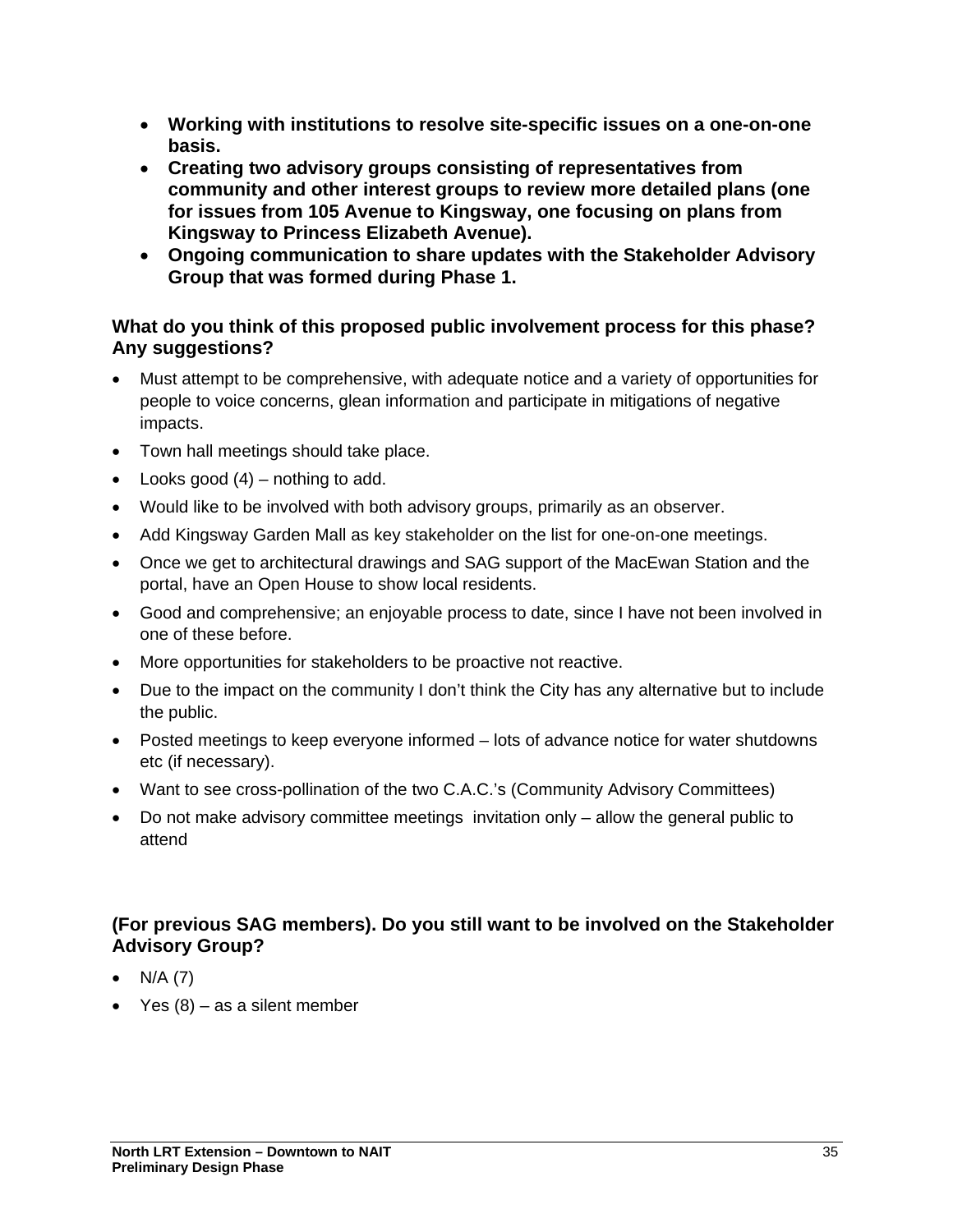### **Are there other stakeholders or groups that should be involved? How should they be involved?**

- Affected property owners should be given the opportunity to be involved as much as they want to be.
- Alberta Motor Association on advisory committee
- 107 Avenue BRZ
- Avenue of Nations
- Schools
- Grocery stores in the area as potential sites for bulletin board announcements and updates.
- Neighborhood Enhancement Council (ANEC was the acronym used but the interviewee was unsure of the name of the organization)
- Westwood Community League transient area, smaller community league to let them know what is happening.
- Businesses along Princess Elizabeth Avenue.
- Businesses along 118 Avenue.
- Debra Peaker and her reference group.
- 105 Avenue zone is the main interest; 105 Street condos/business owners on 105 Avenue especially from the portal to 105 Street.
- When plans are available for viewing a direct letter campaign/Open House should be done.
- University of Alberta; contact Michael Phair and other educational institution. A study was done in 2006 that identified there were 30 educational institutions and more than 37,000 students/staff in the downtown not including the opening of the Robbins Centre and Enterprise Square. The estimate is now 42,000 students/staff in the downtown.
- Must talk to John Szumlas about the development to the south of the Polish Hall (current empty lot).
- Qualico?
- EPCOR Community Relations Adrianne Stewart.
- BCM after Aurora gets going.
- Regency/Q condos.
- "Guys" just north of 105 Avenue at 101 102 Street (4-storey apartment).
- No answer.
- Not knowledgeable enough to comment.
- No answer / no suggestions (3)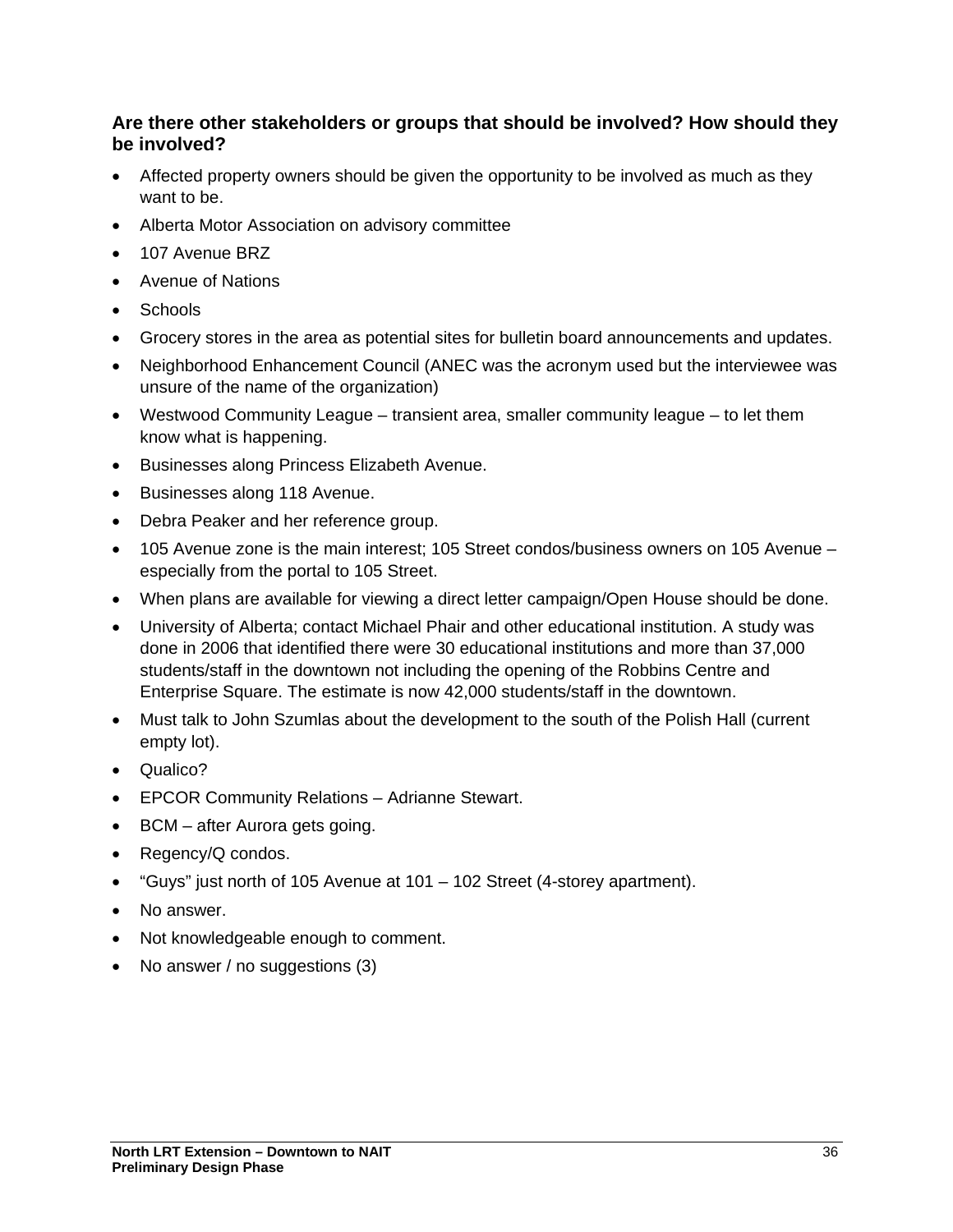## **f. Communications**

**Sharing information about the project to the broader community is important. The project team is considering a number of ways to reach these people, and we would like your thoughts on some of ideas under consideration:**

**Would you use a pre-prepared column in your community newsletter/employee bulletin? If so, who would be the best contact person to work with to arrange this?**

| <b>Institution/Group</b><br><b>Interviewed</b>                                                                                                        | Newsletter/Website, etc.                                                                                                           | <b>Name of Contact Person</b>                                          |
|-------------------------------------------------------------------------------------------------------------------------------------------------------|------------------------------------------------------------------------------------------------------------------------------------|------------------------------------------------------------------------|
| <b>Baccarat Casino</b>                                                                                                                                | Employee newsletter                                                                                                                | Elizabeth Ryman-<br><b>Marketing Coordinator</b>                       |
| Carma/North Edge<br>Developers                                                                                                                        | No newsletter, but Carma has an internal<br>employee website<br>Maybe in $2 - 3$ years when the Aurora<br>will have residents      | Jason Rumer,<br>Project Manager                                        |
| <b>Central McDougall</b><br><b>Community League</b>                                                                                                   | No newsletter                                                                                                                      |                                                                        |
| Central McDougall and<br>Queen Mary Park<br><b>Business Coalition - will</b><br>become the 107 Avenue<br>BRZ - going to Council<br>September 23, 2008 | Could probably put info in Community<br>League Newsletter (Queen Mary Park)                                                        | Lew Rodney,<br>Member                                                  |
| <b>Downtown Business</b><br>Association                                                                                                               | Not sure updates on the LRT planning<br>are appropriate for the DBA newsletter<br>that goes out 6 times a year to 5000+<br>members | Jim Taylor,<br><b>Executive Director</b>                               |
| Downtown Edmonton<br><b>Community Association</b>                                                                                                     | Newsletter and website                                                                                                             | <b>Thomas Rose</b><br><b>Communications Chair</b>                      |
| <b>Edmonton Transit Service</b><br>Advisory Board (ETSAB)                                                                                             | No newsletter $-$ but could relay info to the<br>board                                                                             | Brian Marcotte,<br><b>Board Member</b>                                 |
| <b>Holy Rosary</b><br>Church/Sisem Daycare                                                                                                            | <b>Newsletter</b>                                                                                                                  | Barbara Filipowski - Church<br>Sister Teresa - Daycare                 |
| <b>Kingsway Business</b><br>Association                                                                                                               | Would use it with revisions as necessary                                                                                           | Karon Kosof,<br><b>Executive Director</b>                              |
| Kingsway Garden Mall                                                                                                                                  | Monthly newsletter to all lessees -<br>renovation updates                                                                          | Brad Merchant,<br><b>General Manager</b><br><b>Oxford Retail Group</b> |
| McDougall Landing Condo<br>Association                                                                                                                | Would deliver our column as an insert to<br>their monthly newsletter since it is for<br>condo association business only            | Bob Wilkins,<br>President                                              |
| Morguard Residential<br>(Square 104)                                                                                                                  | <b>Tennant Newsletter</b>                                                                                                          | Doris Berg,<br>Site Manager 780.429.6787                               |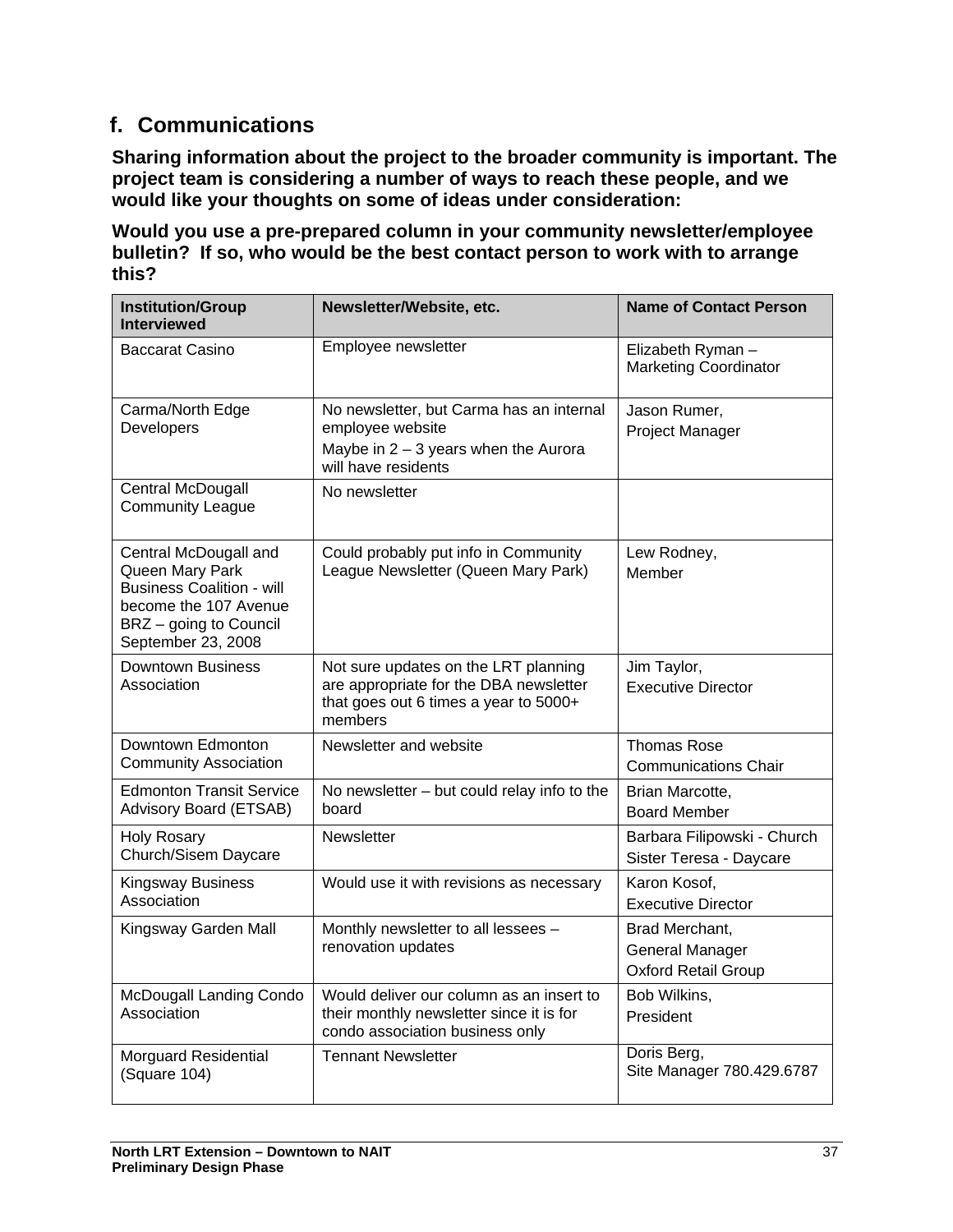| <b>Institution/Group</b><br><b>Interviewed</b> | Newsletter/Website, etc.                                                                                      | <b>Name of Contact Person</b>            |
|------------------------------------------------|---------------------------------------------------------------------------------------------------------------|------------------------------------------|
| Polish Hall                                    | The three co-owning not-for-profit groups<br>communicate with their members so<br>could possibly pass on info | Stan Wilk,<br>Manager                    |
| Spruce Avenue<br><b>Community League</b>       | <b>Rat Creek Press</b>                                                                                        | Jessica Kimmerly,<br>editor@ratcreek.org |
| Victoria Manor Condo<br>Association            | No newsletter but can pass around<br>information to owners/renters                                            | Sarah French,<br>President               |

### **A newsletter would be sent to residents and businesses surrounding the future LRT line to update them on project progress (quarterly, through direct mail).**

### **Would this be a useful way to share information with the broader community?**

- Yes (8).
- Though literacy is a problem in a low-income neighborhood, consider TV, radio and Internet spots to disseminate information as well.
- People are busy so they need to receive information in a number of ways not just a newsletter mailed to them.
- Use the mailing lists that (we) supply; however (we are) now more than just businesses.
- This would complement Rat Creek Press.
- The difficulty of using a newsletter is that few will read it (perceived as "junk mail", or readers will not understand it).
- Not necessary.
- No comment.
- $N/A$  (2).

### **Are there other people that should receive it?**

- Property owners do not all live in the area. Contact management groups (i.e. York West) to contact owners.
- To 109 Street on the west and to 102 Avenue on the south.
- None specifically, but suggested that Laura Stirling (Community Liaison Coordinator for the City of Edmonton) could provide contact information, but she does not want to become involved in the process.
- Yes, the 20 or so off-site owners and they can be reached through the property manager who has the mailing lists.
- Parents of the children at the daycare.
- The T5J postal code (downtown area).
- Debra Peaker should also receive it.
- Westwood community.
- This is a great idea but the key will be to consult the community to determine where will be the best places to distribute it to so that residents can pick it up easily and conveniently.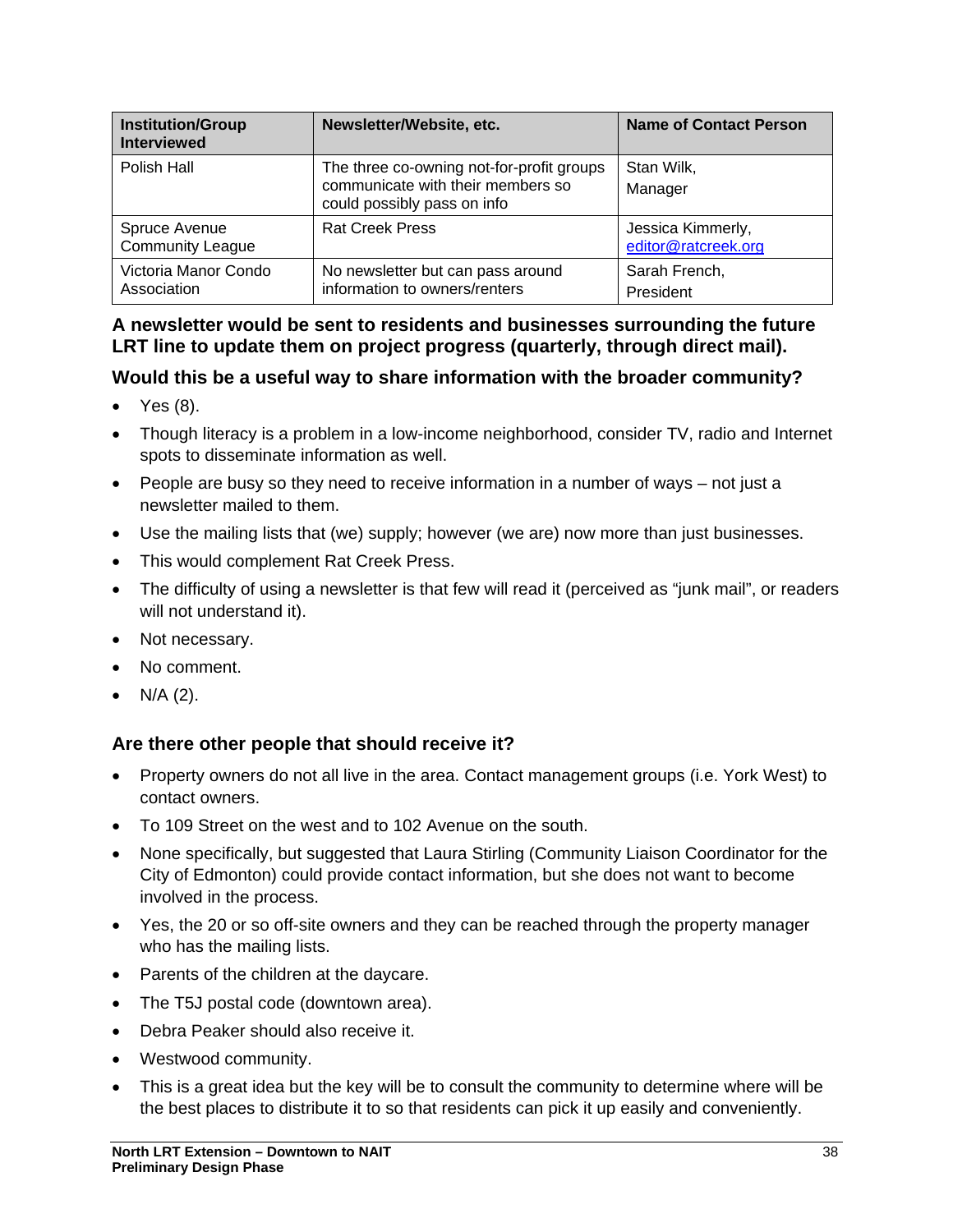- All tenants of (our building).
- Also make it available to current LRT users to keep them informed of future development and expansion plans.
- No suggestions (3).

### **We would like to advertise updates in local papers such as those targeting ethnic communities, student associations, etc.**

### **Do you have any suggestions about any specific local papers that should be used? (i.e. – ethnic community papers?)**

- Publications:
	- o Examiner
	- o Major newspapers
	- o Metro (3)
	- o 24 Hours
	- o SEE
	- o Panorama (Polish Newsletter) (780) 434-2665, Suite 1240, 5328 Calgary Trail
	- o Vue
	- o NAIT Student Handbook
	- o Rat Creek Press (2)
	- o The Vietnamese Times
	- o Edmonton Chinese News
- MacEwan students
- Chinese community
- Ethnic Restaurants as drop off points
- People get their news from other sources at home and away from work.
- A large Polish community (50,000 people plus or minus) church, school, nuns' residence.
- Two Polish churches you should communicate with.
- Communication with businesses.
- No (4) not really involved with us.

### **Do you have other suggestions for ways we can share information in this area?**

- Contact condo management groups for owners information (who do not live on site)
- TV, radio and internet spots
- Blogs
- You Tube, etc.
- On mall displays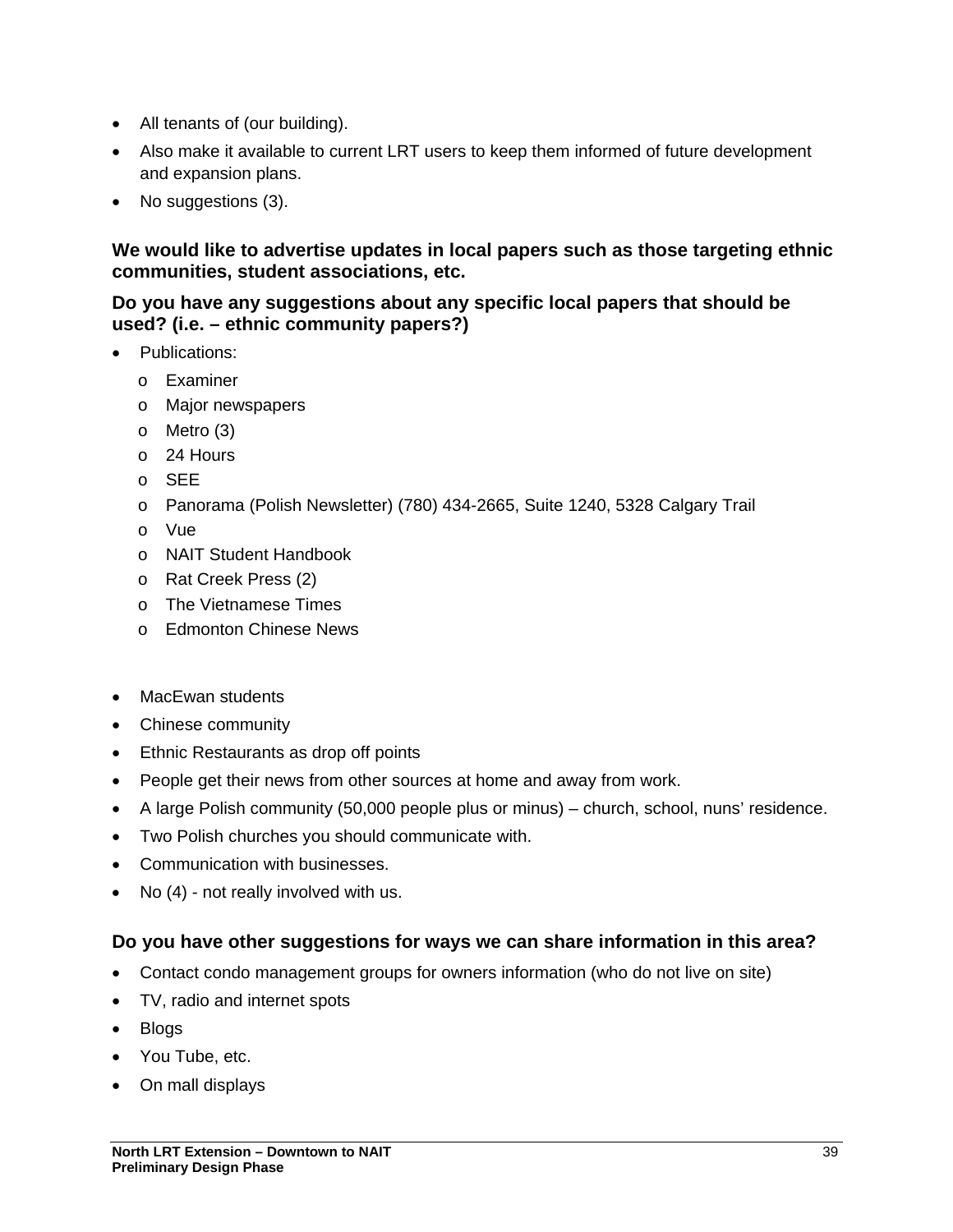- Websites
- Good media coverage
- Doing a good job already (2)
- Posters on specific poster pedestals and on store community boards
- Info as inserts in grocery bags
- Access Cafés/Malls
- Tough to access young, urban males
- Next Gen information resources
- Through community leagues Central McDougall Community League
- Transit advertising ads aimed at transit ridership driving them to the website
- At critical points, hand delivered bulletins by (stakeholder).
- Edmonton Federation of Community Leagues website
- None (3)

## **g. Conclusions**

### **Any other comments or questions at this time?**

- LRT is very important; it is fantastic that the City is focusing on this.
- Realize that this takes time but believes "Build it and they will come."
- Again I must reiterate that the City must do a better job of letting those affected know what is happening and how it will affect them. To date this has not been done on any sort of effective level. Property owners are left misinformed or misdirected by poor reporting and little to no information (useful information) is on the city website. Until some solid evidence or research is presented, properties along this extension of the LRT will be concerned about vehicle access, emergency access, pedestrian access, property value (increase or decrease), redevelopment, noise (I haven't seen this report and I'm not sure how convincing it is), noise during construction as well as access etc. during the multi year project as well as how crime rates will be affected by such a large project in a neighborhood already plagued by disorder/crimes.
- These concerns need to be addressed in each public forum so that as many people can be reached as possible. Some areas have been touched upon but there must be a more developed effort to address public concern.
- We are cynical about the process; we are not confident that our concerns will be listened to.
- Just get it built!
- Wanted to reiterate that (they) strongly support a LRT route below grade and on 104 Street.
- Enjoyed being part of the process and liked the one-on-one interview process.
- Community as a whole remains excited.
- Anticipating much more discussion.